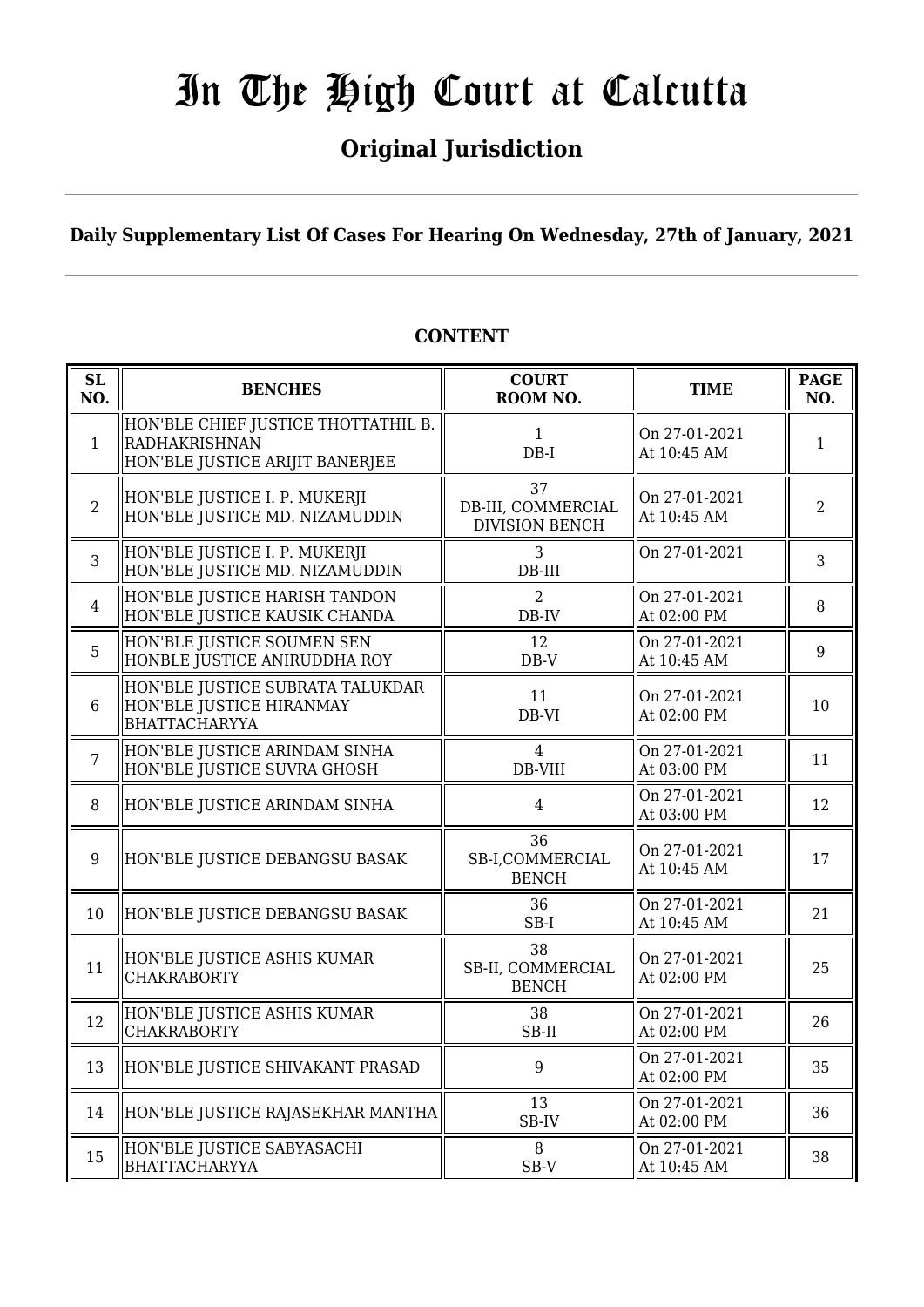| <b>SL</b><br>NO. | <b>BENCHES</b>                           | <b>COURT</b><br>ROOM NO. | <b>TIME</b>                  | <b>PAGE</b><br>NO. |
|------------------|------------------------------------------|--------------------------|------------------------------|--------------------|
| 16               | HON'BLE JUSTICE SHEKHAR B. SARAF         | 26<br>SB-VII             | On 27-01-2021<br>At 03:00 PM | 39                 |
| 17               | HON'BLE JUSTICE RAJARSHI BHARADWAJ       | 15<br>SB-VIII            | On 27-01-2021<br>At 10:45 AM | 41                 |
| 18               | HON'BLE JUSTICE RAVI KRISHAN KAPUR       | 10<br>$SB-X$             | On 27-01-2021<br>At 10:45 AM | 42                 |
| 19               | HON'BLE JUSTICE ARINDAM MUKHERJEE        | 23<br>SB-XI              | On 27-01-2021<br>At 02:00 PM | 47                 |
| 20               | HON'BLE JUSTICE BISWAJIT BASU            | 18<br>SB-XII             | On 27-01-2021<br>At 10:45 AM | 48                 |
| 21               | HON'BLE JUSTICE AMRITA SINHA             | 24<br>SB-XIII            | On 27-01-2021<br>At 10:45 AM | 49                 |
| 22               | HON'BLE JUSTICE ABHIJIT<br> GANGOPADHYAY | 22<br><b>SB-XIV</b>      | On 27-01-2021<br>At 03:30 PM | 51                 |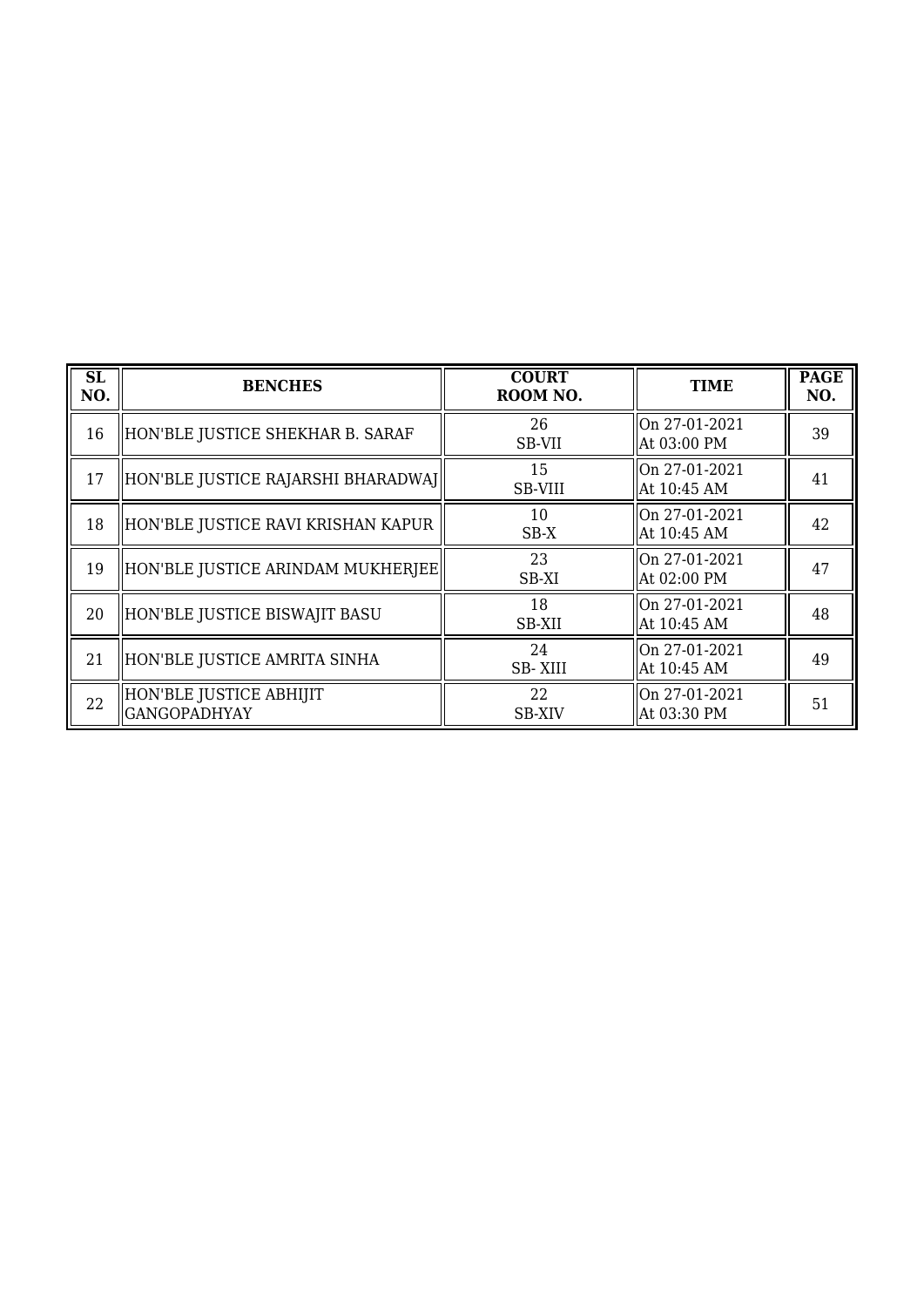

### **Original Side**

**DAILY CAUSELIST For Wednesday The 27th January 2021**

**COURT NO. 1**

#### **DIVISION BENCH (DB-I)**

**AT 10:45 AM**

**HON'BLE CHIEF JUSTICE THOTTATHIL B. RADHAKRISHNAN HON'BLE JUSTICE ARIJIT BANERJEE (VIA VIDEO CONFERENCE)**

#### **ON AND FROM WEDNESDAY, THE 13TH JANUARY, 2021 - APPEALS FROM ORDERS RELATING TO RESIDUARY UNDER GROUP - IX INCLUDING APPLICATIONS CONNECTED THERETO;**

**PUBLIC INTEREST LITIGATION; CRIMINAL CONTEMPT MATTERS; APPEALS UNDER SECTION 19(1)(a) OF THE CONTEMPT OF COURT'S ACT; APPLICATIONS UNDER SECTION 27 OF THE ELECTRICITY REGULATORY COMMISSION ACT, 1998, INCLUDING APPLICATIONS CONNECTED THERETO;**

**HABEAS CORPUS;**

**ANY OTHER MATTER, IRRESPECTIVE OF CLASSIFICATION, AS DIRECTED BY THE HON'BLE CHIEF JUSTICE.**

**NOTE:MATTERS WILL BE TAKEN UP THROUGH PHYSICAL HEARING ONLY WHEN BOTH THE PARTIES ARE AGREED.**

> **NOTE:(1) ON THURSDAY, APPEALS FROM ORDERS RELATING TO RESIDUARY UNDER GROUP-IX INCLUDING APPLICATIONS CONNECTED THERETO, WILL BE TAKEN UP.**

**(2) ON FRIDAY, PUBLIC INTEREST LITIGATION MATTERS WILL BE TAKEN UP.**

**NOTE: NO MENTIONING IN COURT**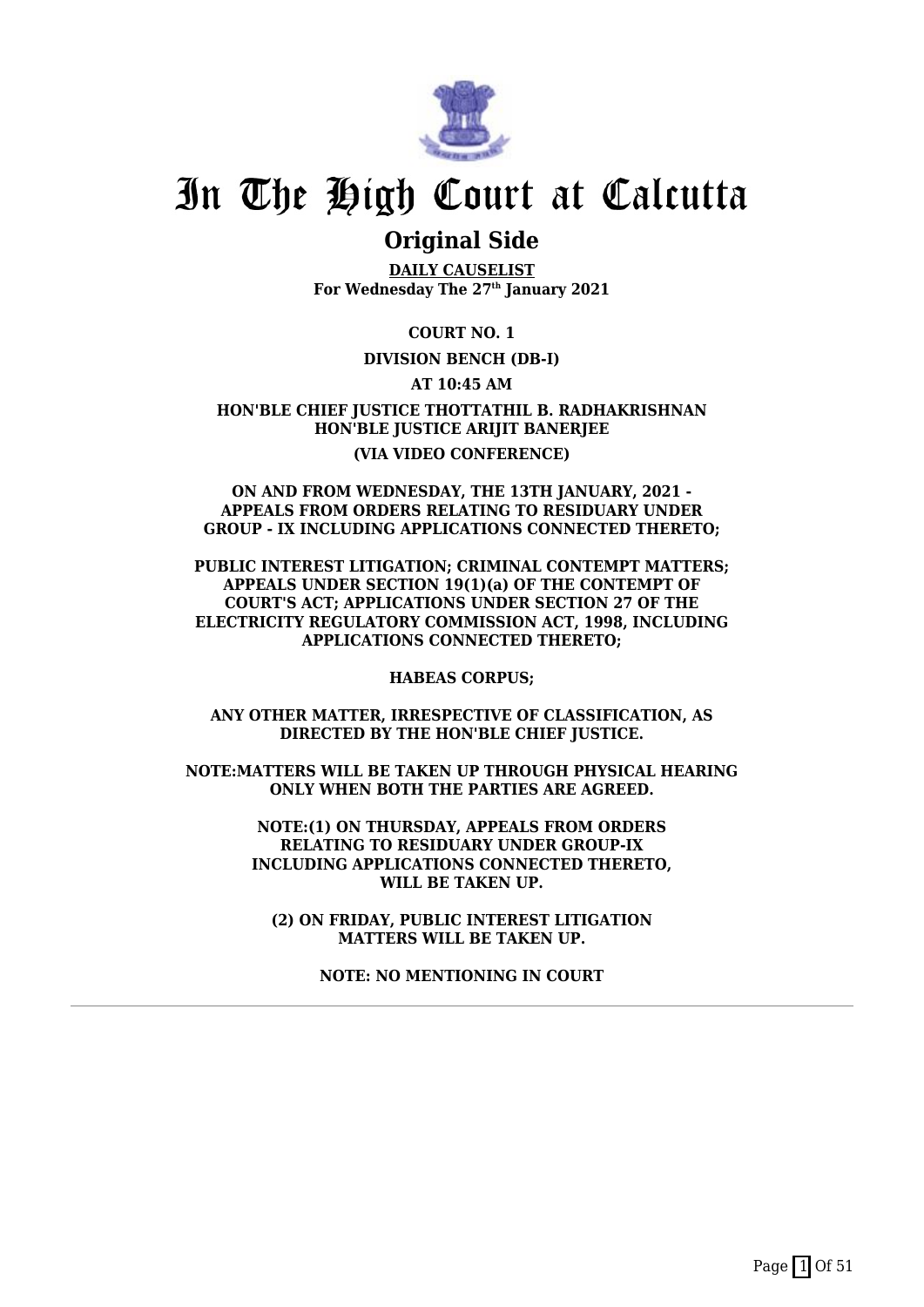

### **Original Side**

**DAILY CAUSELIST For Wednesday The 27th January 2021**

**COURT NO. 37**

**DIVISION BENCH (DB-III, COMMERCIAL DIVISION BENCH)**

**AT 10:45 AM**

**HON'BLE JUSTICE I. P. MUKERJI HON'BLE JUSTICE MD. NIZAMUDDIN (VIA VIDEO CONFERENCE)**

**NOTE:MATTERS WILL BE TAKEN UP THROUGH PHYSICAL HEARING ONLY WHEN BOTH THE PARTIES ARE AGREED.**

**ORIGINAL SIDE MATTERS WILL BE TAKEN UP FIRST. ----------------------------------------------------------------------------**

**NOTE: (1) THIS LIST WILL BE TAKEN UP EVERYDAY FROM 10:45 A.M. TILL RECESS OR UNTIL ITS EXHAUSTION WHICHEVER IS EARLIER.**

**(2) IF THERE IS NO COMMERCIAL COURT MATTERS IN THE LIST, MENTIONING OF COMMERCIAL COURT MATTERS WILL BE ENTERTAINED AT COURT NO. 3 ON THE REGULAR BASIS.**

**(3) COMMERCIAL COURT SHALL NOT SIT AT COURT NO. 37 IF THERE IS NO COMMERCIAL MATTER**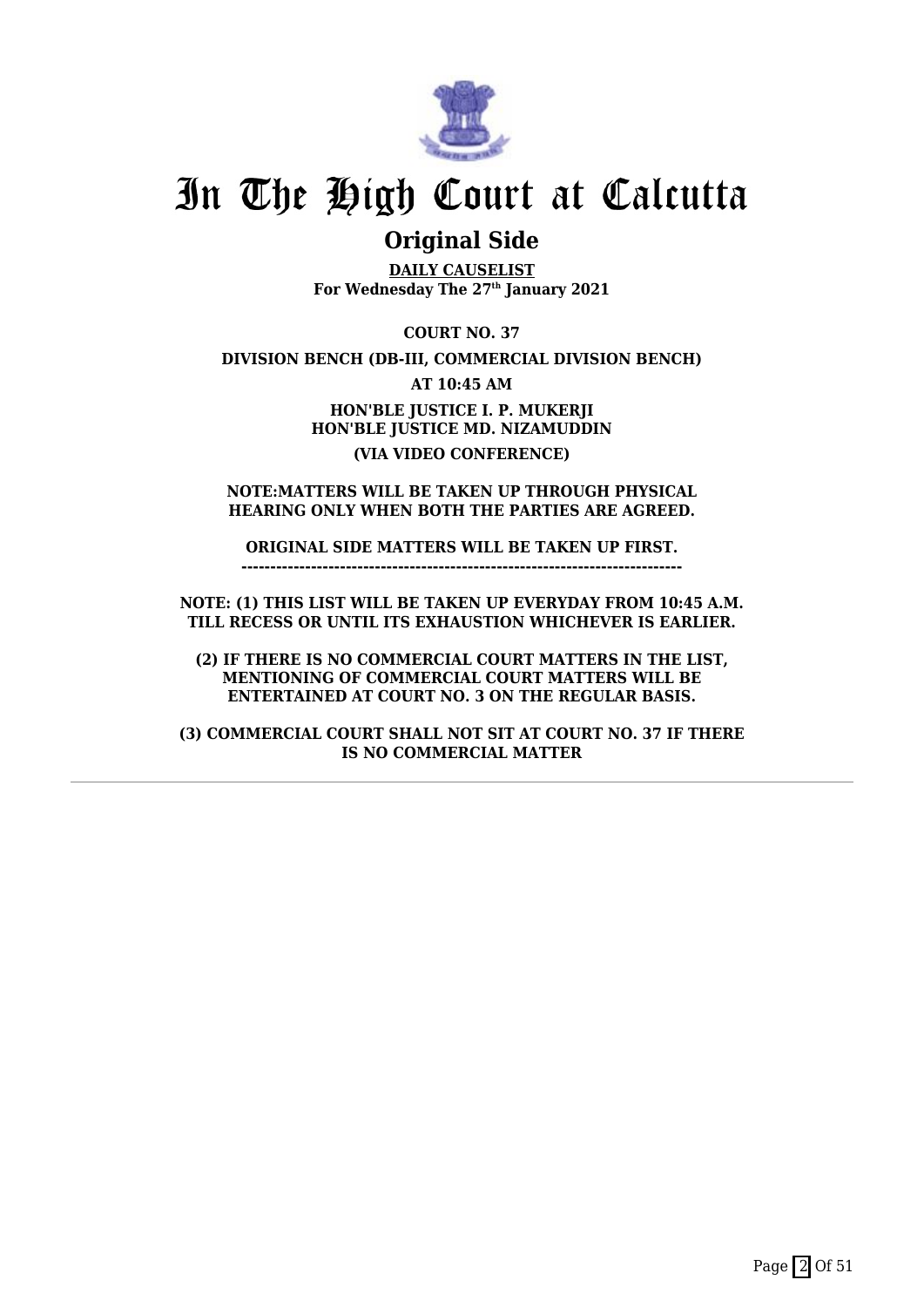

### **Original Side**

**DAILY CAUSELIST For Wednesday The 27th January 2021**

**COURT NO. 3**

#### **DIVISION BENCH (DB-III)**

#### **HON'BLE JUSTICE I. P. MUKERJI HON'BLE JUSTICE MD. NIZAMUDDIN**

#### **(VIA VIDEO CONFERENCE)**

#### **ON AND FROM FRIDAY, 15TH JANUARY, 2021 TO FRIDAY, 29TH JANUARY, 2021 - WILL TAKE, IN ADDITION TO THEIR OWN LIST AND DETERMINATION, THE LIST AND DETERMINATION OF HON'BLE JUSTICE RAJESH BINDAL AND HON'BLE JUSTICE ANIRUDDHA ROY.**

**NOTE:MATTERS WILL BE TAKEN UP THROUGH PHYSICAL HEARING ONLY WHEN BOTH THE PARTIES ARE AGREED.**

**NOTE: (1)THIS LIST WILL BE TAKEN UP AT 2:00 P.M. OR AT 10:45 A.M. IF THERE IS NO COMMERCIAL COURT MATTERS OR ON EXHAUSTION OF THE COMMERCIAL COURT LIST WHICHEVER IS EARLIER**

**(2) IF THERE IS NO COMMERCIAL COURT MATTERS IN THE LIST, MENTIONING OF COMMERCIAL COURT MATTERS WILL BE ENTERTAINED AT COURT NO. 3 ON THE REGULAR BASIS.**

**(3) COMMERCIAL COURT SHALL NOT SIT AT COURT NO. 37 IF THERE IS NO COMMERCIAL MATTER.**

**(4) MENTIONING WILL BE ENTERTAINED ONLY ON MONDAY.**

#### **TO BE MENTIONED**

|   | ITA/144/2002 | SHAW WALLACE CO. LTD.<br>VS<br><b>COMMISSIONER OF</b><br><b>INCOME TAX</b>                                    | KHAITAN & CO.     |
|---|--------------|---------------------------------------------------------------------------------------------------------------|-------------------|
| 2 | ITA/69/2018  | SAHAJ E-VILLAGE LTD. @<br>SREI SAHAJ E-VILLAGE LTD.<br>VS<br><b>COMMISSIONER OF</b><br>INCOME TAX, KOLKATA-IV | <b>SOMAK BASU</b> |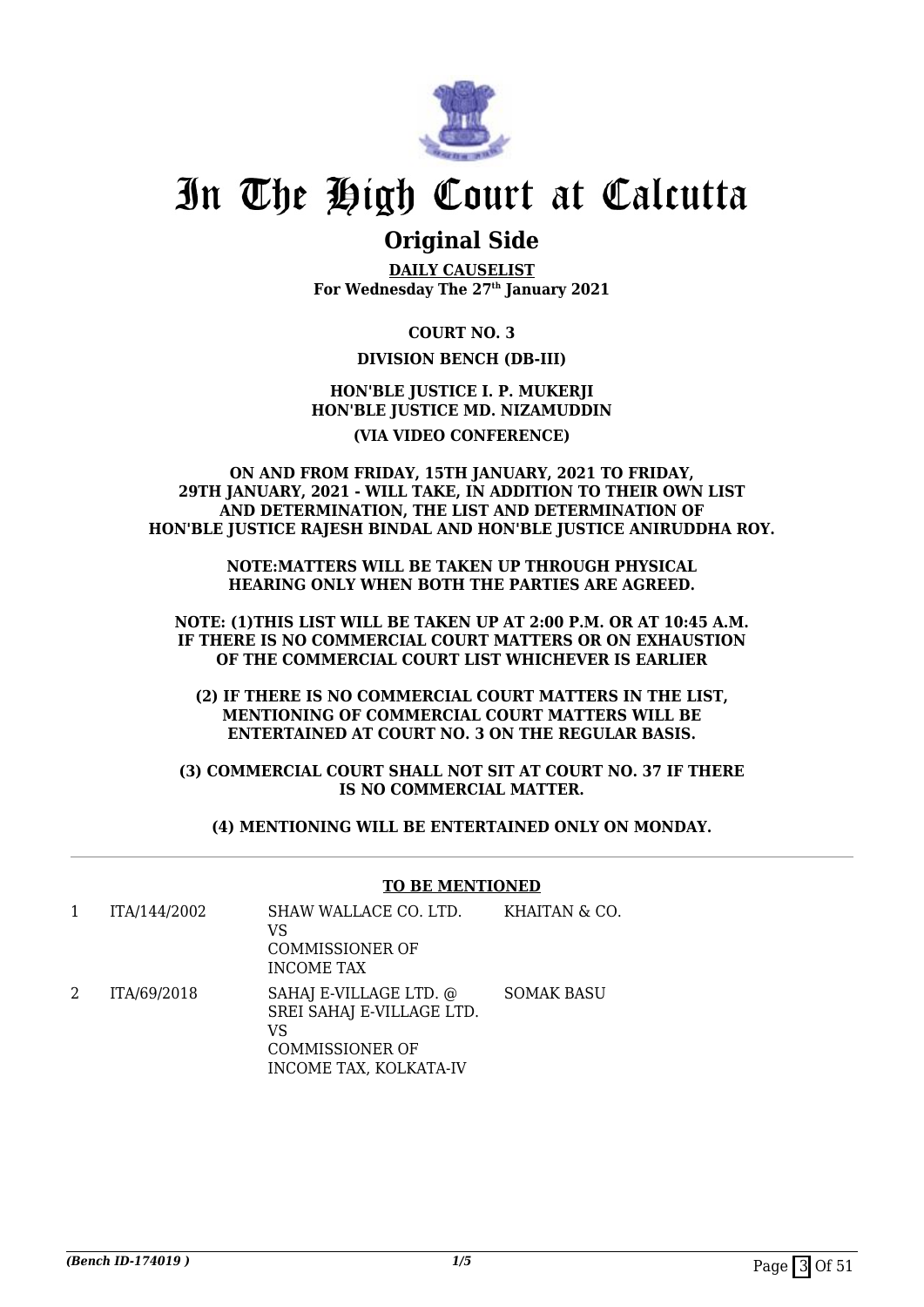SUSANTA KUMAR

BOSE

3 APO/77/2019 WITH BIFR/510/1992 CA/515/2013 IN THE MATTER OF : MINING AND ALLIED MACHINERY CORPORATION L VS ASANSOL DURGAPUR

DEVELOPMENT AUTHORITY -VS- SBI & ANR

#### IA NO: ACO/2/2020

4 APO/120/2019 WITH AP/1502/2015 BANK AND ANR AP/1341/2015 STANDARD CHARTERED VS TILAK MEHRA AND ORS SANDIP AGARWAL AND CO

#### **NEW APPLICATIONS**

5 APO/13/2021 WITH CS/120/2020 M/S PRETORIA PROPERTIES LLP VS NAGENDRA KUMAR RATHI AND ORS FOX AND MANDAL

IA NO: GA/1/2021

6 APO/14/2021 WITH CS/120/2020 M/S PRETORIA PROPERTIES LLP VS NAGENDRA KUMAR RATHI AND ORS FOX AND MANDAL

#### IA NO: GA/1/2021

7 ITA/4/2021 PRINCIPAL COMMISSIONER OF INCOME TAX CENTRAL 1 KOLKATA VS SHRI JAI KUMAR KANKARIA YOGESH VATS

IA NO: GA/2/2018(Old No:GA/1631/2018)

8 APOT/5/2021 WITH PLA/276/2017 DUTTA (DEC) GA/63/2020 IN THE GOODS OF P K. VS SONALI DUTTA -VS- PIALI DUTTA NARMAND G S GUPTA

IA NO: GA/1/2021

#### **APPEALS FROM DECREE**

| 9  | IA NO. GA/6/2020                          | STATE OF RAJASTHAN &<br>ANR.<br>Vs                              | ATISH GHOSH<br>ATISH GHOSH |
|----|-------------------------------------------|-----------------------------------------------------------------|----------------------------|
|    | In APD/63/2013                            | I.K.MERCHANTS LIMITED.<br>$&$ ORS.                              |                            |
| 10 | APD/41/2019<br>[S.A.] WITH<br>CS/302/2005 | PUNJAB NATIONAL BANK<br>VS<br>APEEJAY HOPUSE PRIVATE<br>LIMITED | PRATYUSH PATWARI           |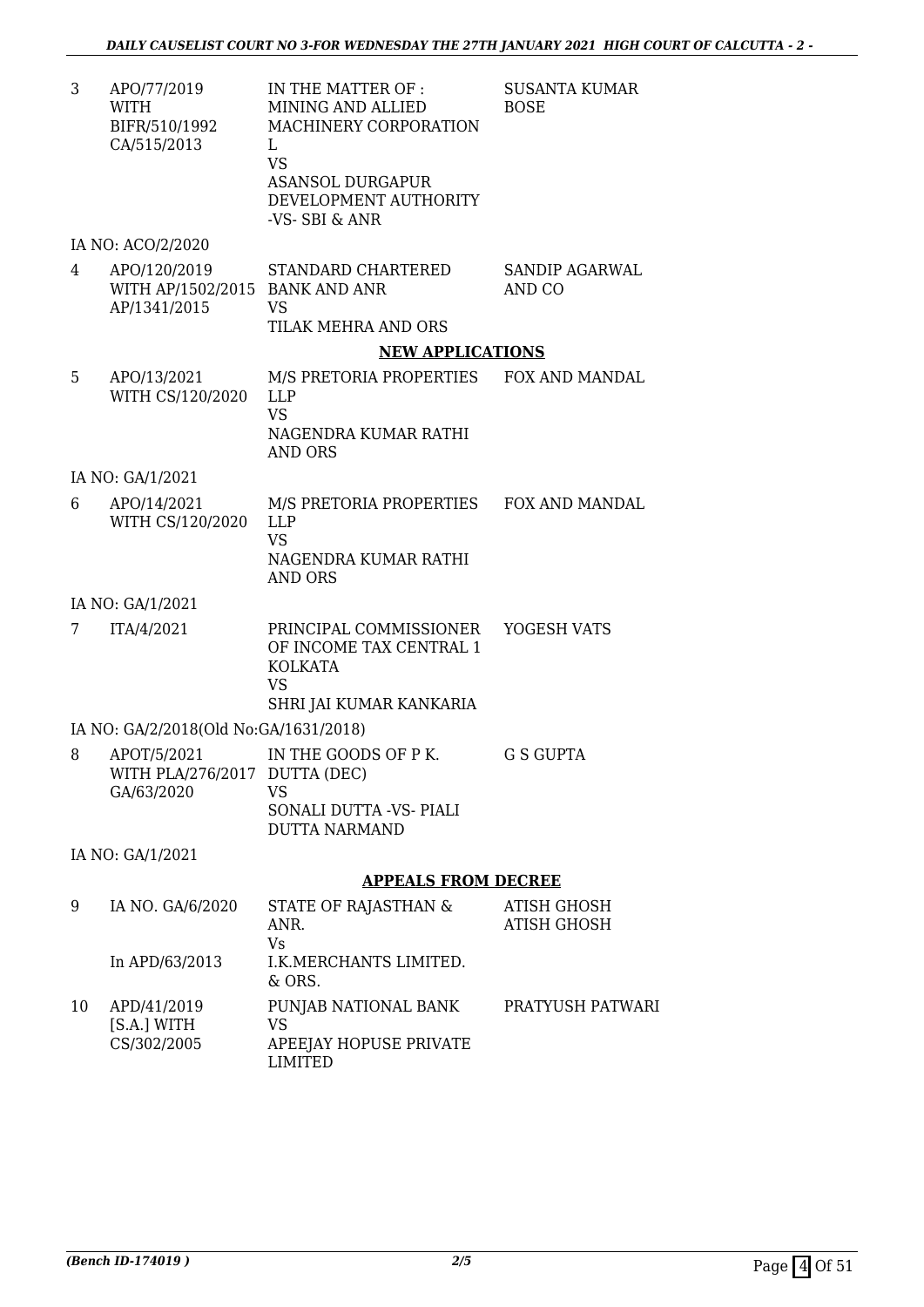| 11 | IA NO. GA/1/2020<br>(Old No:<br>GA/797/2020)  | <b>GOLDEN STEEL CO</b><br>CORPORATION LTD<br>Vs<br>JYOTSNA KUMARI MOGHA                                                         | AYIN CO<br>AYIN CO                             |
|----|-----------------------------------------------|---------------------------------------------------------------------------------------------------------------------------------|------------------------------------------------|
|    | CS 141/2018<br>In APD/2/2020                  |                                                                                                                                 |                                                |
| 12 | APD/62/2016<br>[S.A.]WITH CS<br>297/1989      | AMBALAL SARABHAI<br><b>ENTERPRISES LTD</b><br>VS                                                                                | DUBE & CO.                                     |
|    | IA NO: GA/1/2016(Old No:GA/529/2016)          | RAJEEV DAGA AND ANR                                                                                                             |                                                |
| 13 | APD/169/2018<br>[S.A.]WITH CS<br>323/1989     | AMBALAL SARABHAI<br><b>ENTERPRISE LTD</b><br><b>VS</b><br>SMT. PREM LATA ARYA &                                                 | M/S DUBE & CO                                  |
|    |                                               | ORS.                                                                                                                            |                                                |
| 14 | APD/170/2018<br>[S.A.]WITH CS<br>324/1989     | IA NO: GA/1/2016(Old No:GA/2567/2016), GA/2/2018(Old No:GA/1439/2018)<br>AMBALAL SARABHAI<br><b>ENTERPRISE LTD</b><br><b>VS</b> | M/S. DUBE &<br><b>COMPANY</b>                  |
|    |                                               | <b>SMT. KIRAN ARYA &amp; ORS</b>                                                                                                |                                                |
|    |                                               | IA NO: GA/1/2016(Old No:GA/2571/2016), GA/2/2018(Old No:GA/1440/2018)                                                           |                                                |
| 15 | IA NO. GA/1/2017<br>(Old No:<br>GA/3258/2017) | MAHENDRA INVESTMENT<br>ADVISORS PVT. LTD<br>Vs<br><b>SIMPLEX</b><br>INFRASTRUCTURES LTD.                                        | <b>ABHIJIT SARKAR</b><br><b>ABHIJIT SARKAR</b> |
|    | In APD/474/2017                               |                                                                                                                                 |                                                |
| 16 | IA NO. GA/3/2020<br>(Old No:<br>GA/791/2020)  | MAHENDRA INVESTMENT<br>ADVISORS PVT. LTD<br>Vs<br><b>SIMPLEX</b><br>INFRASTRUCTURES LTD.                                        | <b>ABHIJIT SARKAR</b><br><b>ABHIJIT SARKAR</b> |
|    | In APD/474/2017                               |                                                                                                                                 |                                                |
| 17 | APD/1/2020<br>WITH CS 99/2008                 | NATIONAL INSURANCE<br><b>COMPANY LIMITED</b><br><b>VS</b>                                                                       | <b>DOLON DASGUPTA</b>                          |
|    |                                               | SETHIA OILS LIMITED AND<br>ANR.                                                                                                 |                                                |
|    | IA NO: GA/2/2020(Old No:GA/262/2020)          |                                                                                                                                 |                                                |
|    |                                               | <b>APPEALS FROM ORDERS</b>                                                                                                      |                                                |
| 18 | IA NO. GA/1/2019<br>(Old No:<br>GA/490/2019)  | CITY CENTRE PROPERTIES<br><b>PVT LTD</b><br>Vs<br>PRASANTA KUMAR<br>MAHAPATRA & ORS.                                            | PRADEEP KUMAR<br>PRADEEP KUMAR                 |
|    | In APO/232/2018                               |                                                                                                                                 |                                                |
| 19 | IA NO. GA/2/2020                              | RAJPATH CONTRACTORS &<br>ENGINEERS PVT. LTD.<br>Vs                                                                              | S. C. RAY<br>CHAUDHURI & CO.                   |
|    | In APO/76/2007                                | STATE OF W.B.                                                                                                                   |                                                |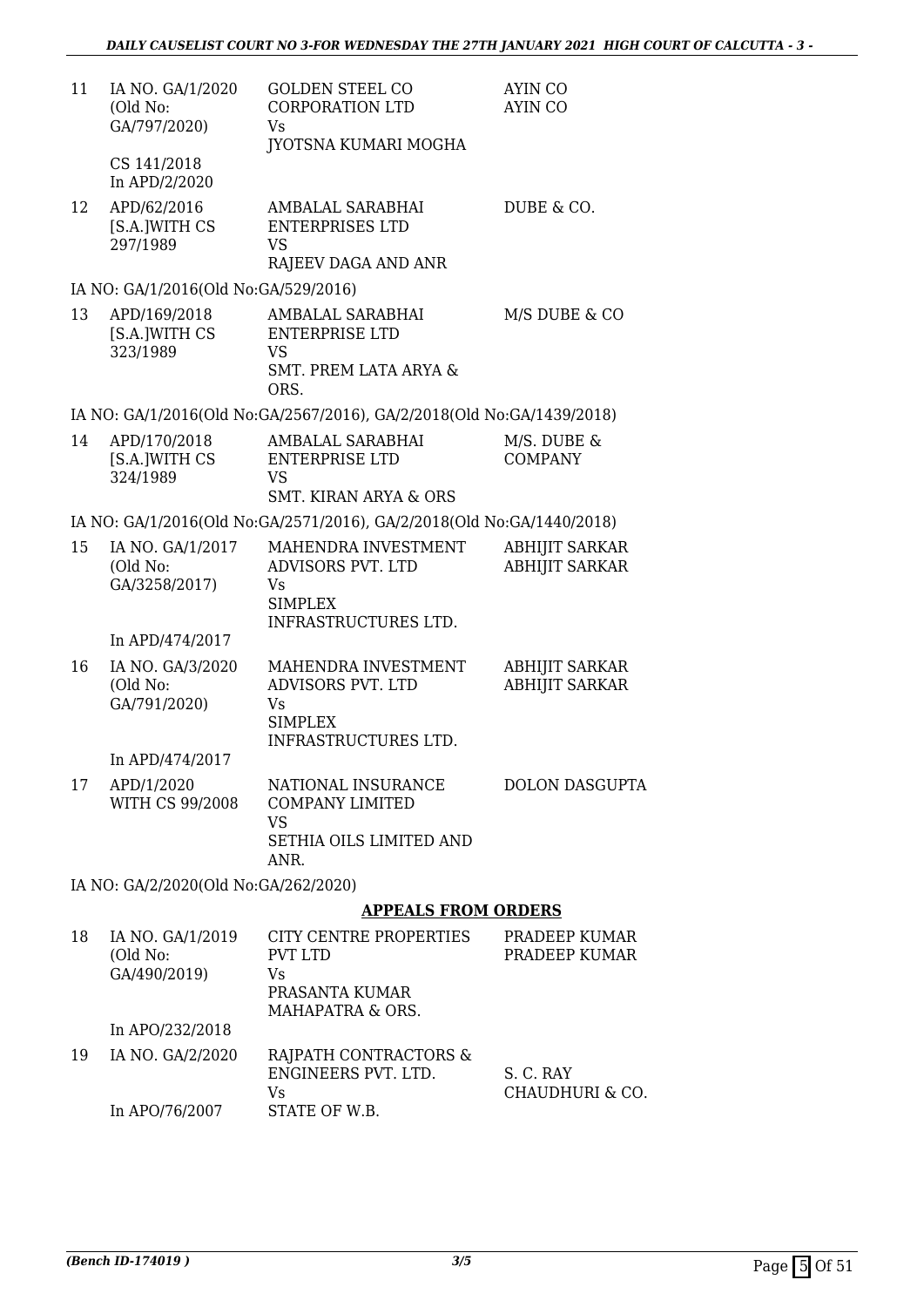20 APO/49/2020 WITH CS/231/2017 SANJOY DEY AND ANR. VS MA PLAZA PRIVATE LIMITED AND ORS. AVIJIT DEY

IA NO: GA/1/2020(Old No:GA/743/2020), GA/2/2021

#### **FOR ORDERS**

21 ITA/115/2018 PRINCIPAL COMMISSIONER Y. VATS OF INCOME TAX-4, KOLKATA VS M/S. TANTIA CONSTRUCTION LIMITED

#### **FOR HEARING**

22 APO/440/2017 WITH WPO 1398/2008 STATE OF WEST BENGAL & ANR VS BHUWALKA TRADING & TEA CO. (P) LTD. & ORS. PARITOSH SINHA

#### **WRIT APPEALS**

23 APO/163/2019 WITH WPO/337/2018 THE KOLKATA MUNICIPAL CORPORATION AND ORS. VS M/S. JAGANNATH ENTERPRISE AND ORS. H. S. MONDAL

IA NO: GA/1/2020(Old No:GA/406/2020), GA/2/2020

| 24 | APO/463/2014<br>WITH WPO<br>420/2013 | CHENNAI NETWORK<br>INFRASTRUCTURE LIMITED<br>&ANR.<br>VS<br>KOLKATA MUNICIPAL<br>CORPORATION & ORS. | H.N. DATTA & CO. |
|----|--------------------------------------|-----------------------------------------------------------------------------------------------------|------------------|
|    | IA NO: GA/2/2019                     |                                                                                                     |                  |

#### 25 APO/467/2014 WITH WPO 388/2014 DISHNET WIRELESS LIMITED & ORS. VS THE KOLKATA MUNICIPAL CORPORATION & ORS. ATISH GHOSH & ASSOCIATES 26 APO/471/2014 WITH WPO 11/2013 VS FMA 807/2015 CAN 11536/2014 (A/S MATTERS) INDUS TOWERS LTD & ORS. THE KOLKATA MUNICIPAL CORPORATION & ORS. KHAITAN & CO 27 APO/475/2014 WITH WPO 339/2014 VIOM NET WORKS LIMITED AND ANOTHER VS KOLKATA MUNICIPAL CORPORATION AND **OTHERS** H.N. DATTA & CO.

IA NO: GA/3/2019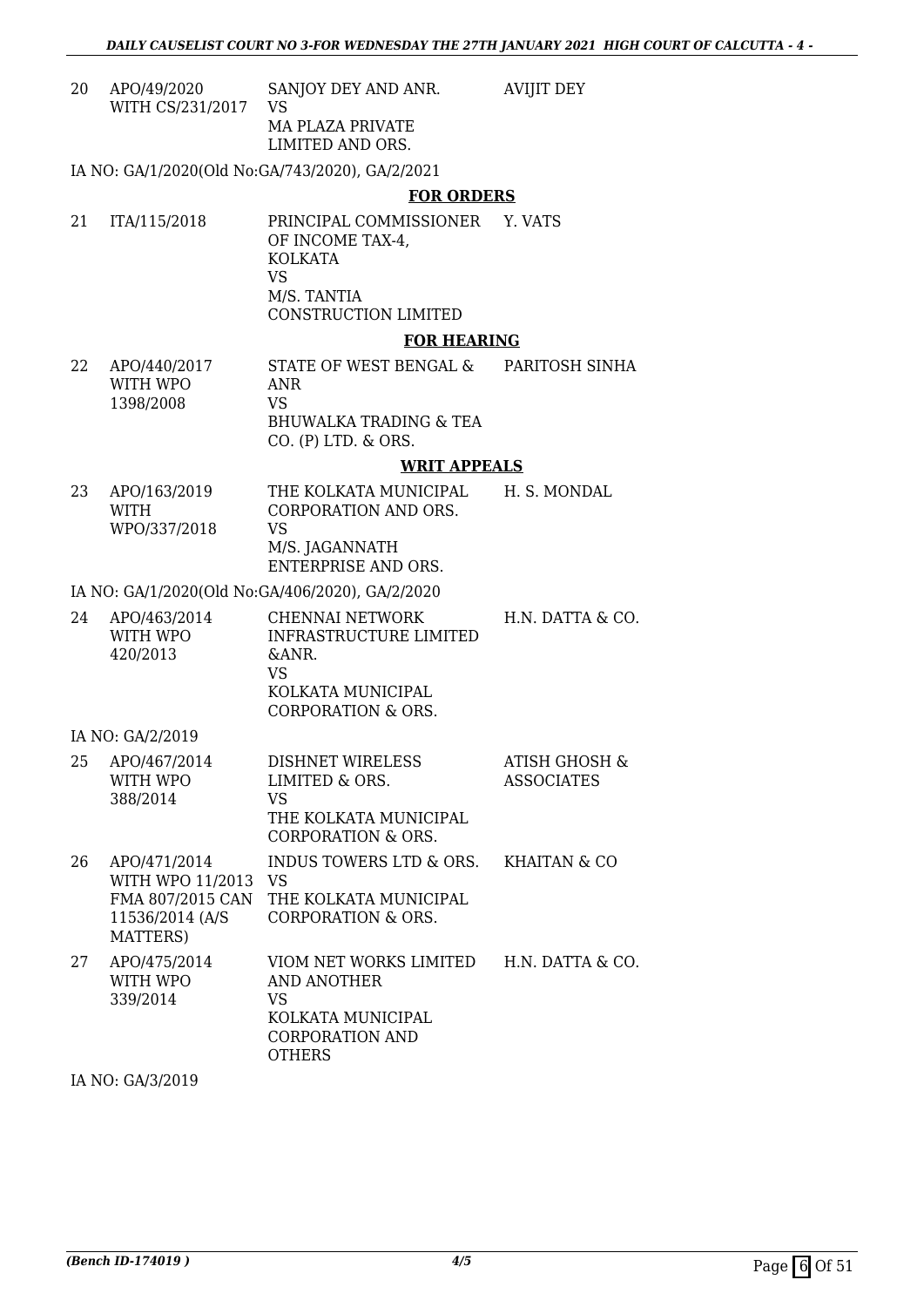| 28 | APO/554/2017<br>WITH WPO 49/2017            | DEBRAJ DHUR & ORS<br><b>VS</b><br>KOLKATA MUNICIPAL<br><b>CORPORATION &amp; ORS</b>                                                          | <b>PINGAL</b><br><b>BHATTACHARYYA</b>    |
|----|---------------------------------------------|----------------------------------------------------------------------------------------------------------------------------------------------|------------------------------------------|
|    | IA NO: GA/2/2017(Old No:GA/3496/2017)       |                                                                                                                                              |                                          |
| 29 | APO/555/2017<br>WITH WPO/49/2017            | KOLKATA MUNICIPAL<br><b>CORPORATION &amp; ANR.</b><br><b>VS</b><br>DEBRAJ DHUR & ORS.                                                        | H. S. MONDAL                             |
| 30 | APO/141/2018<br>WITH WPO<br>1714/2006       | <b>VERSATILE WIRES LTD. &amp;</b><br>ANR.<br><b>VS</b><br>DIRECTOR GENERAL OF<br>FOREIGN TRADE & ORS.                                        | <b>SHARMA KAJARIA &amp;</b><br>CO.       |
|    | IA NO: GA/1/2016(Old No:GA/1648/2016)       |                                                                                                                                              |                                          |
| 31 | APO/164/2019<br><b>WITH</b><br>WPO/338/2019 | THE KOLKATA MUNICIPAL<br>CORPORATION AND ORS.<br><b>VS</b><br>M/S. INPULSE HEALTH<br>CARE AND ORS.                                           | H. S. MONDAL                             |
|    |                                             | IA NO: GA/1/2020(Old No:GA/407/2020), GA/2/2020                                                                                              |                                          |
| 32 | APO/208/2019<br>WITH WPO<br>1811/2003       | SALMA BEGUM & ANR.<br><b>VS</b><br>ANANJAN MITTER & ORS.                                                                                     | MR BRATIN KUMAR<br><b>DEY</b>            |
|    |                                             | IA NO: GA/4/2019(Old No:GA/392/2019), GA/5/2019(Old No:GA/393/2019)                                                                          |                                          |
| 33 | APO/34/2020<br>WITH WPO<br>1442/2008        | <b>COMMISSIONER OF</b><br>CENTRAL EXCISE,<br>KOLKATA-IV,<br>COMMISSIONERATE,<br><b>VS</b><br>ASSAM TUBES LTD. & ORS.                         | <b>BHASKAR PROSAD</b><br><b>BANERJEE</b> |
|    |                                             | IA NO: GA/1/2017(Old No:GA/1892/2017), GA/2/2017(Old No:GA/1893/2017)                                                                        |                                          |
|    | <b>WITH</b><br>WPO/340/2018                 | 34 APO/136/2020 M/S JAGANNATH MAYUKH MAITRA<br><b>ENTERPRISE AND ANR</b><br><b>VS</b><br>THE KOLKATA MUNICIPAL<br><b>CORPORATION AND ORS</b> |                                          |
|    | IA NO: GA/2/2020                            |                                                                                                                                              |                                          |
| 35 | APO/138/2020<br><b>WITH</b><br>WPO/339/2018 | M/S IMPULSE HEALTH<br>CARE AND ORS<br><b>VS</b><br>THE KOLKATA MUNICIPAL<br><b>CORPORATION AND ORS</b>                                       | <b>MAYUKH MAITRA</b>                     |

IA NO: GA/2/2020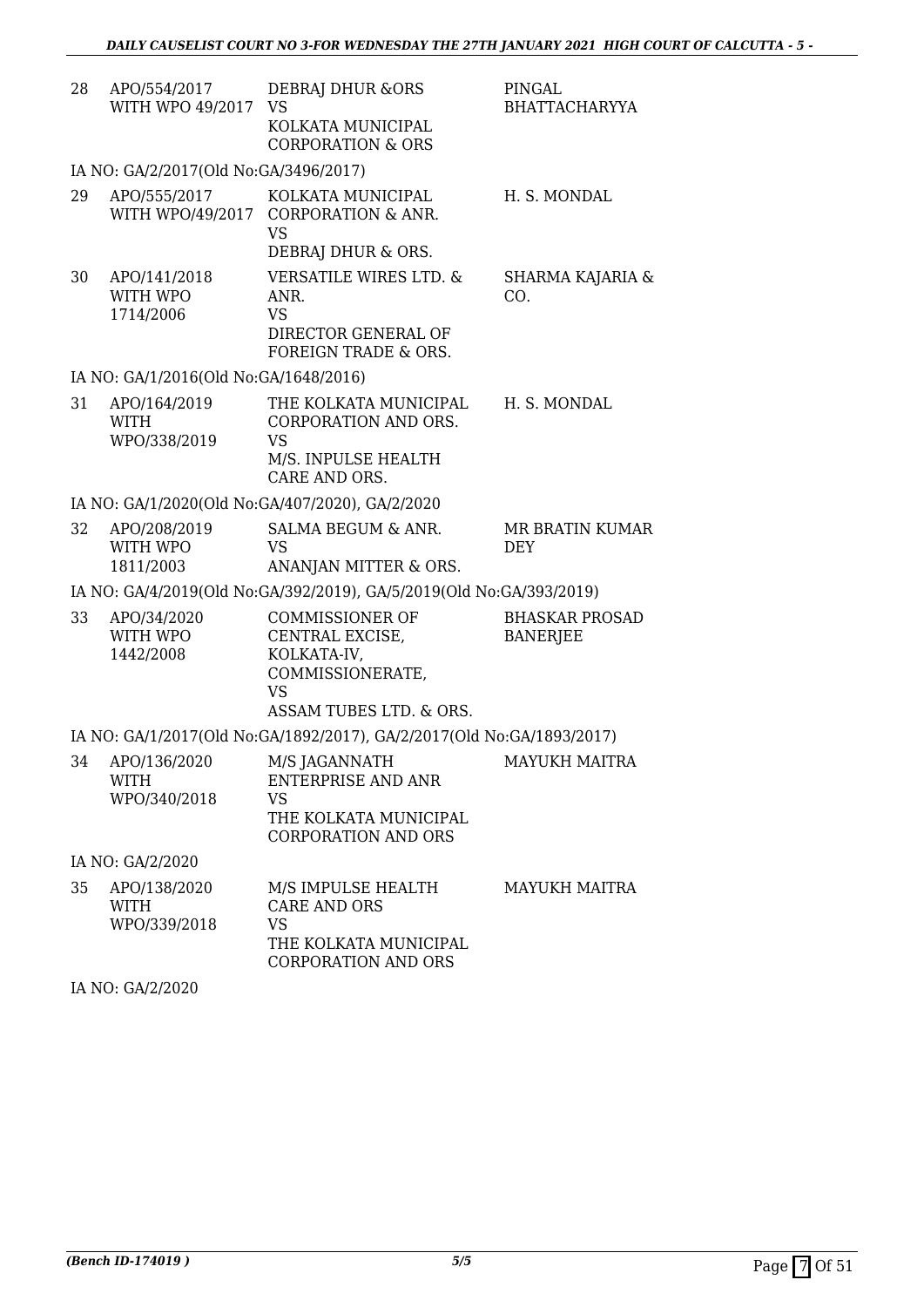

### **Original Side**

**DAILY CAUSELIST For Wednesday The 27th January 2021**

**COURT NO. 2 DIVISION BENCH (DB-IV)**

**AT 2:00 PM HON'BLE JUSTICE HARISH TANDON HON'BLE JUSTICE KAUSIK CHANDA**

**(VIA VIDEO CONFERENCE)**

**NOTE:MATTERS WILL BE TAKEN UP THROUGH PHYSICAL HEARING ONLY WHEN BOTH THE PARTIES ARE AGREED.**

**NOTE: ORIGINAL SIDE MATTERS SHALL BE TAKEN UP ON FRIDAY AT 2:00 P.M.**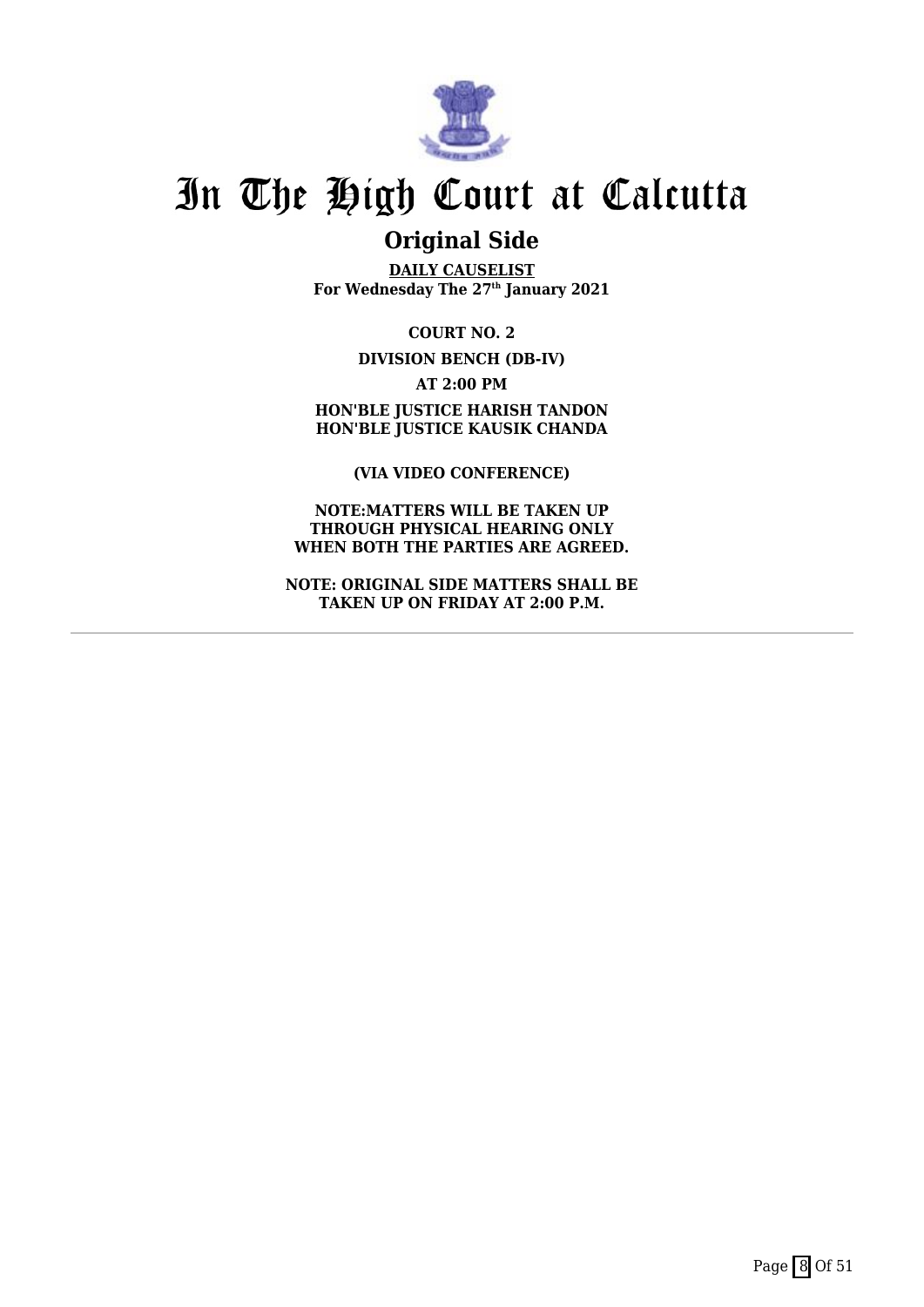

### **Original Side**

**DAILY CAUSELIST For Wednesday The 27th January 2021**

**COURT NO. 12**

#### **DIVISION BENCH (DB-V)**

**AT 10:45 AM**

#### **HON'BLE JUSTICE SOUMEN SEN HONBLE JUSTICE ANIRUDDHA ROY (VIA VIDEO CONFERENCE)**

#### **NOTE:MATTERS WILL BE TAKEN UP THROUGH PHYSICAL HEARING ONLY WHEN BOTH THE PARTIES ARE AGREED.**

#### **NOTE: ORIGINAL SIDE MATTERS SHALL BE TAKEN UP ON TUESDAY AT THE FIRST SITTING OF THE COURT. NOTE: MENTIONING WILL BE ALLOWED STRICTLY UPON NOTICE TO THE OTHER SIDE.**

**ON AND FROM MONDAY, 18 TH JANUARY, 2021 TO FRIDAY, 29TH JANUARY, 2021 WILL SIT TOGETHER AND TAKE THE LIST AND DETERMINATION OF HON'BLE JUSTICE SOUMEN SEN AND HON'BLE JUSTICE SAUGATA BHATTACHARYYA**

#### **APPEALS FROM ORDERS**

1 APO/143/2015 [S.A.]WITH CS 202/2011 PUNJAB NATIONAL BANK VS FORTUNE INVESTORS & TRADERS LTD. & ORS. SANIIB DAWN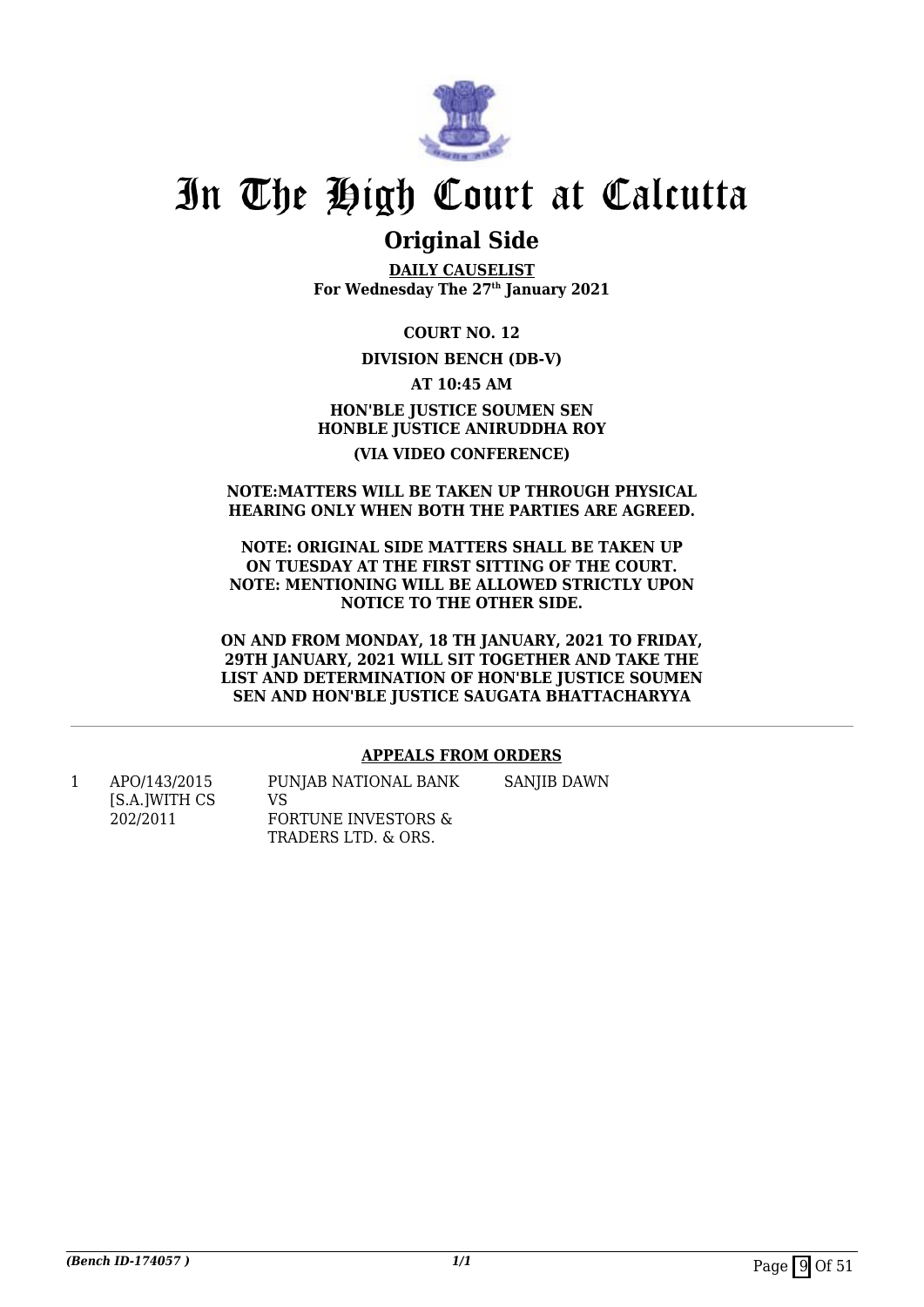

## **Original Side**

**DAILY CAUSELIST For Wednesday The 27th January 2021**

**COURT NO. 11**

**DIVISION BENCH (DB-VI)**

**AT 2:00 PM**

**HON'BLE JUSTICE SUBRATA TALUKDAR HON'BLE JUSTICE HIRANMAY BHATTACHARYYA (VIA VIDEO CONFERENCE)**

**NOTE:MATTERS WILL BE TAKEN UP THROUGH PHYSICAL HEARING ONLY WHEN BOTH THE PARTIES ARE AGREED.**

**ON TUESDAY AND THURSDAY ORIGINAL SIDE MATTERS WILL BE TAKEN UP AFTER RECESS.**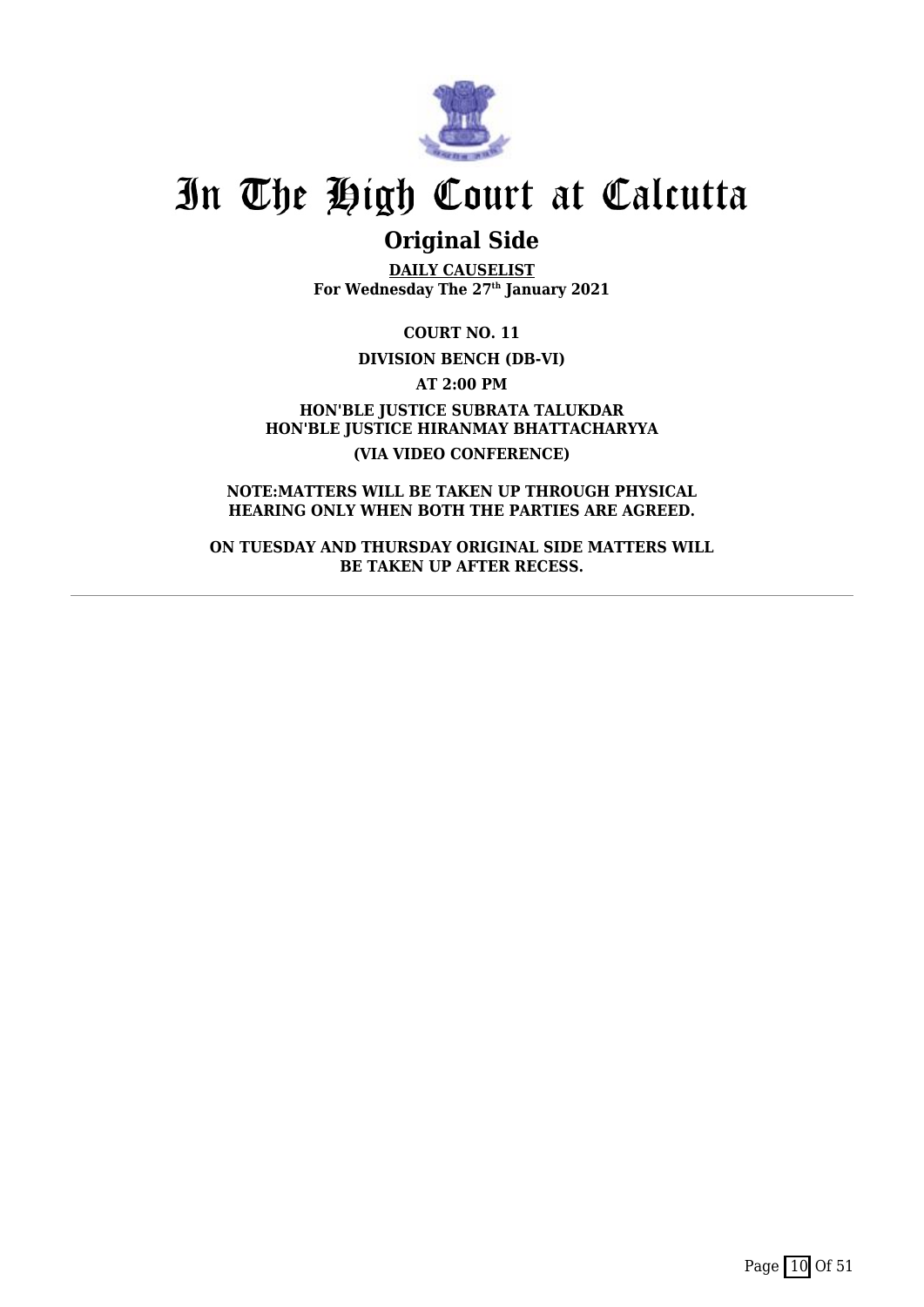

## **Original Side**

**DAILY CAUSELIST For Wednesday The 27th January 2021**

**COURT NO. 4 DIVISION BENCH (DB-VIII) AT 3:00 PM HON'BLE JUSTICE ARINDAM SINHA HON'BLE JUSTICE SUVRA GHOSH (VIA VIDEO CONFERENCE)**

**NOTE:MATTERS WILL BE TAKEN UP THROUGH PHYSICAL HEARING ONLY WHEN BOTH THE PARTIES ARE AGREED.**

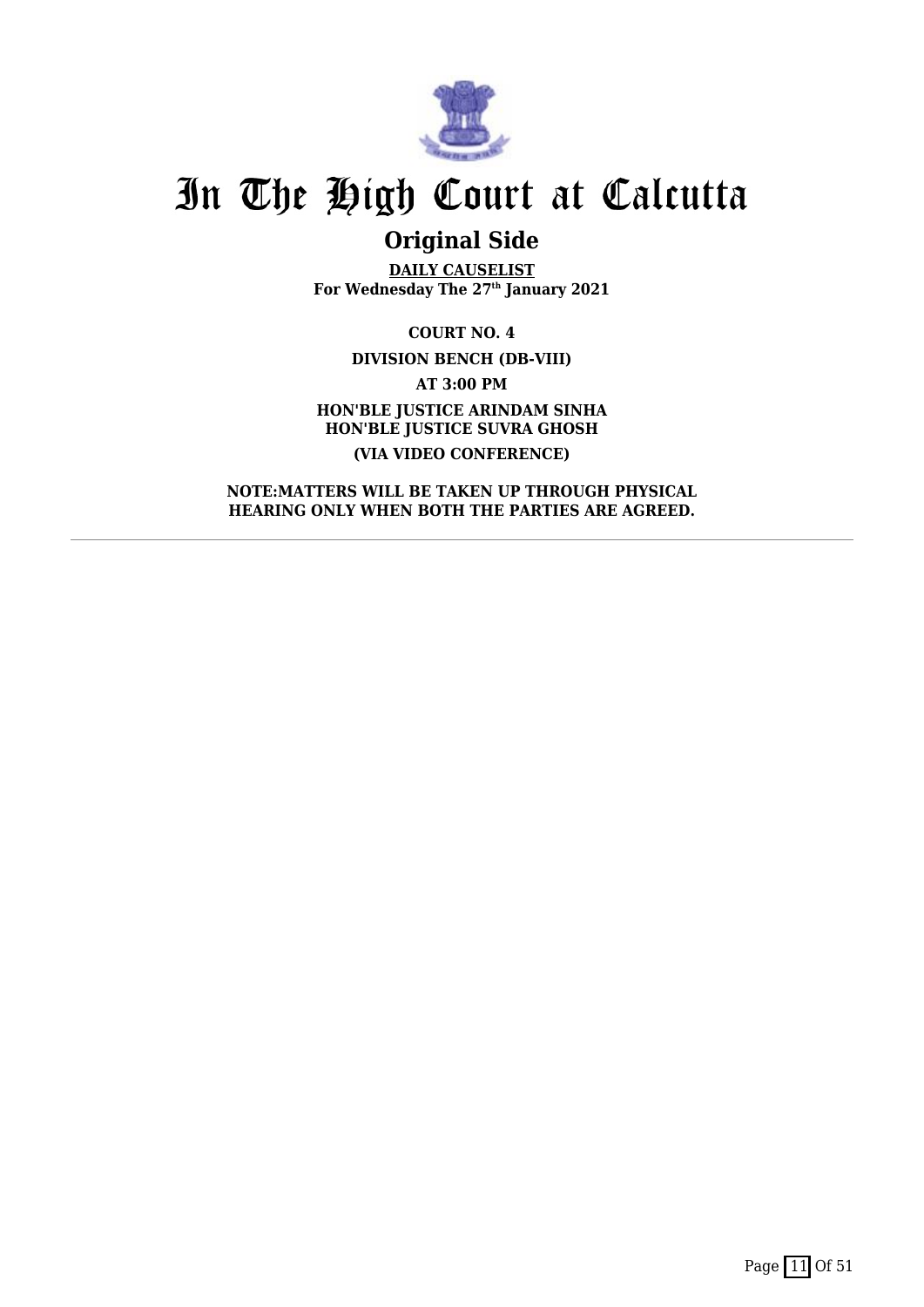

## **Original Side**

**DAILY CAUSELIST For Wednesday The 27th January 2021**

#### **COURT NO. 4**

#### **SINGLE BENCH ()**

#### **AT 3:00 PM**

### **HON'BLE JUSTICE ARINDAM SINHA**

#### **(VIA VIDEO CONFERENCE)**

#### **NOTE:MATTERS WILL BE TAKEN UP THROUGH PHYSICAL HEARING ONLY WHEN BOTH THE PARTIES ARE AGREED.**

#### **ON EVERY WEDNESDAY, THURSDAY AND FRIDAY AT 3:00 P.M.- WILL SIT SINGLY AND TAKE SOME PART-HEARD, CONTEMPT, ASSIGNED, REVIEW, MODIFICATION/CLARIFICATION MATTERS.**

**TO BE MENTIONED**

|              |                                              | TO DE MENTIONED                                                            |                                                               |
|--------------|----------------------------------------------|----------------------------------------------------------------------------|---------------------------------------------------------------|
| $\mathbf{1}$ | IA NO. CA/6/2019<br>(Old No:<br>CA/172/2019) | RE : JESSOP & CO. LTD -<br>AND-<br><b>Vs</b>                               | SANDIP AGARWAL<br>AND CO.<br><b>SANDIP AGARWAL</b><br>AND CO. |
|              | [S.A.]<br>In CP/387/2014                     |                                                                            |                                                               |
| 2            | IA NO. CA/2/2016<br>(Old No:<br>CA/565/2016) | IN THE MATTER OF :<br>JESSOP AND CO LTD -AND-<br>Vs.<br>IN THE MATTER OF : | MR. SAYAN DUTTA<br><b>MADHU SUDAN</b><br><b>SARKER</b>        |
|              | [S.A.]<br>In CP/179/2013                     | <b>SUBRATA KUMAR BISWAS</b>                                                |                                                               |
| 3            | IA NO. CA/3/2019<br>(Old No:<br>CA/135/2019) | IN THE MATTER OF :<br>JESSOP AND CO LTD -AND-<br><b>Vs</b>                 | <b>MADHU SUDAN</b><br><b>SARKER</b>                           |
|              | [S.A.]<br>In CP/179/2013                     |                                                                            |                                                               |
| 4            | IA NO. CA/1/2017<br>(Old No:<br>CA/203/2017) | RE : JESSOP & CO. LTD -<br>AND-<br>Vs.<br>O/L -VS- INDO-WAGON              | L. P. AGARWALLA &<br>CO.<br><b>SANDIP AGARWAL</b><br>AND CO.  |
|              | [S.A.]<br>In CP/387/2014                     | <b>ENGINEERING LIMITED</b>                                                 |                                                               |
| 5            | IA NO. CA/10/2020                            | RE : JESSOP & CO. LTD -<br>AND-                                            | <b>SANDIP AGARWAL</b><br>AND CO.                              |
|              | [S.A.]<br>In CP/387/2014                     | Vs.                                                                        | <b>SANDIP AGARWAL</b><br>AND CO.                              |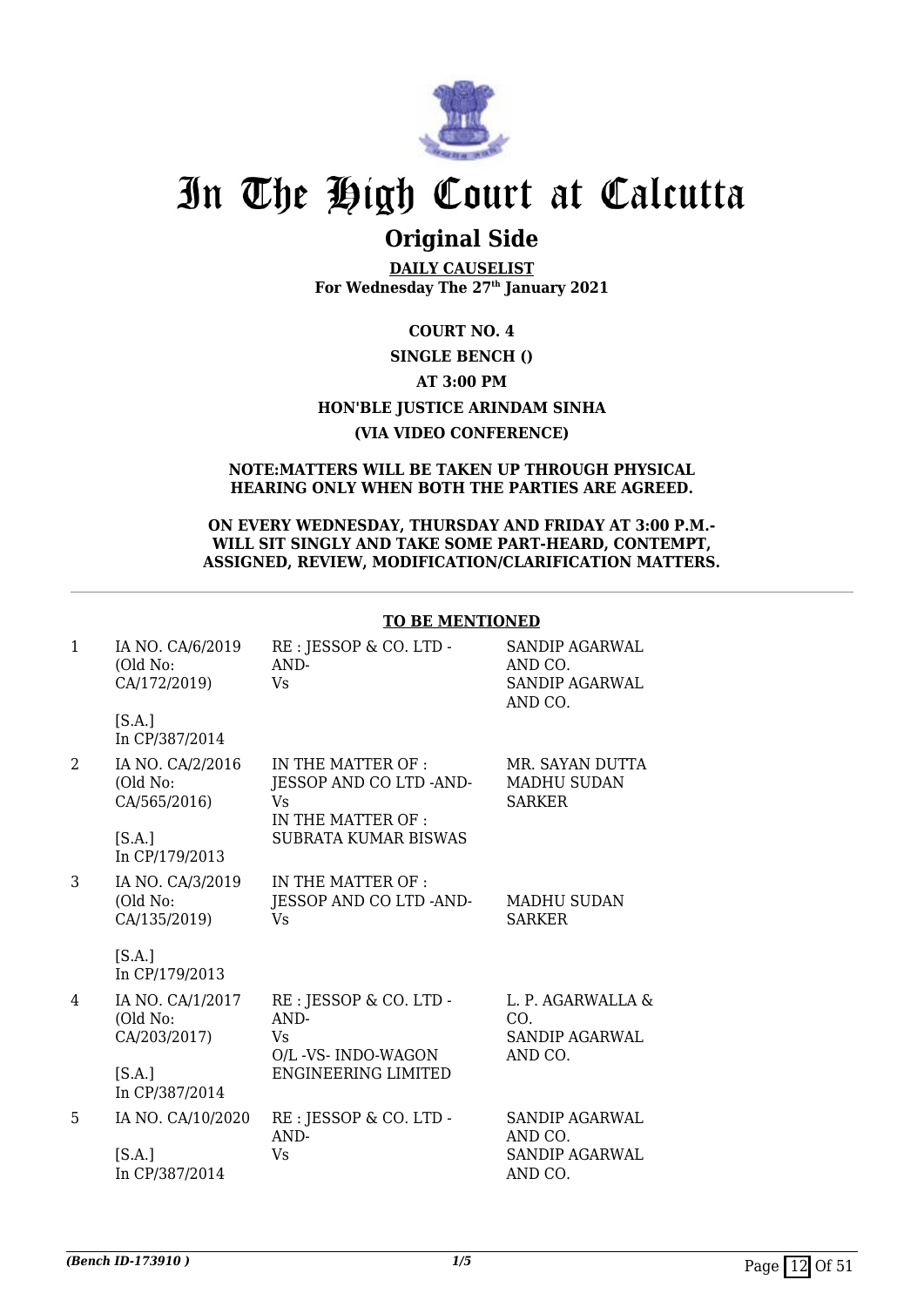| 6  | IA NO. CA/8/2019<br>(Old No:<br>CA/222/2019) | RE : JESSOP & CO. LTD -<br>AND-<br>Vs<br><b>RE: RAVI SANKAR SINGH</b>        | SANDIP AGARWAL<br>AND CO.<br><b>SANDIP AGARWAL</b><br>AND CO.           |
|----|----------------------------------------------|------------------------------------------------------------------------------|-------------------------------------------------------------------------|
|    | [S.A.]<br>In CP/387/2014                     |                                                                              |                                                                         |
| 7  | IA NO. CA/5/2019<br>(Old No:<br>CA/53/2019)  | RE : JESSOP & CO. LTD -<br>AND-<br><b>Vs</b><br>RE: RAVI SANKAR SINGH        | SANDIP AGARWAL<br>AND CO.<br><b>SANDIP AGARWAL</b><br>AND CO.           |
|    | [S.A.]<br>In CP/387/2014                     |                                                                              |                                                                         |
| 8  | IA NO. CA/4/2018<br>(Old No:<br>CA/25/2018)  | RE : JESSOP & CO. LTD (IN<br>LIQN)<br><b>Vs</b>                              | O/L, HIGH COURT,<br><b>CALCUTTA</b><br><b>SANDIP AGARWAL</b><br>AND CO. |
|    | [S.A.]<br>In CP/387/2014                     |                                                                              |                                                                         |
| 9  | IA NO. CA/7/2019<br>(Old No:<br>CA/181/2019) | RE : JESSOP & CO. LTD -<br>AND-<br><b>Vs</b><br><b>RE: RAVI SANKAR SINGH</b> | SANDIP AGARWAL<br>AND CO.<br><b>SANDIP AGARWAL</b><br>AND CO.           |
|    | [S.A.]<br>In CP/387/2014                     |                                                                              |                                                                         |
| 10 | IA NO. CA/1/2018<br>(Old No:<br>CA/94/2018)  | IN THE MATTER OF: JESSOP<br>& CO. LTD. - AND-<br>Vs                          | <b>MADHU SUDAN</b><br><b>SARKAR</b><br><b>SAURABH PRASAD</b>            |
|    | [S.A.]<br>In CP/300/2015                     | JOYDEV SENGUPTA & ORS -<br>VS THE LD O/L & ANR                               |                                                                         |
| 11 | IA NO. GA/17/2020                            | NAVIN CHANDRA OJHA<br>Vs                                                     | ANIRBAN GHOSH<br>ANIRBAN GHOSH                                          |
|    | [S.A.]<br>In CS/159/2010                     | CALCUTTA SAFE DEPOSIT<br>CO. LTD. & ORS.                                     |                                                                         |
|    |                                              | <b>FOR ORDERS</b>                                                            |                                                                         |
| 12 | WPO/268/2018<br>[S.A.]                       | ITC LTD & ANR.<br><b>VS</b><br>JOINT DIRECTOR GENERAL                        | GANESH N. JAJODIA                                                       |
|    |                                              | OF FOREIGN TRADE & ORS.                                                      |                                                                         |
|    |                                              | <b>REVIEW APPLICATION</b>                                                    |                                                                         |
| 13 | RVWO/13/2019<br>WITH AP 812/2018             | STARTRACK AGENCY PVT<br><b>LTD</b><br><b>VS</b>                              | AMRITAM MANDAL                                                          |
|    |                                              | EFCALON TIE UP PVT LTD                                                       |                                                                         |
|    | IA NO: GA/1/2019(Old No:GA/988/2019)         |                                                                              |                                                                         |
|    |                                              | <b>RECALLING APPLICATION</b>                                                 |                                                                         |
| 14 | IA NO. CA/15/2019<br>(Old No:                | <b>SOMANI FERRO ALLOYS</b><br>LTD. (IN LIQN.) O/L                            | A.GHOSH                                                                 |

| 14 | IA NO. CA/15/2019 | - SOMANI FERRO ALLOYS |         |
|----|-------------------|-----------------------|---------|
|    | (Old No:          | LTD. (IN LIQN.) O/L   | A.GHOSH |
|    | CA/241/2019)      | Vs.                   |         |
|    |                   | MR. N. K. SAMATA      |         |

In CP/558/2000

#### **SPECIALLY ASSIGNED MATTERS**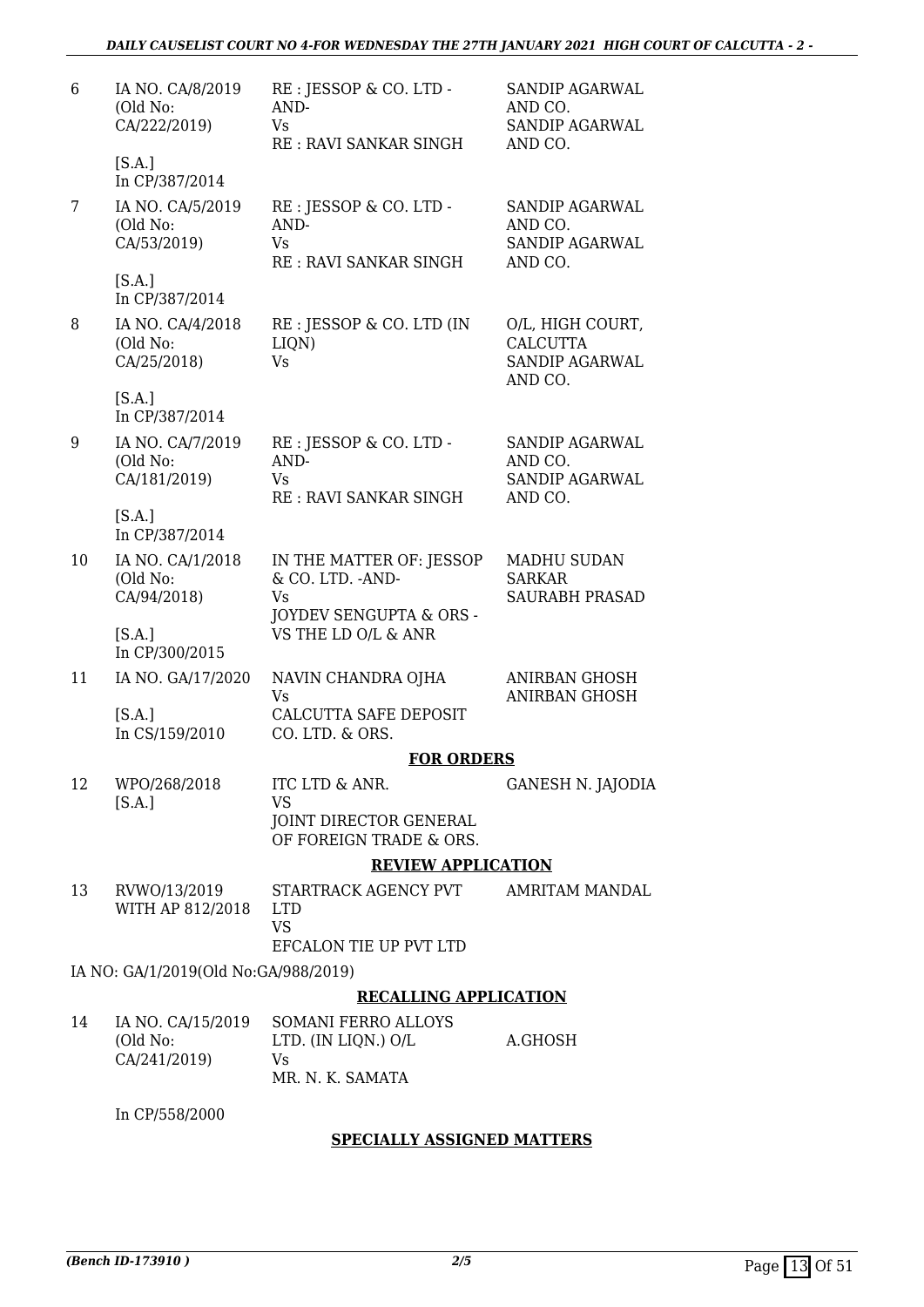| 15 | AP/380/2017<br>[S.A.]                                  | LAXMI PAT SURANA<br><b>VS</b><br>PANTALOON RETAIL INDIA                                             | G. S. GUPTA                          | FOX &<br>MANDAL(RES.1,4)                                |
|----|--------------------------------------------------------|-----------------------------------------------------------------------------------------------------|--------------------------------------|---------------------------------------------------------|
| 16 | IA NO. GA/30/2019<br>(Old No:<br>GA/1519/2019)         | LTD & ORS<br>SMT. JYOTSNA MULLICK &<br><b>ORS</b><br><b>Vs</b><br>KAMALESH MALLICK AND              | NIRMAL K. NANDI<br>NIRMAL K. NANDI   | <b>VICTOR MOSES</b><br><b>VICTOR MOSES &amp;</b><br>CO. |
|    | [S.A.]<br>In CS/222/2001                               | ORS.                                                                                                |                                      |                                                         |
| 17 | AP/391/2018<br>[S.A.]                                  | DAMODAR VALLEY<br>CORPORATION<br><b>VS</b><br><b>BLUE STAR PACKAGING</b><br>PVT. LTD                | <b>SUBIR PAL</b>                     | V.BHATIA AND ASSO.                                      |
|    |                                                        | IA NO: GA/1/2018(Old No:GA/2347/2018), GA/2/2019                                                    |                                      |                                                         |
| 18 | IA NO. GA/17/2018<br>(Old No:<br>GA/1625/2018)         | MR. SHYAMAL KUMAR<br><b>MUKHERJEE</b><br>Vs<br>RUP KUMAR BARIK & ORS.                               | P.C. BOSE<br><b>B.MULLICK</b>        | C.K.DUTTA, P.C.<br><b>BOSE</b>                          |
|    | [S.A.]<br>In CS/1337/1965                              |                                                                                                     |                                      |                                                         |
| 19 | IA NO. GA/16/2017<br>(Old No:<br>GA/4004/2017)         | MR. SHYAMAL KUMAR<br>MUKHERJEE<br><b>Vs</b><br>RUP KUMAR BARIK & ORS.                               | P.C. BOSE<br><b>B.MULLICK</b>        | C.K.DUTTA, P.C.<br><b>BOSE</b>                          |
|    | [S.A.]<br>In CS/1337/1965                              |                                                                                                     |                                      |                                                         |
| 20 | CS/830/1987<br>[S.A.]                                  | <b>ENERTECH ENGINEERS</b><br>(INDIA) PVT.LTD.<br><b>VS</b><br>TECALEMIT INDIA LIMITED               | M.K.ROY<br><b>CHOWDHURI &amp; CO</b> |                                                         |
|    | IA NO: GA/1/2003(Old No:GA/4302/2003)                  |                                                                                                     |                                      |                                                         |
| 21 | WPO/22/2005<br>[S.A.]                                  | <b>BUDGE BUDGE CO. LTD. &amp;</b><br>ANR.<br><b>VS</b><br>ASST.COM. COMMERCIAL<br>TAXES, CORP.DIV.  | S. KAKRANIA & CO.                    |                                                         |
| 22 | IA NO. GA/5/2016<br>(Old No:<br>GA/336/2016)<br>[S.A.] | <b>SHYAMA SHARAN</b><br><b>BHALOTIA &amp; ORS.</b><br>Vs<br><b>ESSEM ENERPRISES</b><br>PRIVATE LTD. | ANURAG BAGARIA<br>ANURAG BAGARIA     |                                                         |
|    | In CS/140/2009                                         |                                                                                                     |                                      |                                                         |
| 23 | IA NO. GA/4/2016<br>(Old No:<br>GA/332/2016)           | SHYAMA SHARAN<br><b>BHALOTIA &amp; ORS.</b><br>Vs<br><b>FORTUNE ENTERPRISES</b>                     | ANURAG BAGARIA<br>ANURAG BAGARIA     |                                                         |
|    | [S.A.]                                                 | PRIVATE LTD.                                                                                        |                                      |                                                         |

In CS/141/2009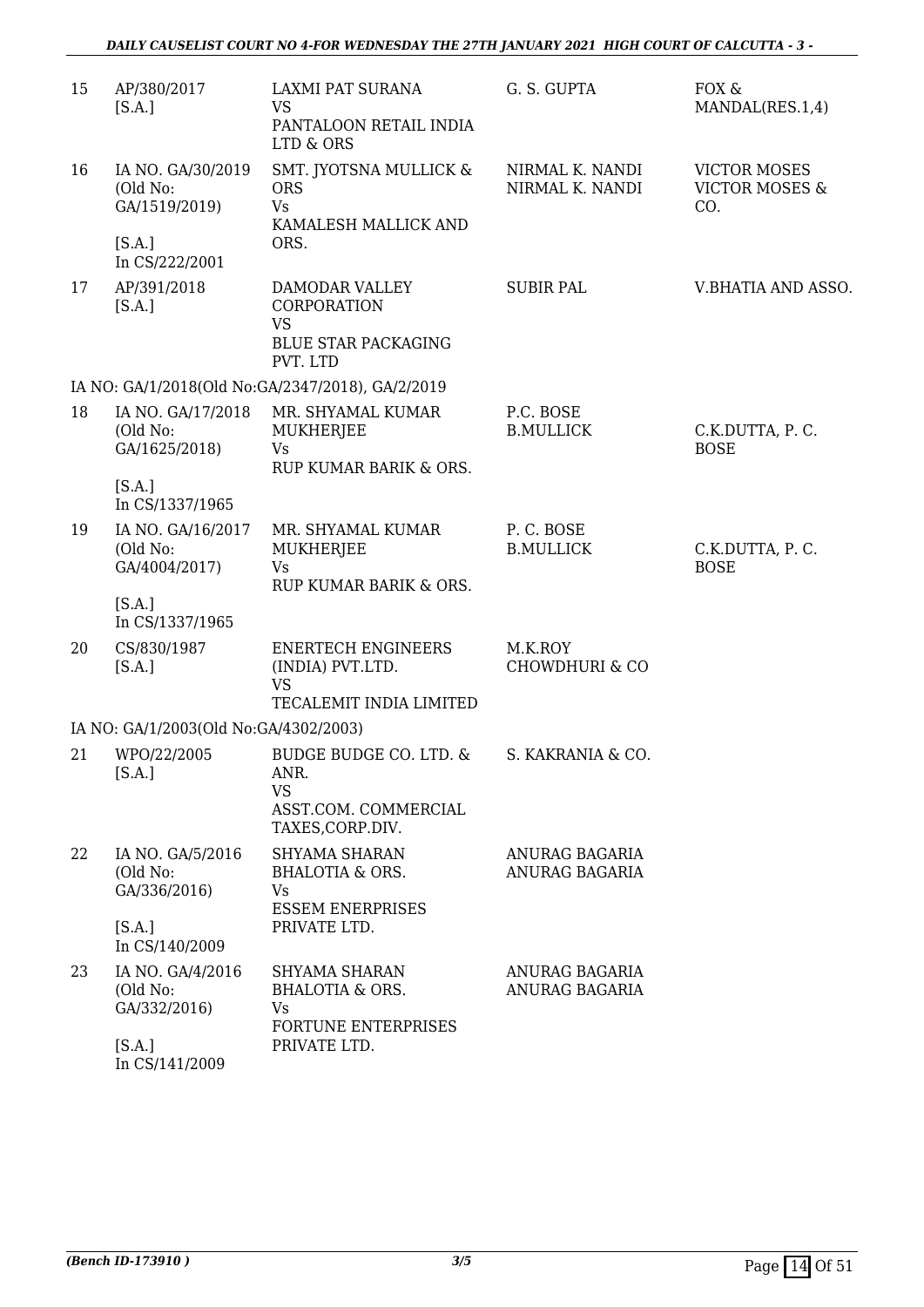| 24 | CS/72/2015<br>[S.A.]                 | <b>EAST WIND HOLIDAY</b><br>TOURS PVT. LTD.<br><b>VS</b><br>AIR INDIA LIMITED                                                                                                                         | <b>KAUNISH</b><br><b>CHAKRABORTI</b>      |                                    |
|----|--------------------------------------|-------------------------------------------------------------------------------------------------------------------------------------------------------------------------------------------------------|-------------------------------------------|------------------------------------|
|    |                                      | IA NO: GA/3/2018(Old No:GA/2732/2018), GA/4/2018(Old No:GA/2853/2018)                                                                                                                                 |                                           |                                    |
| 25 | EC/144/2016<br>[S.A.]                | HULASH CHAND JAIN &<br>ORS.<br><b>VS</b><br>SURESH KUMAR JAIN &<br>ORS.                                                                                                                               | <b>SANDERSONS &amp;</b><br><b>MORGANS</b> | NILANJAN PAL<br><b>CHOUDHURY</b>   |
|    | wt26 EC/873/2015                     | <b>SURESH KUMAR JAIN &amp;</b><br><b>ORS</b><br><b>VS</b><br>MADANLAL JAIN & ORS                                                                                                                      | NILANJAN PAL<br><b>CHOUDHURY</b>          |                                    |
|    | GA/8/2020(Old No:GA/1091/2020)       | IA NO: GA/1/2018(Old No:GA/598/2018), GA/2/2019(Old No:GA/965/2019), GA/3/2019(Old No:GA/1571/2019),<br>GA/5/2020(Old No:GA/880/2020), GA/6/2020(Old No:GA/881/2020), GA/7/2020(Old No:GA/1090/2020), |                                           |                                    |
| 27 | WPO/1011/2016<br>[S.A.]              | <b>BARIK BISWAS</b><br><b>VS</b><br>UNION OF INDIA & ORS.                                                                                                                                             | MANOJ MALHOTRA                            |                                    |
| 28 | WPO/1017/2016<br>[S.A.]              | MOKSED MONDAL<br><b>VS</b><br>UNION OF INDIA & ORS                                                                                                                                                    | PRIYANKA BHUTORIA                         |                                    |
| 29 | AP/1111/2016<br>[S.A.]               | DAMODAR VALLEY<br>CORPORATION<br><b>VS</b><br>M/S STP LTD                                                                                                                                             | <b>SUBIR PAL</b>                          | <b>SUBHRANSU</b><br><b>GANGULY</b> |
| 30 | WPO/486/2017<br>[S.A.]               | MD. HUSSAIN<br>VS<br>UNION OF INDIA & ANR                                                                                                                                                             | RAVI KUMAR DUBEY                          |                                    |
| 31 | WPO/223/2018<br>[S.A.]               | SHRI KAILASH KUMAR<br>TIBREWAL<br><b>VS</b><br>UNION OF INDIA & ANR.                                                                                                                                  | L.P. MANOT & CO.                          |                                    |
|    | IA NO: GA/1/2019(Old No:GA/800/2019) |                                                                                                                                                                                                       |                                           |                                    |
| 32 | WPO/224/2018<br>[S.A.]               | <b>SMT. SEEMA TIBREWAL</b><br><b>VS</b><br>UNION OF INDIA & ANR                                                                                                                                       | L.P. MANOT & CO.                          |                                    |
|    | IA NO: GA/1/2019(Old No:GA/801/2019) |                                                                                                                                                                                                       |                                           |                                    |
| 33 | AP/339/2018<br>[S.A.]                | DAMODAR VALLEY<br>CORPORATION<br><b>VS</b><br><b>SETH &amp; ASSOCIATES</b>                                                                                                                            | <b>AMIT KUMAR NAG</b>                     |                                    |
| 34 | EC/460/2018<br>[S.A.]                | AI CHAMPADANY<br><b>INDUSTRIES LIMITED</b><br><b>VS</b><br>ORIENTAL INSURANCE<br><b>COMPANY LIMITED</b>                                                                                               | <b>ABHIJIT GUHA RAY</b>                   |                                    |
| 35 | AP/485/2018<br>[S.A.]                | M/S TIMBOCOM<br>VS<br>KOLKATA PORT TRUST                                                                                                                                                              | <b>SOUMEN DAS</b>                         |                                    |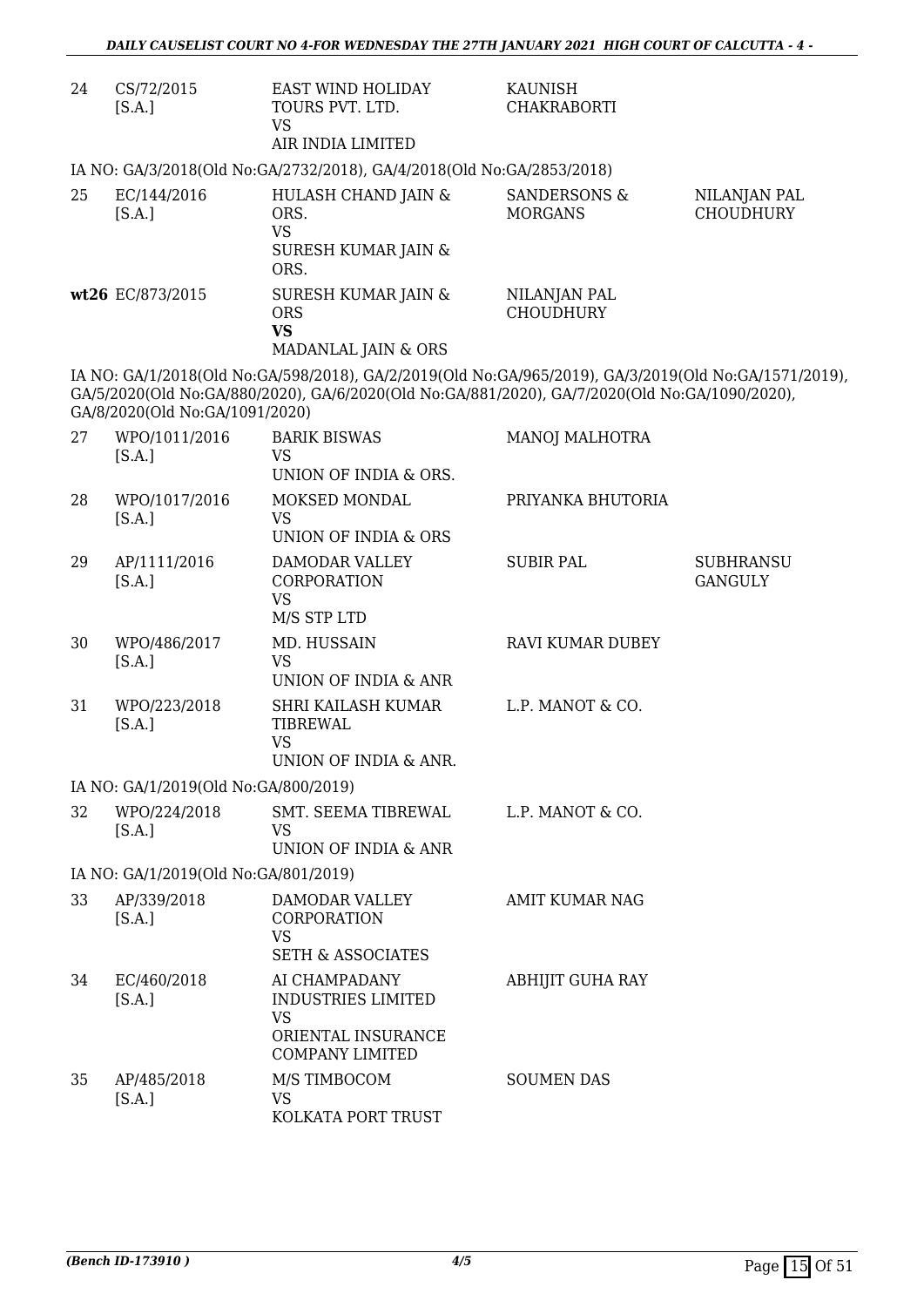| 36 | CS/111/2019 | ANIL RAJKUMAR MUKERJI                                                                        | AISHWARYA KUMAR | SINHA AND CO.         |
|----|-------------|----------------------------------------------------------------------------------------------|-----------------|-----------------------|
|    | [S.A.]      | AND 3 OTHERS                                                                                 | AWASTHI         | (RES.1.2 IN G.A 1532) |
|    |             | VS                                                                                           |                 | OF 2019)              |
|    |             | RT REV PARITOSH                                                                              |                 |                       |
|    |             | CANNING AND 9 OTHERS                                                                         |                 |                       |
|    |             | <u>IA NO: GA/1/2019(Old No:GA/1517/2019). GA/2/2019(Old No:GA/1523/2019). GA/3/2019(Old </u> |                 |                       |

IA NO: GA/1/2019(Old No:GA/1517/2019), GA/2/2019(Old No:GA/1523/2019), GA/3/2019(Old No:GA/1532/2019), GA/4/2020(Old No:GA/7/2020), GA/5/2020(Old No:GA/828/2020)

| 37 | WPO/122/2019 | DIPAK JAMNADAS POPAT | ANIAN             |
|----|--------------|----------------------|-------------------|
|    | [S.A.]       | AND ORS              | BHATTACHARYA (DAS |
|    |              | VS                   | AND COMPANY)      |
|    |              | THE STATE OF WEST    |                   |
|    |              | BENGAL AND ORS       |                   |
|    |              |                      |                   |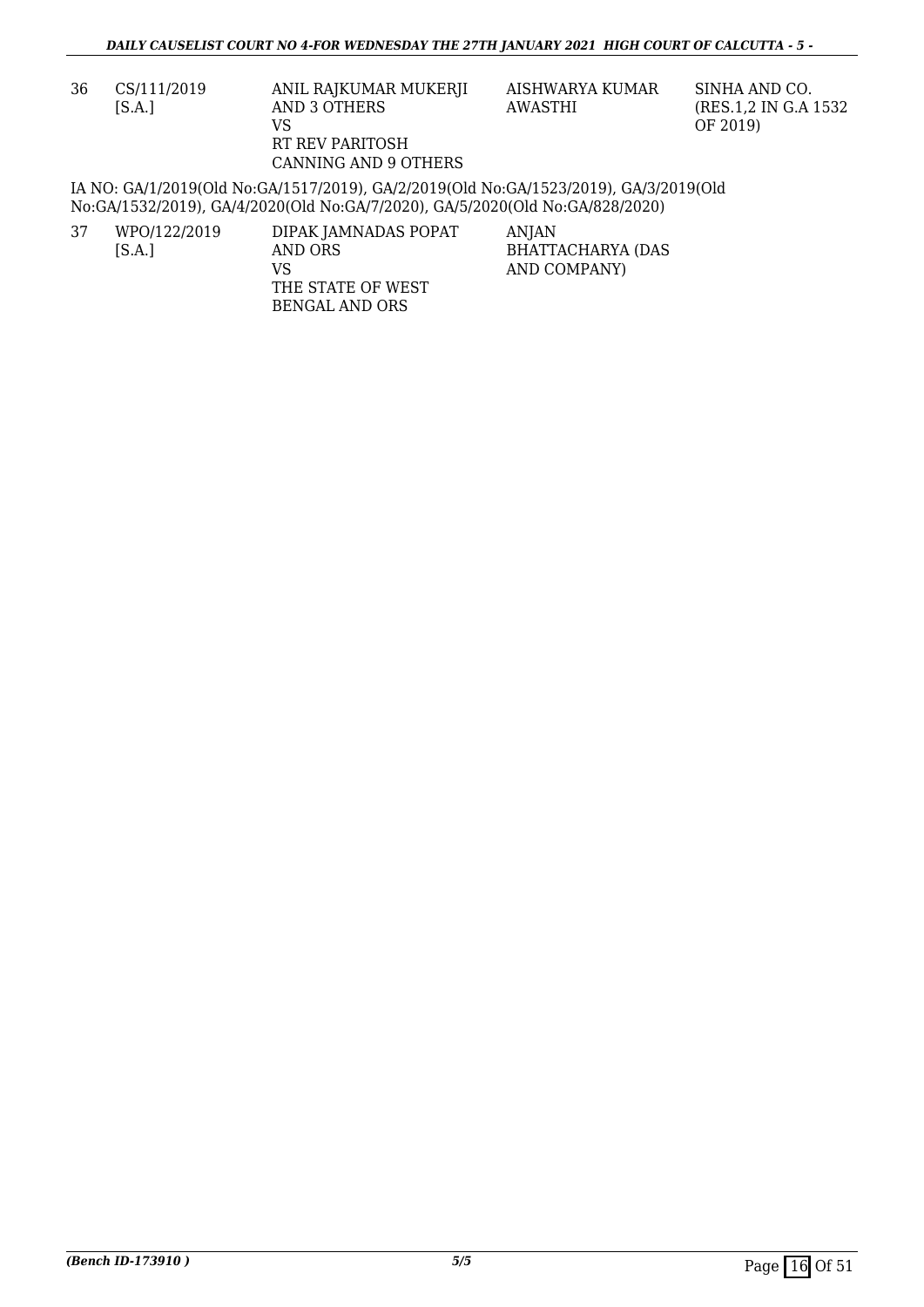

## **Original Side**

**DAILY CAUSELIST For Wednesday The 27th January 2021**

**COURT NO. 36 SINGLE BENCH (SB-I,COMMERCIAL BENCH) AT 10:45 AM HON'BLE JUSTICE DEBANGSU BASAK (VIA VIDEO CONFERENCE)**

#### **NOTE:MATTERS WILL BE TAKEN UP THROUGH PHYSICAL HEARING ONLY WHEN BOTH THE PARTIES ARE AGREED.**

#### **PRESENTATION OF PLAINT**

| $\mathbf{1}$ | CS/19/2021       | PURTI VANASPATI PRIVATE<br><b>LIMITED</b><br><b>VS</b><br>UNITED INDIA INSURANCE<br><b>COMPANY LIMITED</b>                         | <b>DSP LAW</b><br><b>ASSOCIATES</b>          |
|--------------|------------------|------------------------------------------------------------------------------------------------------------------------------------|----------------------------------------------|
| 2            | CS/20/2021       | JAISHREE STEELS PRIVATE<br>LIMITED AND ORS.<br><b>VS</b>                                                                           | <b>SUNNY NANDY</b>                           |
|              |                  | <b>SHIVAM DHATU UDYOG</b><br>PRIVATE LIMITED AND ORS.                                                                              |                                              |
|              |                  | <b>NEW MOTION (UNDER COMMERCIAL DIVISION)</b>                                                                                      |                                              |
| 3            | AP/108/2020      | SREI EQUIPMENT FINANCE<br><b>LTD</b><br><b>VS</b><br>M/S. C.P ARORA<br><b>ENGINEERS CONTRACTORS</b><br><b>PVT LTD AND 2 OTHERS</b> | <b>SKR AND</b><br><b>ASSOCIATES</b>          |
| 4            | IA NO. GA/1/2020 | MUKESH SARAOGI (HUF)<br>Vs<br>MR. SANJAY                                                                                           | <b>SWATI AGARWAL</b><br><b>SWATI AGARWAL</b> |
|              | In CS/143/2020   | JHUNJHUNWALA                                                                                                                       |                                              |
| 5            | IA NO. GA/1/2021 | RATNAJEET FINVEST PVT<br><b>LTD</b><br><b>Vs</b>                                                                                   | NILAY SENGUPTA<br>NILAY SENGUPTA             |
|              | In CS/148/2020   | VINLINE ENGINEERING PVT<br><b>LTD</b>                                                                                              |                                              |
| 6            | IA NO. GA/1/2020 | ASTREX ENTERPRISE PVT.<br>LTD.<br>Vs                                                                                               | RANJIT KUMAR BASU<br>RANJIT KUMAR BASU       |
|              | In CS/156/2020   | <b>SURENDRA SINGH</b><br><b>BENGANI</b>                                                                                            |                                              |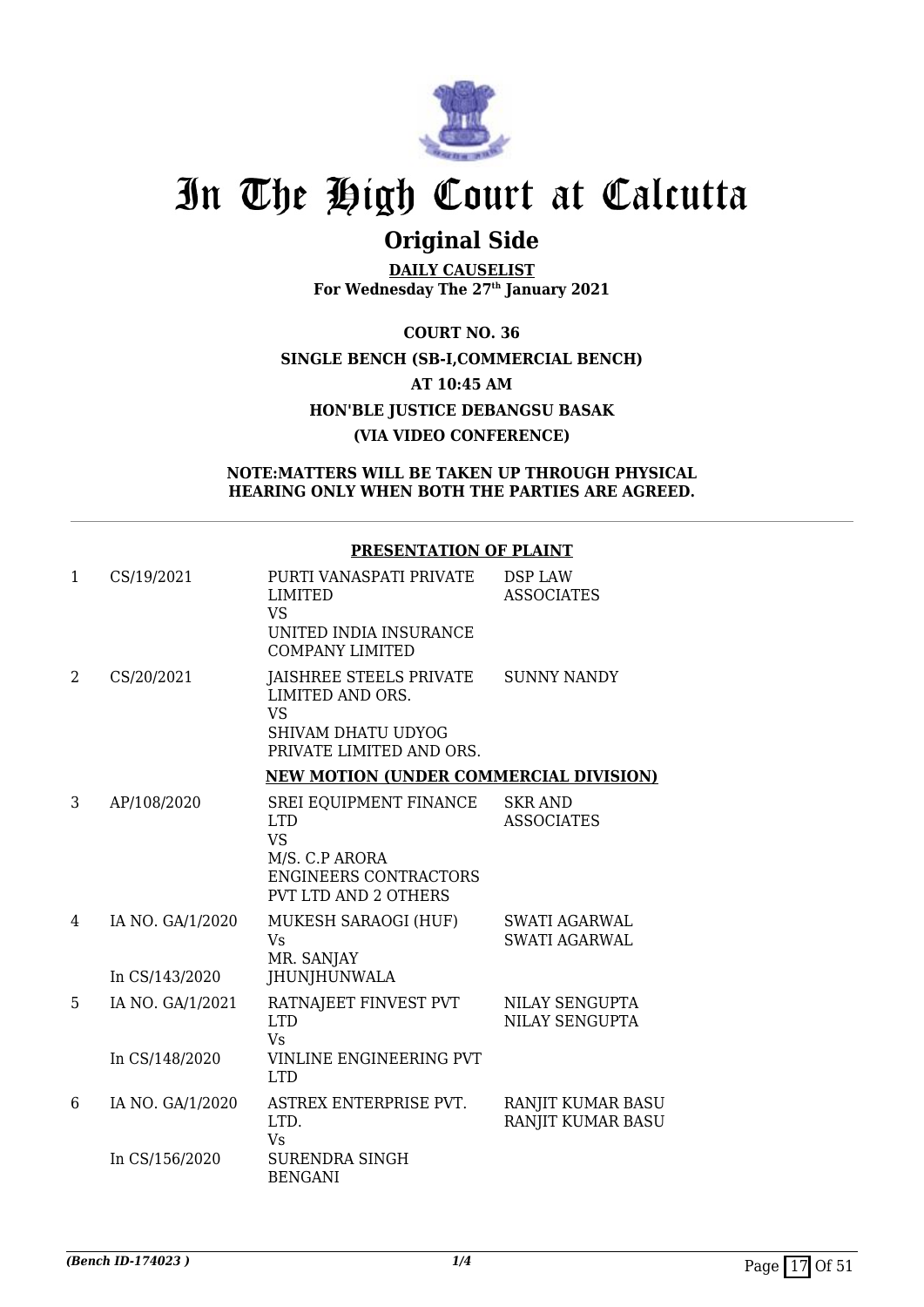| 7  | IA NO. GA/1/2020 | KRISHNA KUMAR BHATTER<br>(HUF)<br><b>Vs</b>                                                              | RANJIT KUMAR BASU<br>RANJIT KUMAR BASU         |             |
|----|------------------|----------------------------------------------------------------------------------------------------------|------------------------------------------------|-------------|
|    | In CS/157/2020   | <b>SURENDRA SINGH</b><br><b>BENGANI</b>                                                                  |                                                |             |
| 8  | IA NO. GA/1/2020 | <b>SUNDERLAL BHATTER</b><br><b>Vs</b><br><b>SURENDRA SINGH</b>                                           | RANJIT KUMAR BASU<br>RANJIT KUMAR BASU         |             |
|    | In CS/158/2020   | <b>BENGANI</b>                                                                                           |                                                |             |
| 9  | IA NO. GA/1/2020 | KRISHNA KUMAR BHATTER<br>Vs.<br><b>SURENDRA SINGH</b>                                                    | RANJIT KUMAR BASU<br>RANJIT KUMAR BASU         |             |
|    | In CS/159/2020   | <b>BENGANI</b>                                                                                           |                                                |             |
| 10 | IA NO. GA/1/2021 | GAJENDRA KUMAR RAIJADA<br><b>Vs</b>                                                                      | <b>S AGARWAL</b><br><b>S AGARWAL</b>           |             |
|    | In CS/171/2020   | PRABHA SURANA AND ORS                                                                                    |                                                |             |
| 11 | IA NO. GA/1/2021 | SHANTINATH COMMERCIAL<br><b>SERVICES PVT LTD</b><br>Vs                                                   | SUNITA AGARWAL<br><b>SUNITA AGARWAL</b>        |             |
|    | In CS/172/2020   | SURANA MERCANTILES PVT<br>LTD AND ORS                                                                    |                                                |             |
| 12 | AP/245/2020      | SREI EQUIPMENT FINANCE<br><b>LIMITED</b><br><b>VS</b>                                                    | SINHA AND CO.                                  |             |
|    |                  | SEIRRA INFRAVENTURE<br>PRIVATE LIMITED                                                                   |                                                |             |
| 13 | AP/246/2020      | SREI EQUIPMENT FINANCE<br><b>LIMITED</b><br><b>VS</b><br><b>SEIRRA INFRAVENTURE</b><br>PRIVATE LIMITED   | SINHA AND CO.                                  |             |
| 14 | AP/247/2020      | SREI EQUIPMENT FINANCE<br>LIMITED                                                                        | SINHA AND CO.                                  |             |
|    |                  | VS<br>SEIRRA INFRAVENTURE<br>PRIVATE LIMITED                                                             |                                                |             |
| 15 | AP/248/2020      | SREI EQUIPMENT FINANCE<br><b>LIMITED</b><br><b>VS</b><br><b>SEIRRA INFRAVENTURE</b><br>PRIVATE LIMITED   | SINHA AND CO.                                  |             |
| 16 | IA NO. GA/1/2021 | <b>GRAND TOBACCO PRIVATE</b><br>LIMITED                                                                  | <b>ABHIJIT SARKAR</b><br><b>ABHIJIT SARKAR</b> |             |
|    | In CS/4/2021     | <b>Vs</b><br>ABDUL RASHID SHAIKH<br>TOBACCO, A LIMITED<br><b>LIABILITY PARTNERSHIP</b><br><b>AND ORS</b> |                                                |             |
|    |                  | NEW CHAMBER APPLICATION(UNDER COMMERCIAL DIVISION)                                                       |                                                |             |
| 17 | IA NO. GA/4/2021 | IL AND FS FINANCIAL<br>SERVICES LTD.                                                                     | <b>SOUMAVA</b><br>MUKHERJEE                    | KH/<br>(FO) |

| IA NO. GA/4/2021 | IL AND FS FINANCIAL     | <b>SOUMAVA</b> | KHAITAN AND CO. |
|------------------|-------------------------|----------------|-----------------|
|                  | SERVICES LTD.           | MUKHERJEE      | (FOR RES.9.6)   |
|                  | Vs.                     | SOUMAVA        | KHAITAN AND CO. |
| In CS/177/2019   | ADITYA KHAITAN AND ORS. | MUKHERJEE      | (FOR RES.9.6)   |
|                  |                         |                |                 |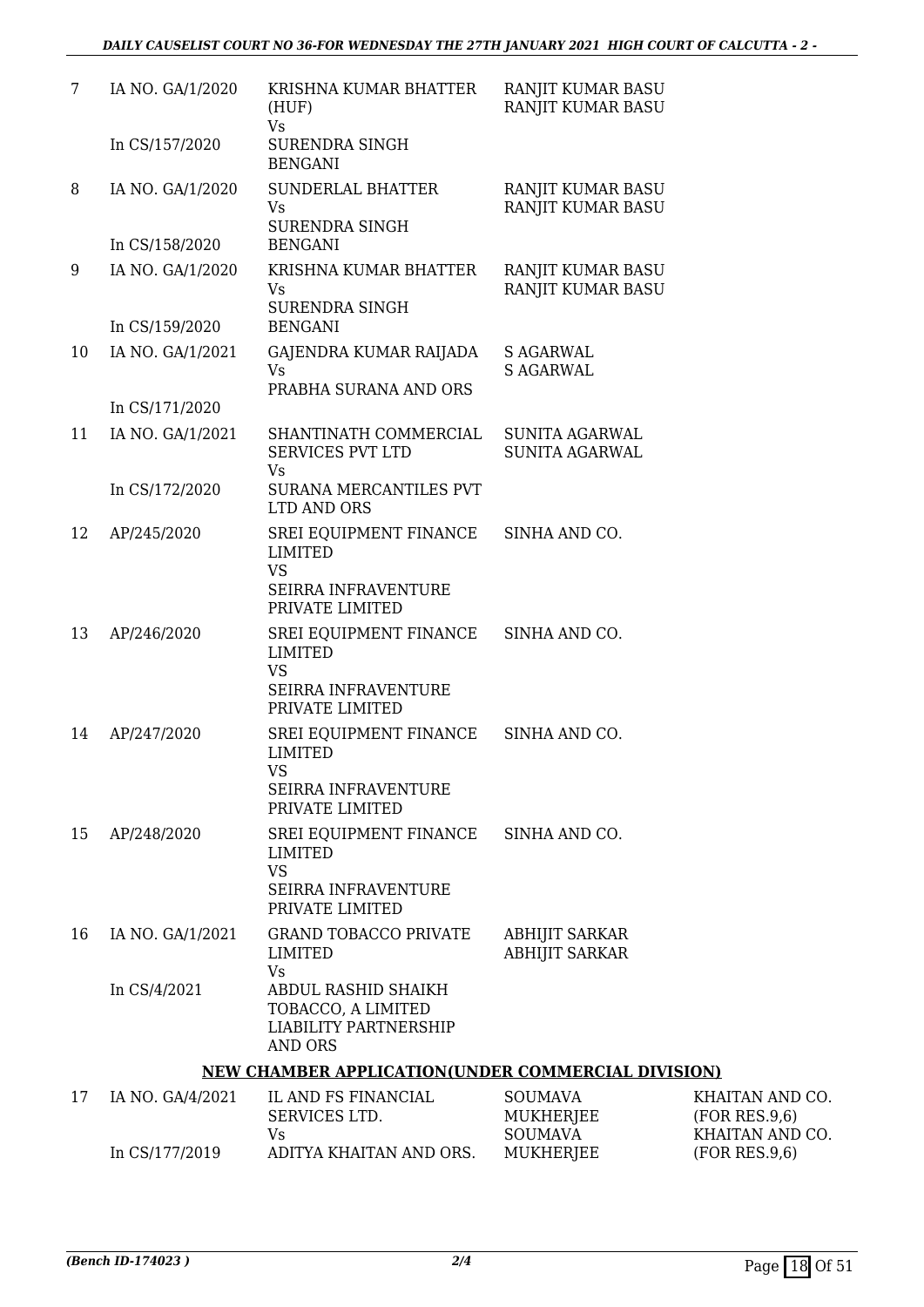| 18 | IA NO. GA/5/2021                              | IL AND FS FINANCIAL<br>SERVICES LTD.<br>Vs                                                         | <b>SOUMAVA</b><br><b>MUKHERJEE</b><br><b>SOUMAVA</b>                     | KHAITAN AND CO.<br>(FOR RES.9,6)<br>KHAITAN AND CO.                  |
|----|-----------------------------------------------|----------------------------------------------------------------------------------------------------|--------------------------------------------------------------------------|----------------------------------------------------------------------|
|    | In CS/177/2019                                | ADITYA KHAITAN AND ORS.                                                                            | <b>MUKHERJEE</b>                                                         | (FOR RES.9,6)                                                        |
| 19 | IA NO. GA/3/2021<br>In CS/177/2019            | IL AND FS FINANCIAL<br>SERVICES LTD.<br>Vs<br>ADITYA KHAITAN AND ORS.                              | <b>SOUMAVA</b><br><b>MUKHERJEE</b><br><b>SOUMAVA</b><br><b>MUKHERJEE</b> | KHAITAN AND CO.<br>(FOR RES.9,6)<br>KHAITAN AND CO.<br>(FOR RES.9,6) |
| 20 | IA NO. GA/10/2021                             | IL AND FS FINANCIAL<br>SERVICES LTD.<br>Vs                                                         | <b>SOUMAVA</b><br><b>MUKHERJEE</b><br><b>SOUMAVA</b>                     | KHAITAN AND CO.<br>(FOR RES.9,6)<br>KHAITAN AND CO.                  |
|    | In CS/177/2019                                | ADITYA KHAITAN AND ORS.                                                                            | <b>MUKHERJEE</b>                                                         | (FOR RES.9,6)                                                        |
| 21 | IA NO. GA/9/2021                              | IL AND FS FINANCIAL<br>SERVICES LTD.<br><b>Vs</b>                                                  | <b>SOUMAVA</b><br><b>MUKHERJEE</b><br><b>SOUMAVA</b>                     | KHAITAN AND CO.<br>(FOR RES.9,6)<br>KHAITAN AND CO.                  |
|    | In CS/177/2019                                | ADITYA KHAITAN AND ORS.                                                                            | <b>MUKHERJEE</b>                                                         | (FOR RES.9,6)                                                        |
| 22 | IA NO. GA/8/2021                              | IL AND FS FINANCIAL<br>SERVICES LTD.<br>Vs                                                         | <b>SOUMAVA</b><br><b>MUKHERJEE</b><br><b>SOUMAVA</b>                     | KHAITAN AND CO.<br>(FOR RES.9.6)<br>KHAITAN AND CO.                  |
|    | In CS/177/2019                                | ADITYA KHAITAN AND ORS.                                                                            | <b>MUKHERJEE</b>                                                         | (FOR RES.9,6)                                                        |
| 23 | IA NO. GA/7/2021                              | IL AND FS FINANCIAL<br>SERVICES LTD.<br>Vs                                                         | <b>SOUMAVA</b><br><b>MUKHERJEE</b><br><b>SOUMAVA</b>                     | KHAITAN AND CO.<br>(FOR RES.9,6)<br>KHAITAN AND CO.                  |
|    | In CS/177/2019                                | ADITYA KHAITAN AND ORS.                                                                            | <b>MUKHERJEE</b>                                                         | (FOR RES.9,6)                                                        |
| 24 | IA NO. GA/6/2021                              | IL AND FS FINANCIAL<br>SERVICES LTD.<br><b>Vs</b>                                                  | <b>SOUMAVA</b><br>MUKHERJEE<br><b>SOUMAVA</b>                            | KHAITAN AND CO.<br>(FOR RES.9,6)<br>KHAITAN AND CO.                  |
|    | In CS/177/2019                                | ADITYA KHAITAN AND ORS.                                                                            | MUKHERJEE                                                                | (FOR RES.9,6)                                                        |
| 25 | EC/543/2019                                   | SOURAV CHANDIDAS<br><b>GANGULY</b><br><b>VS</b><br>PERCEPT TALENT<br>MANAGEMENT LTD. AND<br>ANR.   | SINHA AND CO.                                                            |                                                                      |
|    |                                               | <b>ADJOURNED MOTION (UNDER COMMERCIAL DIVISION)</b>                                                |                                                                          |                                                                      |
|    |                                               | (AT 2:00 P.M.)                                                                                     |                                                                          |                                                                      |
| 26 | IA NO. GA/1/2019<br>(Old No:<br>GA/1712/2019) | PAN SEED PVT. LTD.<br>Vs<br>M/S. KISHAN GREEN FIELD<br>AGRITECH AND ORS.                           | SOURAV JANA<br><b>SOURAV JANA</b>                                        |                                                                      |
|    | In CS/136/2019                                |                                                                                                    |                                                                          |                                                                      |
| 27 | IA NO. GA/1/2019<br>(Old No:<br>GA/2693/2019) | <b>SOUTH CITY PROJECTS</b><br>(KOLKATA) LTD.<br><b>Vs</b><br><b>IDEAL REAL ESTATES PVT</b><br>LTD. | AJAY GAGGAR<br><b>AJAY GAGGAR</b>                                        |                                                                      |
|    | In CS/255/2019                                |                                                                                                    |                                                                          |                                                                      |

28 IA NO. GA/1/2020 In CS/52/2020 CTS INDUSTRIES LIMITED AND ANR. Vs TILAK RATAN REALTORS PRIVATE LIMITED AND ORS. MEGHAJIT MUKHERJEE MEGHAJIT MUKHERJEE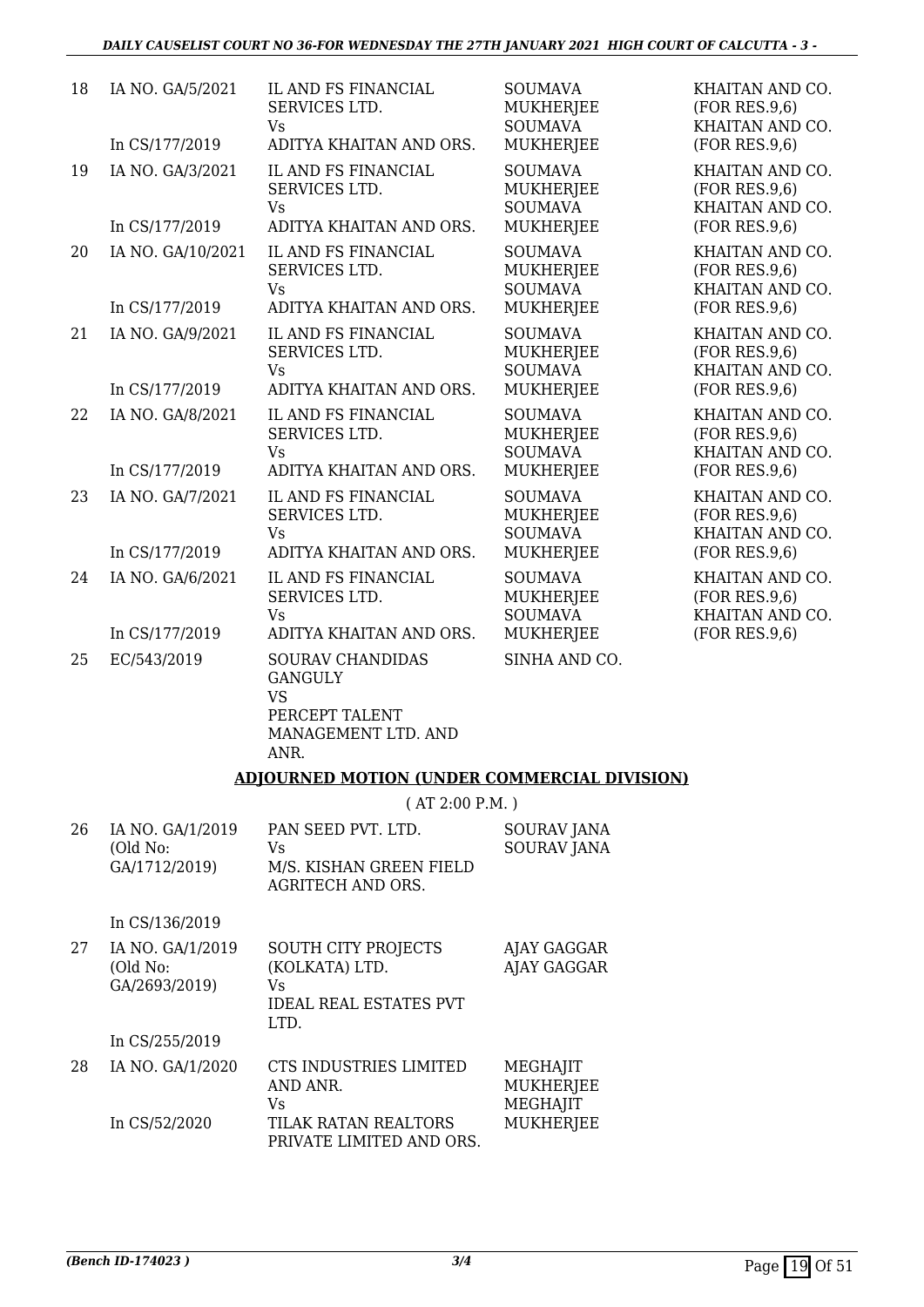| 29 | IA NO. GA/1/2020            | <b>INSTITUTE FOR INDIAN</b><br><b>LABOUR</b><br>Vs.                                                  | FOX AND MANDAL<br><b>FOX AND MANDAL</b> |
|----|-----------------------------|------------------------------------------------------------------------------------------------------|-----------------------------------------|
|    | In CS/80/2020               | TERAI TEA COMPANY<br><b>LIMITED</b>                                                                  |                                         |
| 30 | IA NO. GA/2/2020            | <b>INSTITUTE FOR INDIAN</b><br><b>LABOUR</b><br><b>Vs</b>                                            | FOX AND MANDAL<br>FOX AND MANDAL        |
|    | In CS/80/2020               | <b>TERAI TEA COMPANY</b><br><b>LIMITED</b>                                                           |                                         |
| 31 | IA NO. GA/1/2020            | <b>GANESH GRAINS LIMITED</b><br>ANDANR<br><b>Vs</b>                                                  | <b>KHAITAN AND CO</b><br>KHAITAN AND CO |
|    | In CS/92/2020               | SHREE GANESH BESAN<br><b>MILL AND ORS</b>                                                            |                                         |
| 32 | IA NO. GA/2/2020            | <b>BABITA KHEMKA</b><br>Vs                                                                           | ANURAG BAGARIA<br><b>ANURAG BAGARIA</b> |
|    | In CS/95/2020               | CITY LIFE RETAIL PRIVATE<br><b>LIMITED</b>                                                           |                                         |
| 33 | IA NO. GA/1/2020            | <b>BABITA KHEMKA</b><br>Vs                                                                           | ANURAG BAGARIA<br><b>ANURAG BAGARIA</b> |
|    | In CS/95/2020               | CITY LIFE RETAIL PRIVATE<br><b>LIMITED</b>                                                           |                                         |
| 34 | CS/118/2020                 | M/S. SLS BEARINGS (S) PTE<br><b>LIMITED</b><br><b>VS</b><br><b>SATYENDERA</b><br><b>JHUNJHUNWALA</b> | <b>ANUJIT MOOKHERJI</b>                 |
|    | IA NO: GA/1/2020, GA/2/2021 |                                                                                                      |                                         |
| 35 | IA NO. GA/1/2020            | ANUMATI CONSULTANCY<br>AND SERVICES PRIVATE<br><b>LIMITED</b>                                        | KHAITAN AND CO.<br>KHAITAN AND CO.      |
|    | In CS/142/2020              | Vs<br><b>WELLSIDE GLOBAL</b><br>PRIVATE LIMITED                                                      |                                         |
| 36 | AP/207/2020                 | <b>EMAMI CAPITAL MARKETS</b><br><b>LTD</b><br><b>VS</b><br><b>IDEAL REAL ESTATE PVT</b>              | AJAY GAGGAR                             |
|    |                             | LTD AND ANR.<br>IA NO: GA/1/2020(Old No:GA/990/2020), GA/2/2020                                      |                                         |
| 37 | AP/244/2020                 | SREI EQUIPMENT FINANCE<br>LIMITED<br><b>VS</b>                                                       | SINHA AND CO.                           |
|    |                             | <b>SEIRRA INFRAVENTURE</b><br>PRIVATE LIMITED                                                        |                                         |
| 38 | AP/353/2020                 | TANTIA CONSTRUCTIONS<br>LIMITED<br><b>VS</b><br>UNION OF INDIA                                       | M/S. R. N. GHOSE<br>AND ASSOCIATES      |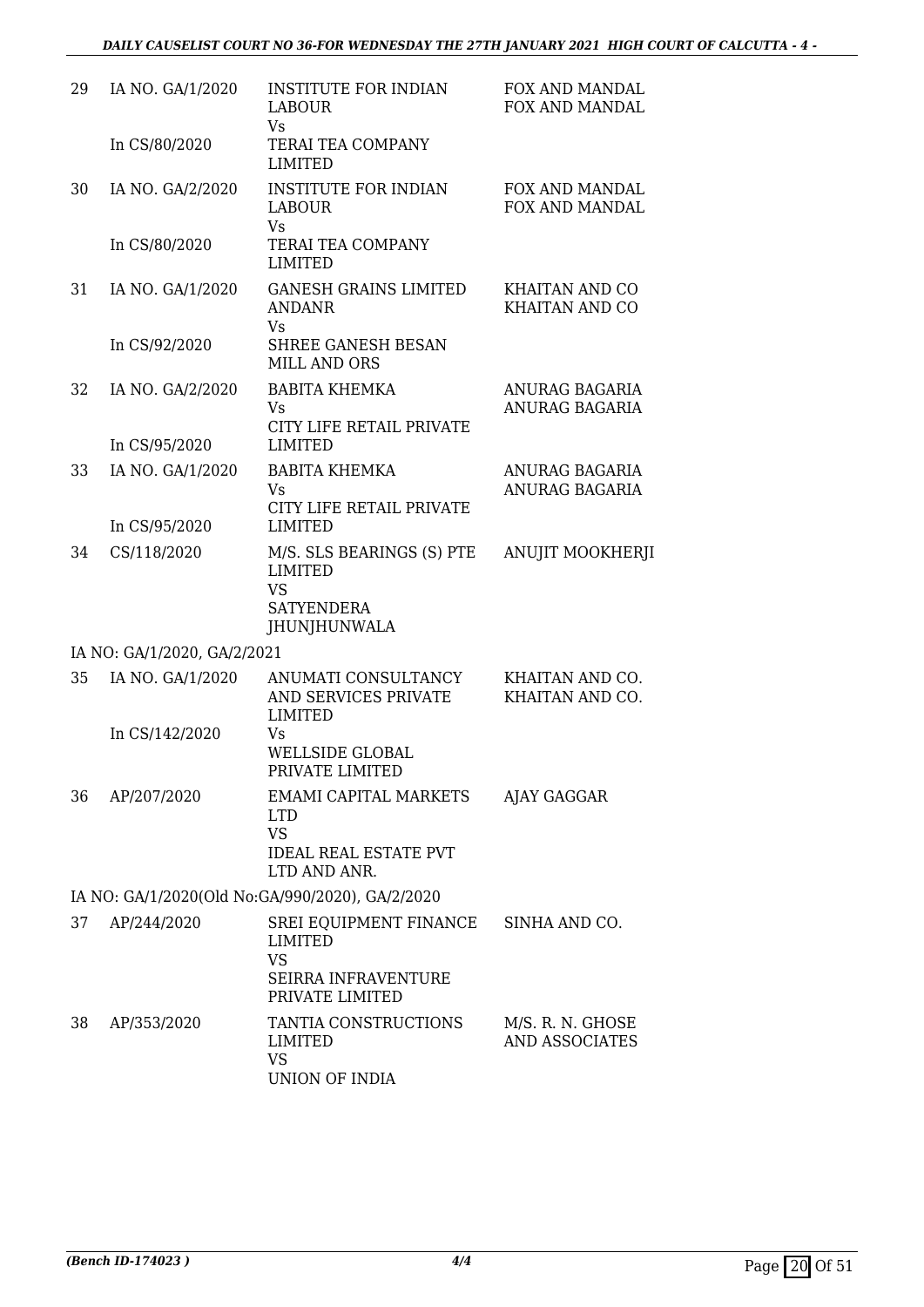

## **Original Side**

**DAILY CAUSELIST For Wednesday The 27th January 2021**

### **COURT NO. 36 SINGLE BENCH (SB-I) AT 10:45 AM HON'BLE JUSTICE DEBANGSU BASAK (VIA VIDEO CONFERENCE)**

#### **NOTE:MATTERS WILL BE TAKEN UP THROUGH PHYSICAL HEARING ONLY WHEN BOTH THE PARTIES ARE AGREED.**

|              |                                               | <b>FOR JUDGEMENT</b>                                                                                                |                                                                                    |  |
|--------------|-----------------------------------------------|---------------------------------------------------------------------------------------------------------------------|------------------------------------------------------------------------------------|--|
| $\mathbf{1}$ | IA NO. GA/4/2019<br>(Old No:<br>GA/1709/2019) | <b>MAHESH PROPERTIES</b><br>PRIVATE LIMITED<br>Vs<br>PARTHA PRATIM MAZRA &<br>ANR.                                  | SHAILENDRA KUMAR<br><b>MISHRA</b><br><b>SHAILENDRA KUMAR</b><br><b>MISHRA</b>      |  |
|              | In CS/265/2016                                |                                                                                                                     |                                                                                    |  |
|              |                                               | <b>TO BE MENTIONED</b>                                                                                              |                                                                                    |  |
| 2            | IA NO. GA/4/2020<br>In CS/19/2020             | <b>BENGAL BONDED</b><br><b>WAREHOUSE LIMITED</b><br>Vs<br>THE CALCUTTA SAFE<br>DEPOSIT COMPANY<br><b>LIMITED</b>    | <b>CHOUDHURYS LAW</b><br><b>OFFICES</b><br><b>CHOUDHURYS LAW</b><br><b>OFFICES</b> |  |
| 3            | AP/342/2020<br><b>FOR</b><br>WITHDRAWAL]      | NARBHERAM POWER AND<br>STEEL PRIVATE LIMITED<br>AND ANR.<br><b>VS</b><br>SREI EQUIOMENT FINANCE<br>LIMITED AND ORS. | <b>ASHOK KUMAR</b><br><b>SINGH</b>                                                 |  |
| 4            | AP/343/2020<br><b>FOR</b><br>WITHDRAWAL]      | TRANSFORM STEEL<br>PRIVATE LIMITED<br>VS<br><b>SREI EQUIPMENT FINANCE</b><br>LIMITED AND ORS.                       | <b>ASHOK KUMAR</b><br><b>SINGH</b>                                                 |  |
|              |                                               | PRESENTATION OF PLAINT                                                                                              |                                                                                    |  |
| 5            | CS/129/2020                                   | <b>SANKAR KUMAR DAS</b><br><b>VS</b><br>EMAMI AGROTECH LIMITED<br>AND ORS.                                          | <b>RITA MALLICK</b>                                                                |  |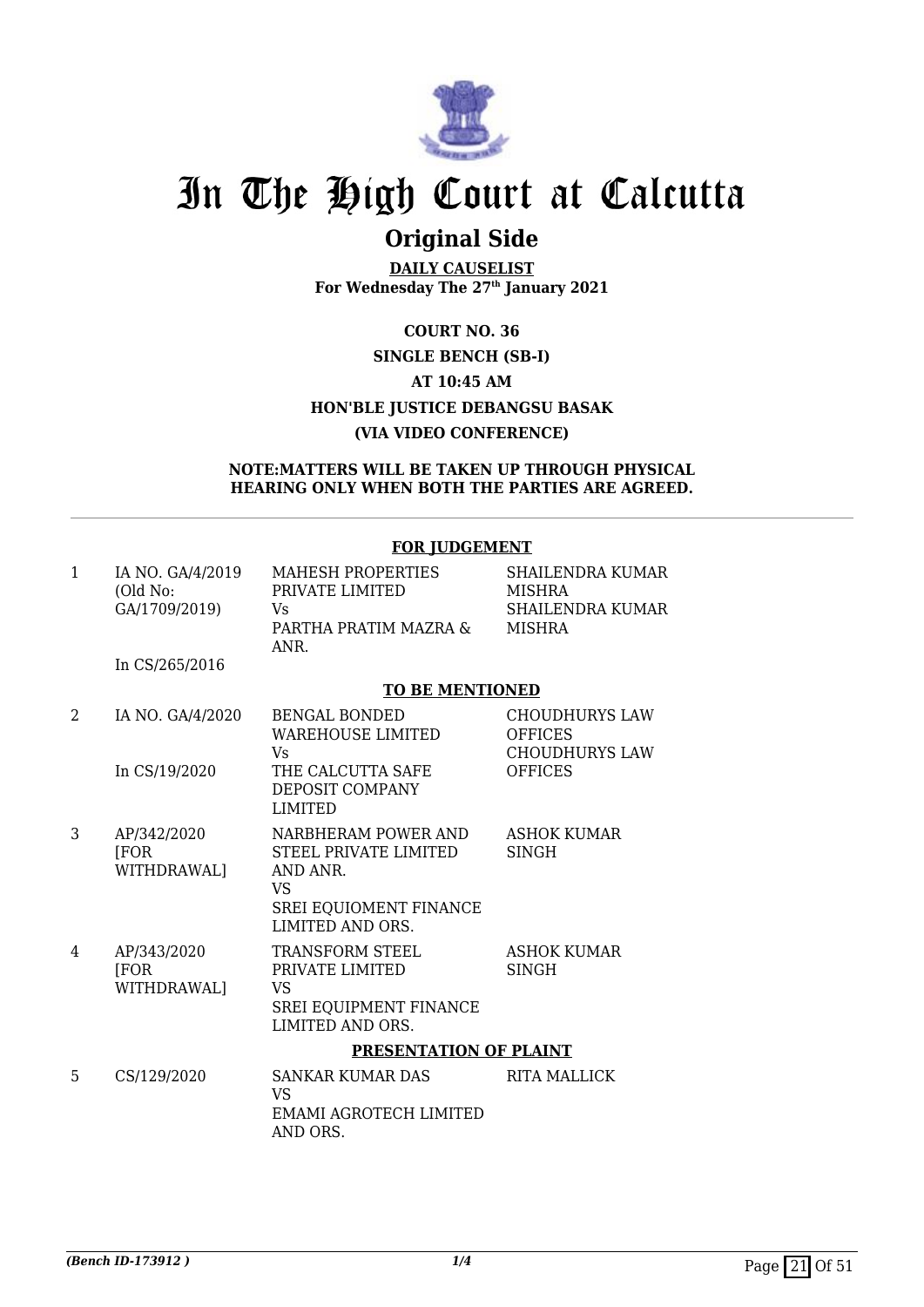| 6  | CS/153/2020                                  | DEVVRAT GUPTA AND ORS<br><b>VS</b>                                           | <b>ANIRBAN KAR</b>                                   |                             |
|----|----------------------------------------------|------------------------------------------------------------------------------|------------------------------------------------------|-----------------------------|
|    |                                              | ANIL CHOWDHURY AND<br><b>ORS</b>                                             |                                                      |                             |
|    |                                              | <b>NEW MOTIONS</b>                                                           |                                                      |                             |
| 7  | IA NO. GA/217/2021                           | KANTIMOY KUNDU<br><b>CHOWDHURY AND ORS</b><br>Vs                             | S. K. GHOSH                                          |                             |
|    | In CS/978/1935                               | <b>SUMITRA KUNDU</b><br>CHOUDHURY AND ORS.                                   |                                                      |                             |
| 8  | IA NO. GA/2/2020                             | SRI BISWANATH DUTTA<br>Vs<br><b>SMT. SWAPNA DUTTA &amp;</b>                  | <b>ANIRBAN</b><br><b>PRAMANICK</b><br><b>ANIRBAN</b> |                             |
|    | In CS/253/2012                               | ORS.                                                                         | <b>PRAMANICK</b>                                     |                             |
| 9  | IA NO. GA/3/2020                             | SRI BISWANATH DUTTA<br>Vs<br><b>SMT. SWAPNA DUTTA &amp;</b>                  | <b>ANIRBAN</b><br><b>PRAMANICK</b><br><b>ANIRBAN</b> |                             |
|    | In CS/253/2012                               | ORS.                                                                         | <b>PRAMANICK</b>                                     |                             |
| 10 | IA NO. GA/2/2020<br>(Old No:<br>GA/558/2020) | MALEK TARAFDAR & ANR<br>Vs<br><b>SHAMIMUR RAHAMAN</b><br><b>CHOWDHURY</b>    | <b>ANIRBAN DAS</b>                                   |                             |
|    | In AP/824/2017                               |                                                                              |                                                      |                             |
| 11 | IA NO. GA/2/2020                             | HIMALAYA VINTRADE<br>PRIVATE LIMITED<br>Vs                                   | <b>SURENDRA DUBE</b>                                 |                             |
|    | In CS/245/2018                               | MIRZA HABIBULLAH<br>KHALEELI & ORS.                                          |                                                      |                             |
| 12 | AP/439/2019                                  | SREI EQUIPMENT FINANCE<br><b>LIMITED</b><br><b>VS</b><br><b>SARJUN YADAV</b> | SRIVASRAVA AND CO.                                   |                             |
| 13 | AP/855/2019                                  | MAGMA FINCORP LIMITED<br>VS.<br>MAPHIJUL MALLIK AND                          | SINHA AND CO.                                        |                             |
| 14 | IA NO. GA/1/2021                             | ANR.<br><b>ALAMBEE CO-OPERATIVE</b><br>HOUSING SOCIETY LIMITED<br>Vs         | <b>I.C. SANCHETI AND</b><br>CO.                      |                             |
|    | In ALP/1/2020                                | <b>RAJIV GARG AND ORS</b>                                                    |                                                      |                             |
| 15 | IA NO. GA/1/2020                             | M/S. RELIABLE<br>FOUNDATION LLP<br><b>Vs</b>                                 | <b>RUNA PALIT</b><br><b>RUNA PALIT</b>               | <b>SINHA AND</b><br>COMPANY |
|    | In APO/140/2020                              | SREI EQUIPMENT FINANCE<br><b>LIMITED</b>                                     |                                                      |                             |
| 16 | IA NO. GA/1/2020                             | KOLKATA METROPOLITAN<br>DEVELOPMENT AUTHORITY                                | <b>SANCHARI</b><br><b>CHAKRABORTY</b>                |                             |
|    | [S.A.]<br>In AP/351/2020                     | Vs<br>SOUTH CITY PROJECTD<br>(KOLKATA) LTD AND ANR                           | <b>SANCHARI</b><br><b>CHAKRABORTY</b>                |                             |
|    |                                              | <b>APPLICATION FOR RULE IN CONTEMPT</b>                                      |                                                      |                             |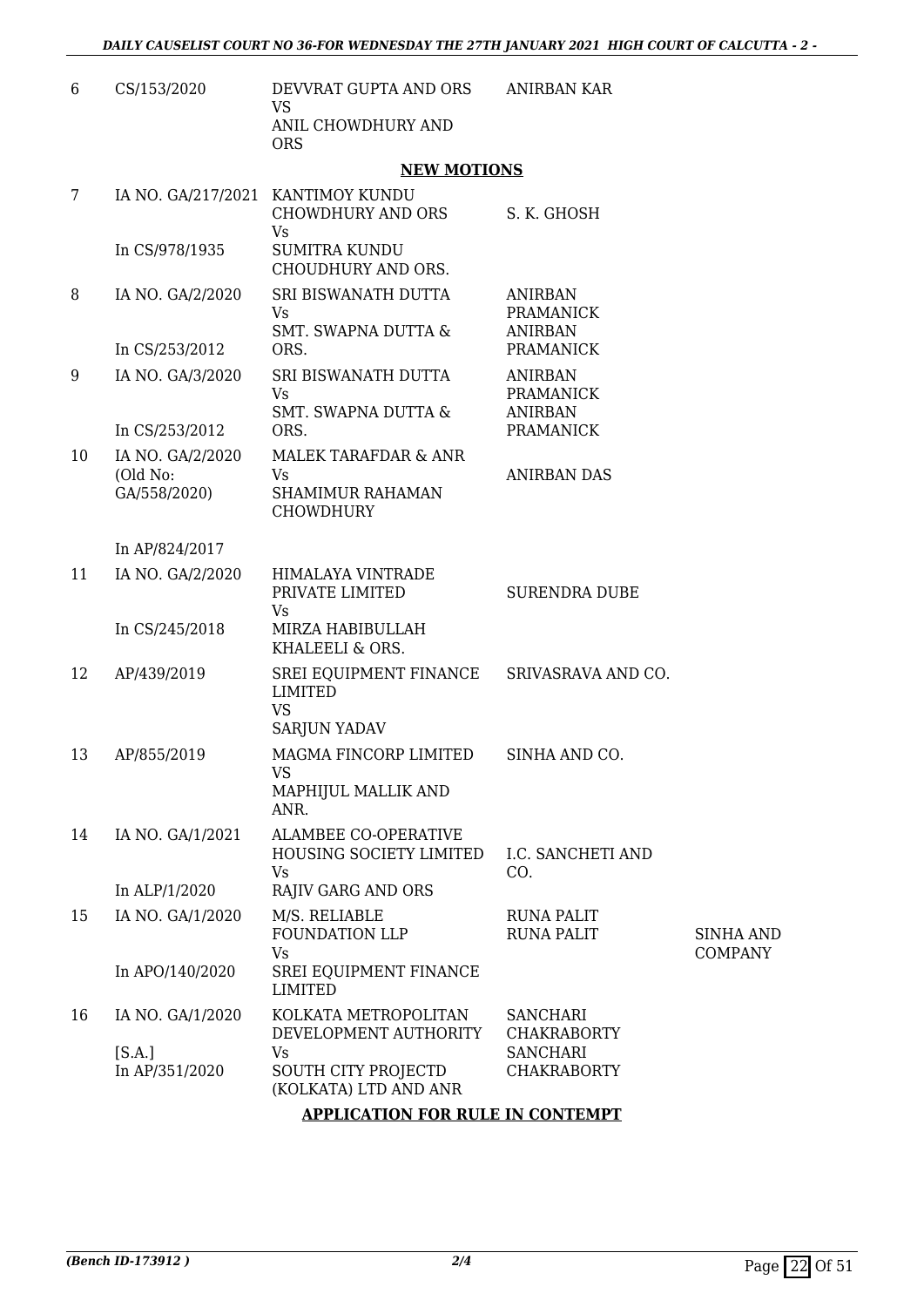| 17 | CC/1/2021                             | SRI BIPLOB MANNA AND<br>ORS.<br><b>VS</b><br>PRAHLAD HATI AND ORS.   | MR. SUNNY NANDY                                           |                                   |
|----|---------------------------------------|----------------------------------------------------------------------|-----------------------------------------------------------|-----------------------------------|
|    |                                       | <b>NEW CHAMBER APPLICATIONS</b>                                      |                                                           |                                   |
| 18 | IA NO. GA/7/2021                      | IN THE GOODS OF :<br>CHANDRAKALA DEVI SARAF<br>(DEC)                 | M/S. CHATTERJEE,<br>SIL AND CO.<br>M/S. CHATTERJEE,       |                                   |
|    | In PLA/197/2014                       | <b>Vs</b>                                                            | SIL AND CO.                                               |                                   |
| 19 | IA NO. GA/1/2021                      | IN THYE GOODS OF :<br>CHANDER DATT AGGARWAL<br>(DEC)                 | REENA BATTH                                               |                                   |
|    | In PLA/187/2016                       | <b>Vs</b>                                                            |                                                           |                                   |
| 20 | EC/179/2017                           | RASHMI CEMENT LIMITED<br><b>VS</b><br>M/S. CORE MINERALS             | ATISH GHOSH &<br><b>ASSOCIATES</b>                        | <b>SARADA</b><br><b>HARIHARAM</b> |
|    |                                       | IA NO: GA/2/2020, GA/3/2020(Old No:GA/932/2020)                      |                                                           |                                   |
|    | wt21 CS/334/2015                      | RASHMI CEMENT LIMITED<br><b>VS</b><br>M/S. CORE MINERALS             | <b>CHOUDHURY'S LAW</b><br><b>OFFICES</b>                  |                                   |
| 22 | IA NO. GA/2/2021                      | IN THR GOODS OF: BIDYUT<br>PROVA DASGUPTA (DEC)<br>Vs                | CHHANDAK DUTTA<br>CHHANDAK DUTTA                          |                                   |
|    | In PLA/376/2017                       |                                                                      |                                                           |                                   |
| 23 | IA NO. GA/1/2021                      | IN THE GOODS OF : SRI<br>DIPEN GHOSH (DEC)<br><b>Vs</b>              | <b>UDAYNARAYAN</b><br><b>BEATAL</b><br><b>UDAYNARAYAN</b> |                                   |
|    | In PLA/415/2018                       |                                                                      | <b>BEATAL</b>                                             |                                   |
| 24 | IA NO. GA/7/2021                      | IN THE GOODS OF: TANMAY<br>DATTA, DECEASED<br>Vs                     | <b>ABHIJIT NAYAK</b><br><b>ABHIJIT NAYAK</b>              |                                   |
|    | In TS/12/2019                         |                                                                      |                                                           |                                   |
| 25 | IA NO. GA/2/2021                      | IN THE GOODS OF -HEENA<br>SAHNEY ALIAS HEENA<br>SAHANI (DEC)         | <b>RATAN PAL</b><br><b>RATAN PAL</b>                      |                                   |
|    | In PLA/41/2019                        | <b>Vs</b>                                                            |                                                           |                                   |
| 26 | IA NO. GA/3/2021<br>In CS/90/2019     | AHIM MITTER AND ORS<br>Vs<br>KAMAL KUMAR                             | P.C. BOSE, D.N.<br>CHUNDER(PLAINTIF<br>NO. 1 AND 3)       |                                   |
|    |                                       | <b>CHOWDHURY</b>                                                     | P.C. BOSE, D.N.<br>CHUNDER(PLAINTIF<br>NO. 1 AND 3)       |                                   |
| 27 | EC/324/2019                           | SPX FLOW TECHNOLOGY<br>SINGAPORE PTE LTD<br><b>VS</b><br>SANJAY JAIN | <b>RAJASHREE</b><br><b>KUNDALIA</b>                       |                                   |
|    | IA NO: GA/1/2019(Old No:GA/2548/2019) |                                                                      |                                                           |                                   |
| 28 | IA NO. GA/2/2021                      | M/S. SINHA MULTILEVEL<br>MARKETING PVT. LTD.<br>Vs                   | SAURABH MAITRA<br>SAURABH MAITRA                          |                                   |
|    | In EC/473/2019                        | MR. PRASAD CHANDRA<br>PAUL                                           |                                                           |                                   |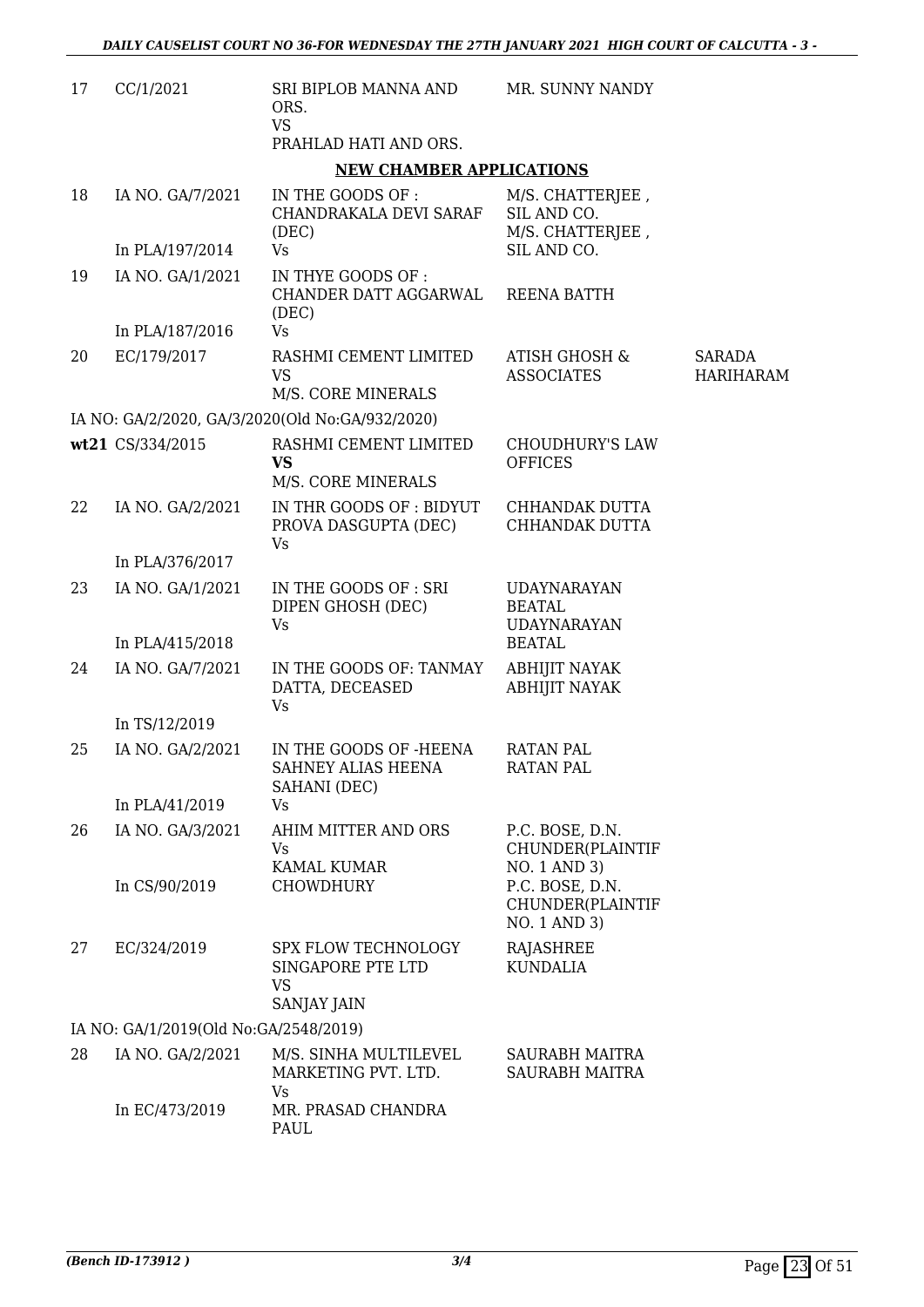| 29 | IA NO. GA/1/2021<br>In PLA/19/2020 | IN THE GOODS OF<br>SOMNATH AUDDY (DEC)<br>Vs.<br>N/A                                              | <b>UDAYNARAYAN</b><br>BETAL.<br><b>UDAYNARAYAN</b><br>BETAL |
|----|------------------------------------|---------------------------------------------------------------------------------------------------|-------------------------------------------------------------|
| 30 | IA NO. GA/1/2021<br>In PLA/69/2020 | IN THE GOOS OF RAM<br>SWAROOP JAIN (DEC)<br>Vs.<br><b>NA</b>                                      | <b>UDAYNARAYAN</b><br>BETAL<br>UDAYNARAYAN<br>BETAL         |
| 31 | EC/207/2020                        | TRANSMISSION (INDIA)<br><b>ENGINEERS</b><br>VS<br>EVEREST INFRA ENERGY<br><b>LIMITED AND ANR.</b> | RITESH KUMAR<br>GANGULY                                     |
| 32 | EC/270/2020                        | <b>DOORS CONSTRUCTION</b><br><b>COMPANY</b><br>VS<br>STATE OF WEST BENGAL                         | SARAJIT MITRA                                               |
| 33 | EC/289/2020                        | SICPA INDIA PRIVATE<br><b>LIMITED</b><br>VS<br>M/S. HARSH CREDITS<br>PRIVATE LIMITED AND ORS.     | PIYUSH AGARWAL                                              |
|    |                                    | <b>COMPANY MATTER ADJOURNED</b>                                                                   |                                                             |
|    |                                    | (AT 2:00 P.M.)                                                                                    |                                                             |

| 34 | IA NO. CA/3/2019 | IN THE MATTER OF : IAG     | NILAY SENGUPTA |
|----|------------------|----------------------------|----------------|
|    | (Old No:         | COMPANY LTD -AND-          | NILAY SENGUPTA |
|    | CA/78/2019)      | Vs<br>M/S SWASTIK ROADWAYS |                |

[S.A.] In CP/202/2013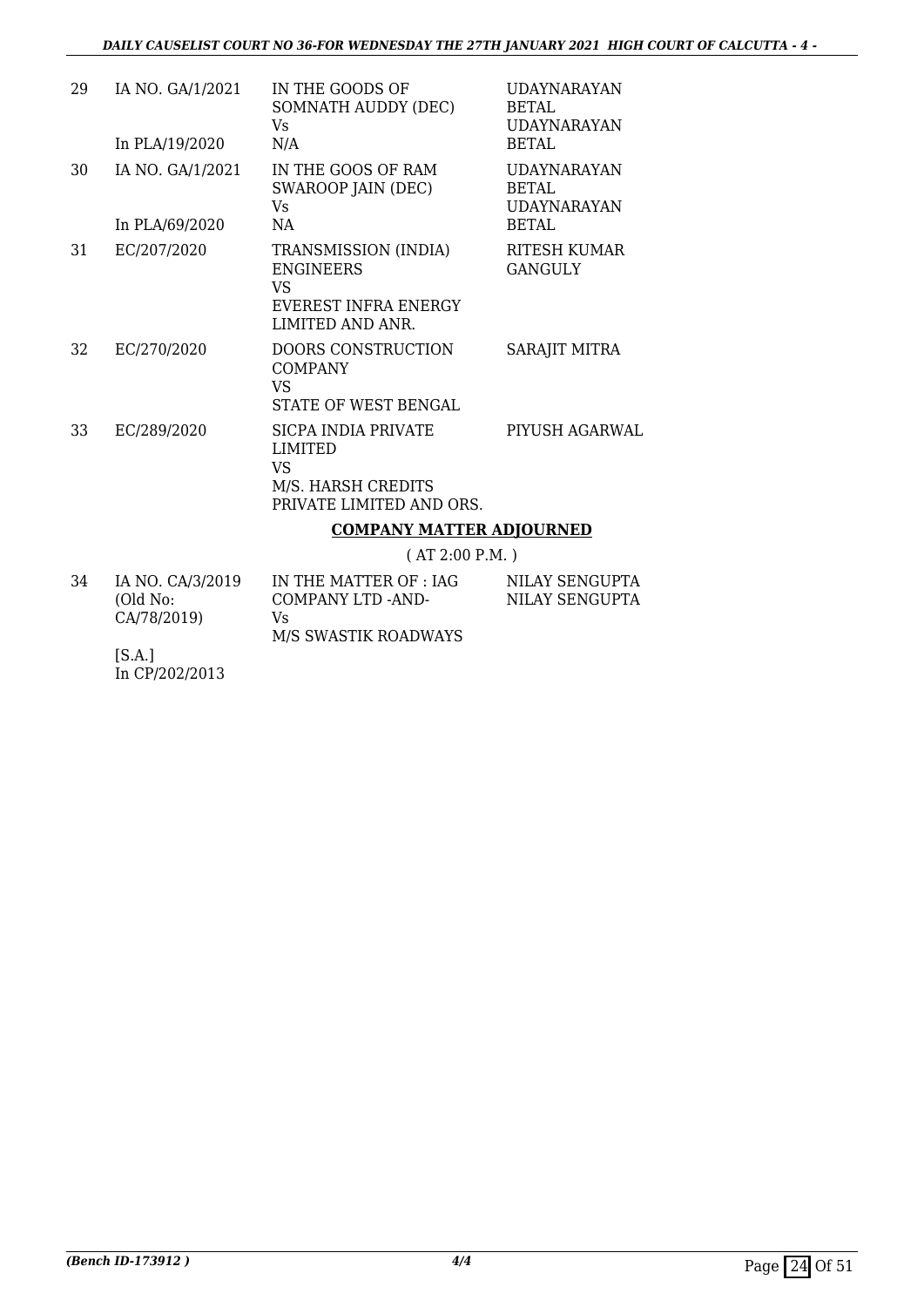

### **Original Side**

**DAILY CAUSELIST For Wednesday The 27th January 2021**

**COURT NO. 38 SINGLE BENCH (SB-II, COMMERCIAL BENCH) AT 2:00 PM HON'BLE JUSTICE ASHIS KUMAR CHAKRABORTY (VIA VIDEO CONFERENCE)**

**NOTE:MATTERS WILL BE TAKEN UP THROUGH PHYSICAL HEARING ONLY WHEN BOTH THE PARTIES ARE AGREED.**

**NOTE: ORIGINAL SIDE MATTERS WILL BE TAKEN UP FROM 2:00 P.M.**

**NOTE: MENTIONING WILL BE PERMITTED ONLY ON THE VIRTUAL MODE INDICATING GROUP(S) OR SECTION(S) ALONG WITH GROUND OF URGENCY. NOTE: COMMERCIAL BENCH WILL BE TAKEN UP FIRST.**

**ON AND FROM MONDAY, 18TH JANUARY, 2021 TO FRIDAY, 29TH JANUARY, 2021 WILL TAKE, IN ADDITION TO HIS OWN LIST AND DETERMINATION, THE LIST AND DETERMINATION OF HON'BLE JUSTICE MOUSHUMI BHATTACHARYA**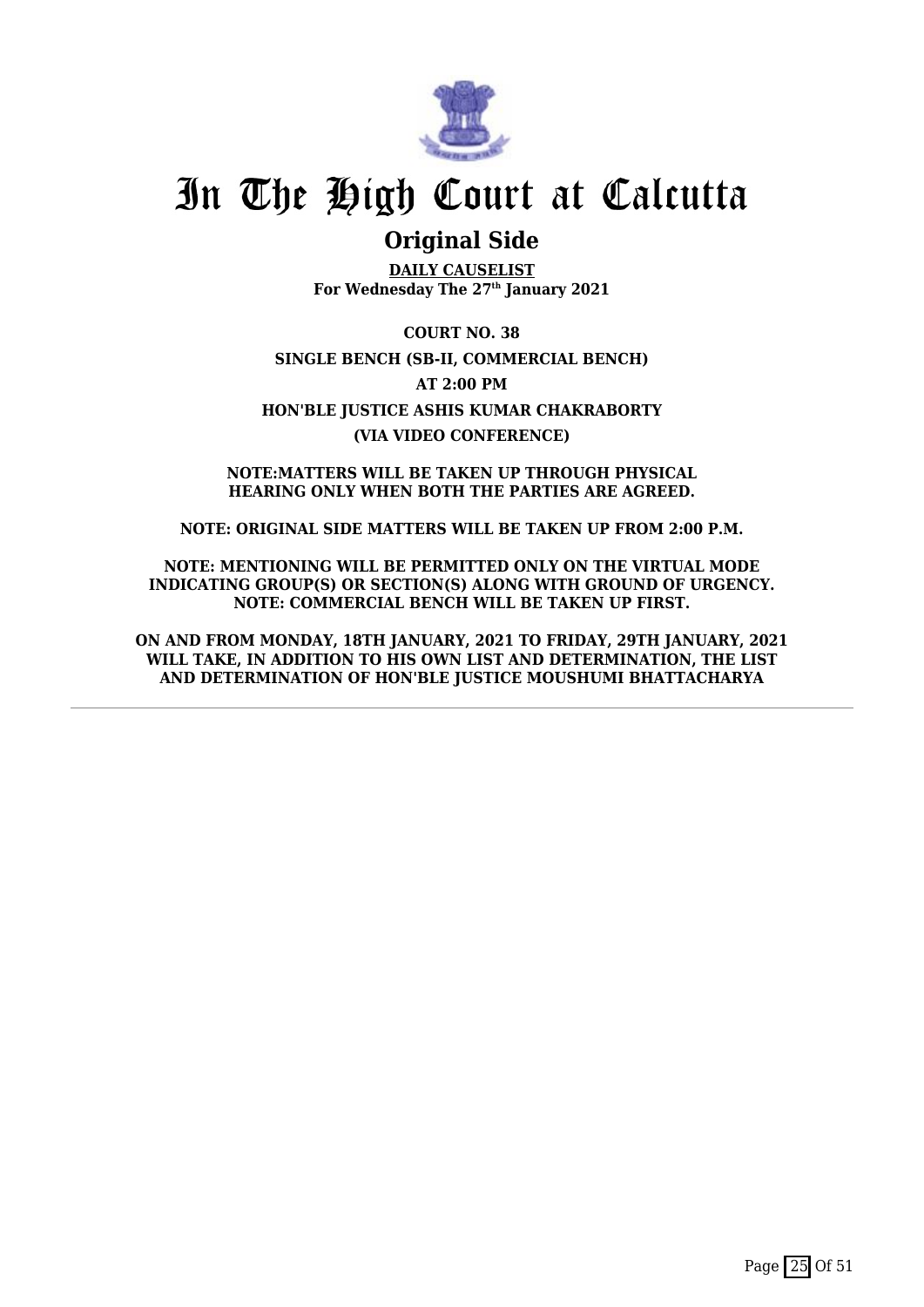

### **Original Side**

**DAILY CAUSELIST For Wednesday The 27th January 2021**

### **COURT NO. 38 SINGLE BENCH (SB-II) AT 2:00 PM HON'BLE JUSTICE ASHIS KUMAR CHAKRABORTY (VIA VIDEO CONFERENCE)**

#### **NOTE:MATTERS WILL BE TAKEN UP THROUGH PHYSICAL HEARING ONLY WHEN BOTH THE PARTIES ARE AGREED.**

#### **NOTE: ORIGINAL SIDE MATTERS WILL BE TAKEN UP FROM 2:00 P.M.**

#### **NOTE: MENTIONING WILL BE PERMITTED ONLY ON THE VIRTUAL MODE INDICATING GROUP(S) OR SECTION(S) ALONG WITH GROUND OF URGENCY.**

#### **NOTE: COMMERCIAL BENCH WILL BE TAKEN UP FIRST.**

#### **ON AND FROM MONDAY, 18TH JANUARY, 2021 TO FRIDAY, 29TH JANUARY, 2021 WILL TAKE, IN ADDITION TO HIS OWN LIST AND DETERMINATION, THE LIST AND DETERMINATION OF HON'BLE JUSTICE MOUSHUMI BHATTACHARYA.**

#### **TO BE MENTIONED**

| 1 | BIFR/88/1987                         | M/S SMALL TOOLS MFG.<br>CO. OF INDIA LTD.               | A.N.MUKHERJEE                         |                                       |
|---|--------------------------------------|---------------------------------------------------------|---------------------------------------|---------------------------------------|
|   | IA NO: CA/1/1998(Old No:CA/628/1998) | VS                                                      |                                       |                                       |
| 2 | IA NO. CA/75/2020                    | IN THE MATTER OF M/S.<br>DUNLOP INDIA LIMITED -<br>AND- | FOX & MANDAL                          |                                       |
|   | In CP/233/2008                       | Vs<br>M/S. E. V. MATHAI & SONS                          |                                       |                                       |
|   |                                      | <b>NEW MOTIONS</b>                                      |                                       |                                       |
| 3 | IA NO. GA/10/2021                    | <b>BHAGWATI DEVELOPERS</b><br>PVT. LTD.                 | <b>JHUNJHUNWALA</b><br>JHUNJHUNWALA & |                                       |
|   | [S.A.]<br>In CS/227/2004             | Vs.<br>TUHIN KANTI GHOSH                                | CO.                                   |                                       |
| 4 | IA NO. GA/6/2021                     | VISHNU NARAYAN<br>KASHYAP AND ANR.                      | ANIRUDDHA SINHA<br>ANIRUDDHA SINHA    | <b>MUKHERJEE</b><br><b>ASSOCIATES</b> |
|   | [S.A.]<br>In CS/36/2013              | Vs.<br>ANUP KUMAR JAISWAL &<br>ORS.                     |                                       | <b>MUKHERJEE</b><br><b>ASSOCIATES</b> |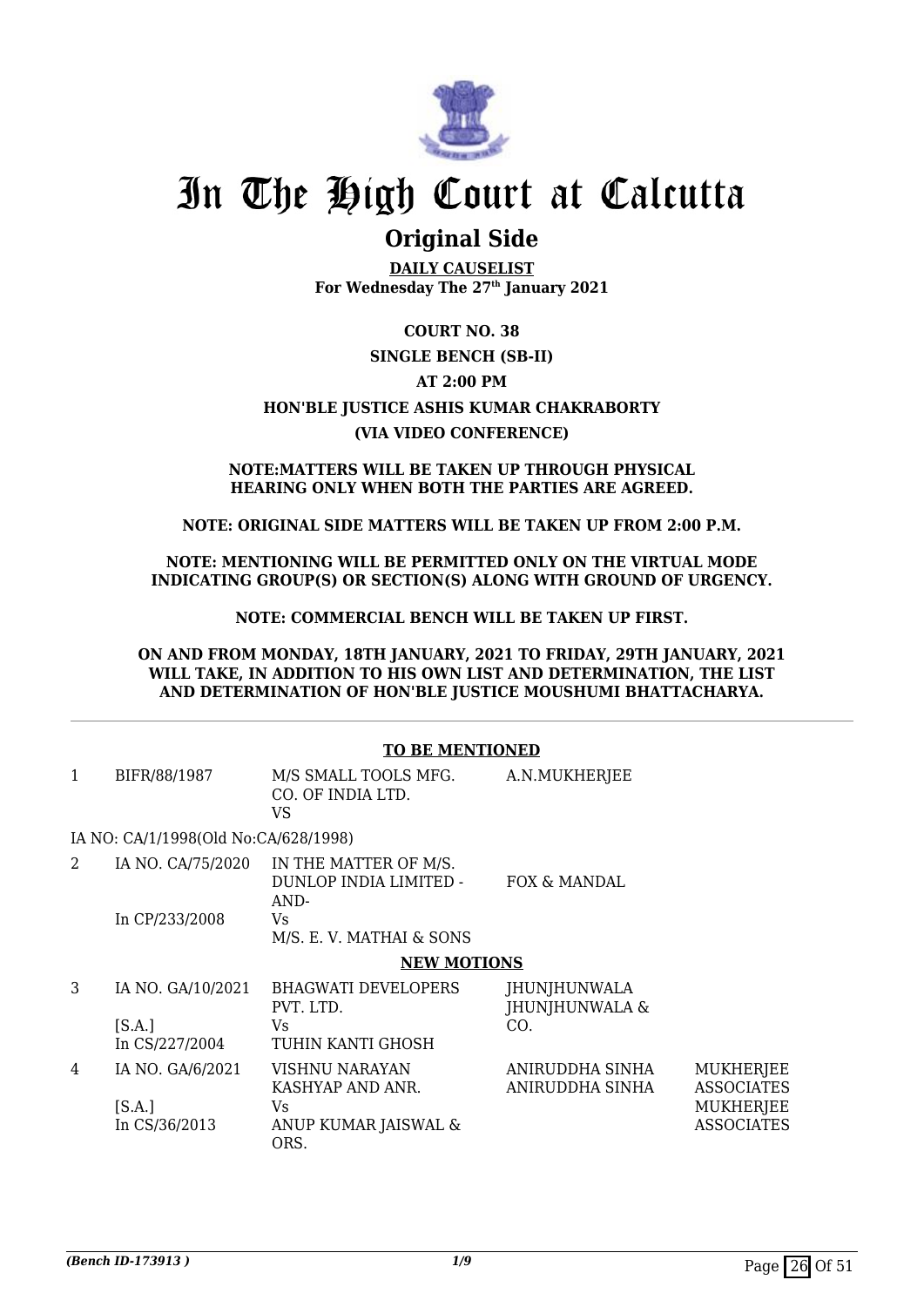| 5. | IA NO. GA/1/2020 | PRAKASH SAHA        | ARPAN GUHA |
|----|------------------|---------------------|------------|
|    | (Old No:         | Vs                  | ARPAN GUHA |
|    | GA/491/2020)     | RAMASHISH SINGH AND |            |
|    |                  | ORS                 |            |

In AP/423/2019

#### **NEW MOTIONS (SECTION 34)**

| 6  | AP/28/2021<br>[AT 10:30 A.M.]                 | <b>RINA SINGH</b><br><b>VS</b><br>CHOLAMANDALAM<br><b>INVESTMENT AND</b><br>FINANCE COMPANY<br><b>LIMITED AND ORS</b>        | <b>MUKHERJEE</b><br><b>ASSOCIATES</b> |                      |
|----|-----------------------------------------------|------------------------------------------------------------------------------------------------------------------------------|---------------------------------------|----------------------|
| 7  | AP/29/2021<br>[AT 10:30 A.M.]                 | PANCHU RAJAK AND ANR<br>VS<br>CHOLAMANDALAM<br><b>INVESTMENT AND</b><br>FINANCE COMPANY LTD                                  | MUKHERJEE<br><b>ASSOCIATES</b>        |                      |
| 8  | AP/30/2021                                    | <b>GAUTAM KUMAR SEN</b><br><b>VS</b><br>KOLKATA MUNICIPAL<br>CORPORATION                                                     | <b>SUMANTA BISWAS</b>                 |                      |
|    |                                               | <b>ADJOURNED MOTION (SECTION-11)</b>                                                                                         |                                       |                      |
| 9  | IA NO. GA/1/2020<br>(Old No:<br>GA/1242/2020) | <b>CHANDRA SEKHAR GUPTA</b><br>Vs<br>THE DEPUTY<br><b>COMMISSIONER WORKS</b><br><b>ENGINEERS (CONTRACTS)</b>                 | PRAN GOPAL DAS<br>PRAN GOPAL DAS      |                      |
|    | In AP/97/2020                                 |                                                                                                                              |                                       |                      |
| 10 | AP/361/2019                                   | RELIANCE COMMERCIAL<br>FINANCE LIMITED<br><b>VS</b><br><b>AXIS BANK LIMITED</b>                                              | <b>ABM ASSOCIATES</b>                 | <b>AMRIN KHATOON</b> |
| 11 | AP/251/2020                                   | <b>BLA PROJECTS PRIVATE</b><br><b>LIMITED</b><br><b>VS</b><br>WEST BENGAL POWER<br>DEVELOPMENT<br><b>CORPORATION LIMITED</b> | DEBDEEP SINHA                         |                      |
| 12 | AP/283/2020                                   | INDWELL CONSTRUCTIONS<br>PVT. LIMITED<br><b>VS</b><br><b>BHARAT HEAVY</b><br>ELECTRICALS LIMITED<br>(BHEL)                   | PAL CHOUDHURI<br>AND CO.              |                      |
| 13 | AP/318/2020                                   | LAXMI PAT SURANA<br><b>VS</b><br><b>FUTURE ENTERPRISES</b><br><b>LIMITED AND ANR</b>                                         | <b>ARINDAM PAUL</b>                   |                      |
|    |                                               | <b>COMPANY MATTER (NEW)</b>                                                                                                  |                                       |                      |
| 14 | IA NO. CA/9/2019                              | IN THE MATTER OF<br><b>BENGAL ENAMEL WORKS</b><br>LIMITED (IN LIQN.)                                                         |                                       |                      |
|    | In CP/336/1982                                | <b>Vs</b>                                                                                                                    |                                       |                      |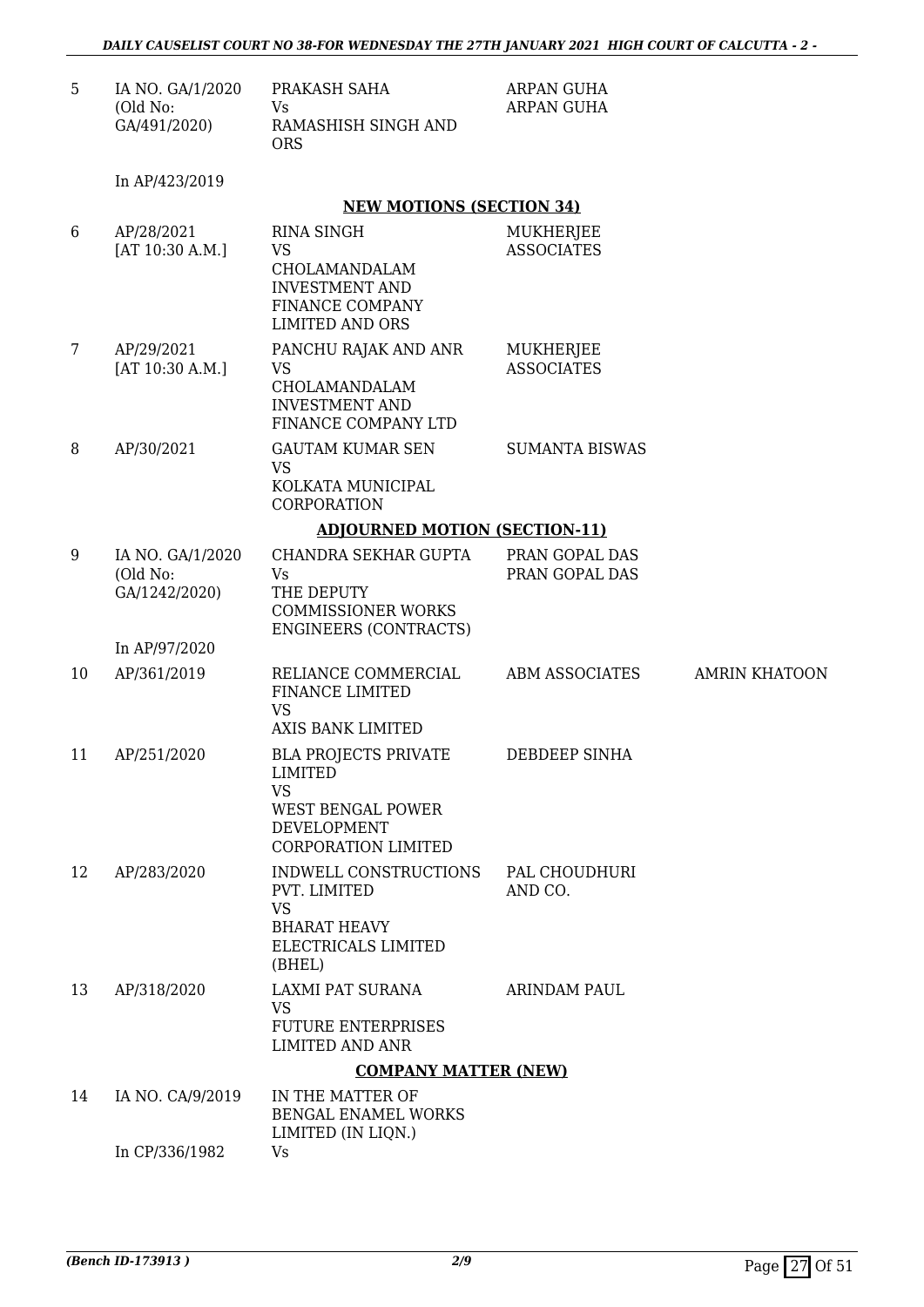| 15 | IA NO. CA/8/2020<br>In CP/1/2014              | RE : AJANTA LEATHER<br>FASHIONS PVT LTD(IN<br>LIQN) AND PRABHADEEP<br>CONSTRUCTION PVT LTD                       | <b>DEBASISH DE</b>       |                            |
|----|-----------------------------------------------|------------------------------------------------------------------------------------------------------------------|--------------------------|----------------------------|
|    |                                               | <b>Vs</b><br>AUTHORISED OFFICER,<br><b>CANARA BANK AND ORS</b>                                                   |                          |                            |
|    |                                               | <b>COMPANY MATTER ADJOURNED</b>                                                                                  |                          |                            |
| 16 | CP/564/2014                                   | M/S. SHREE BASUKINATH<br>FOOD PROCESSORS LTD.<br><b>VS</b>                                                       | RAHUL KARMAKAR           |                            |
|    |                                               | M/S. DHIRAJ AGENCIES PVT.<br>LTD.                                                                                |                          |                            |
| 17 | IA NO. CA/66/2019<br>(Old No:<br>CA/168/2019) | IN THE MATTER OF TATA<br><b>CONSTRUCTION &amp;</b><br>PROJECTS LTD. (IN LIQN.<br>Vs.<br>O/L                      | H.K.MITTER<br>H.K.MITTER | DEBASISH DE<br>DEBASISH DE |
|    | In BIFR/153/1987                              |                                                                                                                  |                          |                            |
| 18 | CP/151/2016                                   | RE: M/S. ADITI AGRO OIL<br><b>PVT LTD AND</b><br><b>VS</b><br><b>ASSET RECONSTRUCTION</b><br>COMPANY (INDIA) LTD | VIKRAM WADEHRA           |                            |
| 19 | CP/152/2016                                   | RE : M/S ADITI OIL<br>EXTRACTION PVT LTD AND<br><b>VS</b><br><b>ASSET RECONSTRUCTION</b><br>COMPANY (INDIA) LTD  | VIKRAM WADEHRA           |                            |
|    |                                               | <b>NEW MOTIONS (SECTION 11)</b>                                                                                  |                          |                            |
| 20 | AP/388/2019                                   | KIRAN PATRA AND ANR                                                                                              | <b>SOUMO CHAUDHURY</b>   |                            |
|    |                                               | <b>VS</b><br>RATNA DEY AND ORS                                                                                   |                          |                            |
| 21 | AP/32/2020                                    | <b>KRISHNA REALTY</b><br>VS  <br>KASHI NATH ROY                                                                  | <b>SOM NATH NAG</b>      |                            |
| 22 | AP/303/2020                                   | KAASHVI ESTATE<br>VS.<br>RAMA NARAYANA<br><b>EDUCATION TRUST</b>                                                 | SANDIP AGARWAL<br>AND CO |                            |
| 23 | AP/683/2019                                   | BISWADEEP CHAKRABORTY<br><b>VS</b><br>SUJIT KUMAR BAKSHI                                                         | S. KAKRANIA AND CO.      |                            |
| 24 | AP/76/2020                                    | <b>SUBHRA GHOSH</b><br><b>VS</b><br><b>SMT MAYA GHOSH AND</b><br><b>ORS</b>                                      | MR ANIRBAN DAS           |                            |
| 25 | AP/81/2020                                    | MIPL-DRAIPL (JV)<br><b>VS</b><br><b>EASTERN RAILWAY</b>                                                          | <b>SOUVIK MAJI</b>       |                            |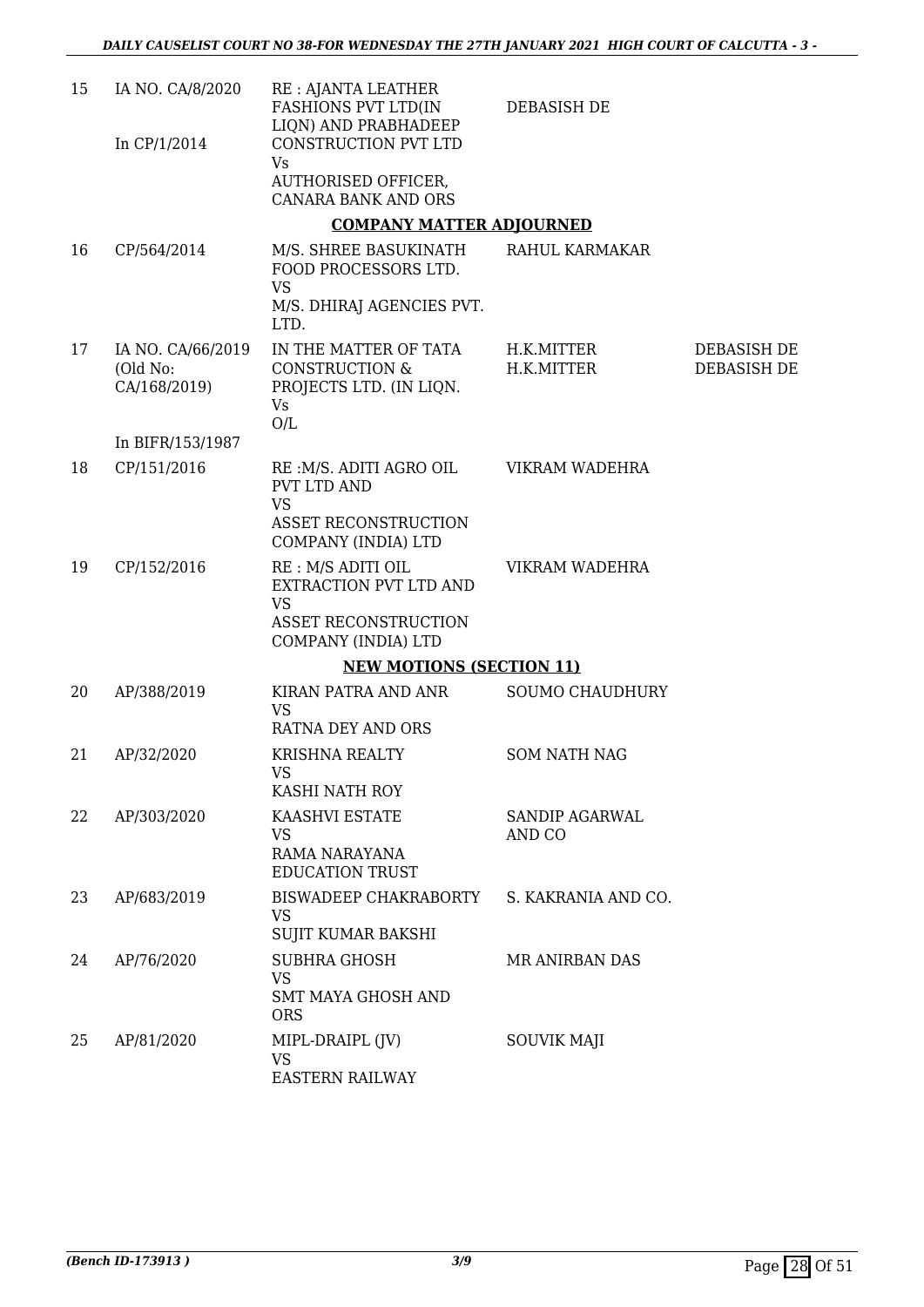| 26 | AP/147/2020                          | <b>ACE ENGINEERING</b><br>INFRATECH (I) PVT. LTD.<br><b>VS</b><br><b>BHARAT HEAVY</b><br>ELECTRICALS LIMITED                                                                                                                                                                                                                      | PAWAN KUMAR<br><b>MAHESHWARI</b>        |
|----|--------------------------------------|-----------------------------------------------------------------------------------------------------------------------------------------------------------------------------------------------------------------------------------------------------------------------------------------------------------------------------------|-----------------------------------------|
| 27 | AP/200/2020                          | M/S. REMCO AND CO.<br><b>VS</b><br>UNION OF INDIA AND ORS.                                                                                                                                                                                                                                                                        | <b>RAHUL SARKAR</b>                     |
|    | IA NO: GA/1/2020(Old No:GA/878/2020) |                                                                                                                                                                                                                                                                                                                                   |                                         |
| 28 | AP/220/2020                          | <b>SK. ANWAR HAQUE AND</b><br>ANR.<br><b>VS</b>                                                                                                                                                                                                                                                                                   | <b>SHUVANIL</b><br><b>CHAKRABORTY</b>   |
|    |                                      | AMINA BEGUM AND ORS.                                                                                                                                                                                                                                                                                                              |                                         |
| 29 | AP/278/2020                          | M/S. MCNALLY BHARAT<br>ENGINEERING CO. LTD.<br><b>VS</b>                                                                                                                                                                                                                                                                          | <b>SOMDUTTA</b><br><b>BHATTACHARYYA</b> |
|    |                                      | STEEL AUTHORITY OF<br><b>INDIA LIMITED</b>                                                                                                                                                                                                                                                                                        |                                         |
| 30 | AP/279/2020                          | UNIVERSAL CONSORTIUM<br>OF ENGINEERS PVT LTD<br><b>VS</b>                                                                                                                                                                                                                                                                         | MAHESWARI<br><b>SHARMA</b>              |
|    |                                      | SRI KANAK MITRA AND ANR                                                                                                                                                                                                                                                                                                           |                                         |
| 31 | AP/293/2020                          | THE HOOGHLY MILLS<br><b>COMPANY LIMITED</b><br><b>VS</b><br><b>ACUMEN J MARKETING</b><br>PRIVATE LIMITED                                                                                                                                                                                                                          | <b>VICTOR MOSES AND</b><br>CO           |
| 32 | AP/294/2020                          | THE HOOGHLY MILLS<br><b>COMPANY LIMITED</b><br><b>VS</b><br><b>ACUMEN J MARKETING</b><br>PRIVATE LIMITED                                                                                                                                                                                                                          | <b>VICTOR MOSES AND</b><br>CO           |
| 33 | AP/295/2020                          | <b>HOOGHLY MILLS PROJECTS</b><br><b>LIMITED</b><br>VS and the VS and the VS are the VS and the VS are the VS and the VS are the VS and the VS are the VS and the VS are the VS and T-100 and T-100 and T-100 and T-100 and T-100 and T-100 and T-100 and T-100 and T-100 and T-10<br><b>ACUMEN J MARKETING</b><br>PRIVATE LIMITED | <b>VICTOR MOSES AND</b><br>CO           |
| 34 | AP/296/2020                          | HOOGHLY MILLS PROJECTS<br><b>LIMITED</b><br><b>VS</b><br><b>ACUMEN J MARKETING</b><br>PRIVATE LIMITED                                                                                                                                                                                                                             | <b>VICTOR MOSES AND</b><br>CO           |
| 35 | AP/304/2020                          | KAUSHIK MUKHERJEE<br>VS<br>THE STEEL AUTHORITY OF<br><b>INDIA LIMITED AND ANR</b>                                                                                                                                                                                                                                                 | SATRAJIT SINHA ROY                      |
| 36 | AP/312/2020                          | RIPLEY AND CO<br>STEVEDORING AND<br><b>HANDLING PRIVATE</b><br><b>LIMITED</b><br>VS<br>STEEL AUTHORITY OF                                                                                                                                                                                                                         | TIRTHANKAR DAS                          |
|    |                                      | <b>INDIA LIMITED</b>                                                                                                                                                                                                                                                                                                              |                                         |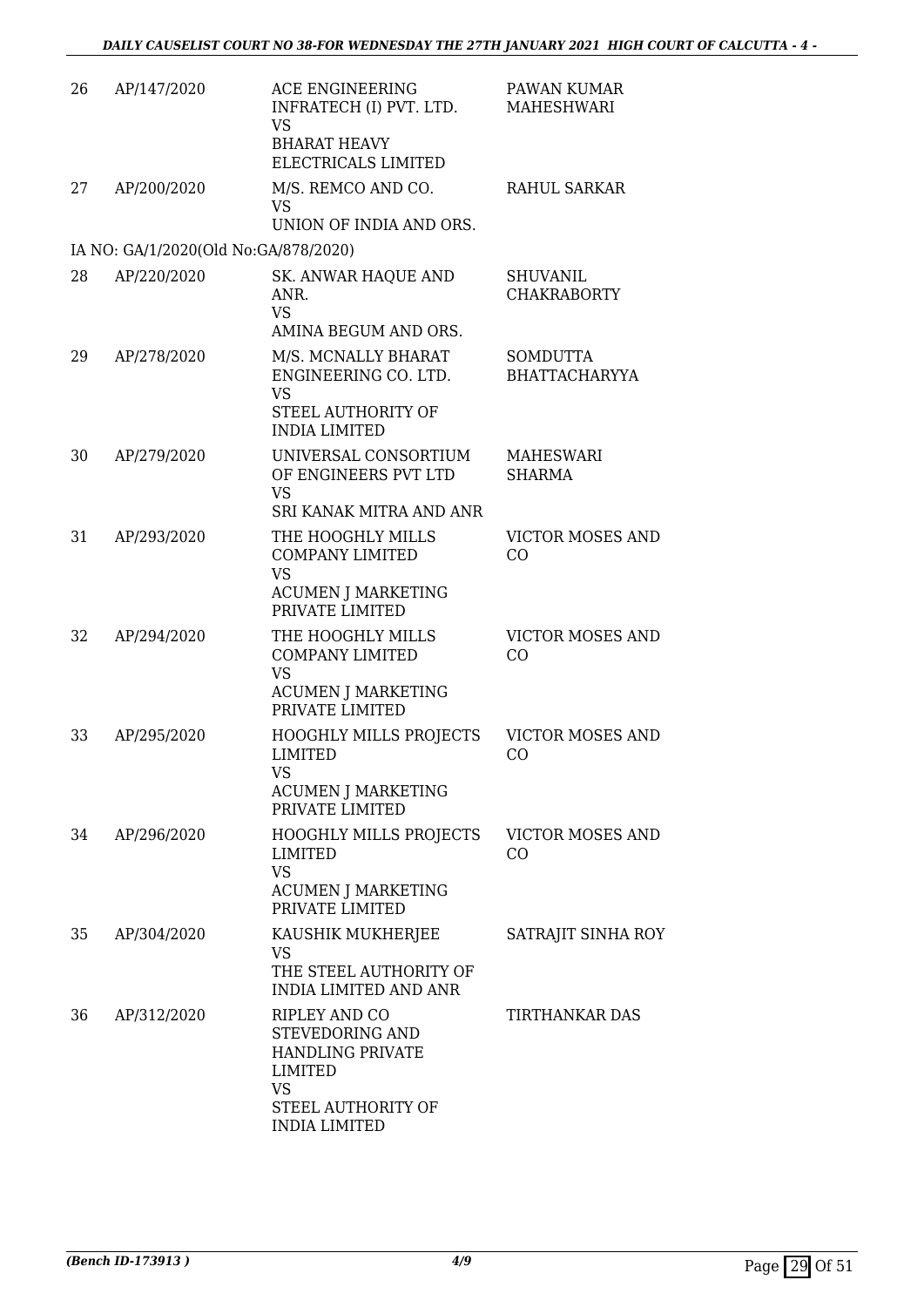| 37 | AP/316/2020 | SHREE LAXMI IRON AND<br>STEEL WORKS PRIVATE<br><b>LIMITED</b><br><b>VS</b><br>THE EASTERN RAILWAY<br>AND ORS. | <b>AVIJIT DEY</b>                        |
|----|-------------|---------------------------------------------------------------------------------------------------------------|------------------------------------------|
| 38 | AP/319/2020 | TARUN KANTI DAS<br><b>VS</b><br>UNION OF INDIA AND ANR.                                                       | SOURAV CHATTERJEE                        |
| 39 | AP/321/2020 | G. P. TRONICS PRIVATE<br>LIMITED AND ANR.<br><b>VS</b><br>SOLIEL RESTAURANT<br>PRIVATE LIMITED                | SANDERSONS AND<br><b>MORGANS</b>         |
| 40 | AP/326/2020 | M/S. BALAJEE EDUCATION<br>PRIVATE LIMITED<br><b>VS</b><br><b>BISHWAJIT BARNWAL</b>                            | <b>SOUMA SIL</b>                         |
| 41 | AP/329/2020 | <b>GILLANDERS ARBUTHNOT</b><br>AND CO. LTD.<br><b>VS</b><br>STEEL AUTHORITY OF<br><b>INDIA LIMITED</b>        | <b>ABHIJIT RAY</b>                       |
| 42 | AP/330/2020 | KRANTI INFRA PROJECTS<br>PRIVATE LIMITED<br><b>VS</b><br>SREI EQUIPMENT FINANCE<br><b>LIMITED</b>             | <b>RUNA PALIT</b>                        |
| 43 | AP/332/2020 | B. B. R. CONSTRUCTION<br><b>COMPANY</b><br><b>VS</b><br>UNION OF INDIA                                        | A. N.<br><b>BHATTACHARYYA</b><br>AND CO. |
| 44 | AP/333/2020 | CIVTECH INDIA PRIVATE<br><b>LIMITED</b><br><b>VS</b><br>THE ORIENTAL INSURANCE<br>CO. LTD.                    | NAYAN RAKSHIT                            |
| 45 | AP/335/2020 | AIRCARE ENTERPRISES<br>AND ORS.<br><b>VS</b><br>LEVER FOUNDATION, WEST<br>BENGAL AND ANR.                     | <b>AVIJIT DEY</b>                        |
| 46 | AP/337/2020 | M/S. EASTMAN CRUSHER<br>CO. (P) LTD.<br><b>VS</b><br><b>LARSEN AND TOUBRO</b><br><b>LIMITED</b>               | <b>GOUTAM KUMAR</b><br><b>GOON</b>       |
| 47 | AP/345/2020 | GYANESHWAR PRASAD<br>AGARWAL<br><b>VS</b><br><b>DISHNET WIRELESS</b><br><b>LIMITED</b>                        | FARHAN GHAFFAR                           |
| 48 | AP/348/2020 | DOLLY CHAKRAVORTY<br><b>VS</b><br>SHYAMAL RAY                                                                 | <b>SHABANA HASIN</b>                     |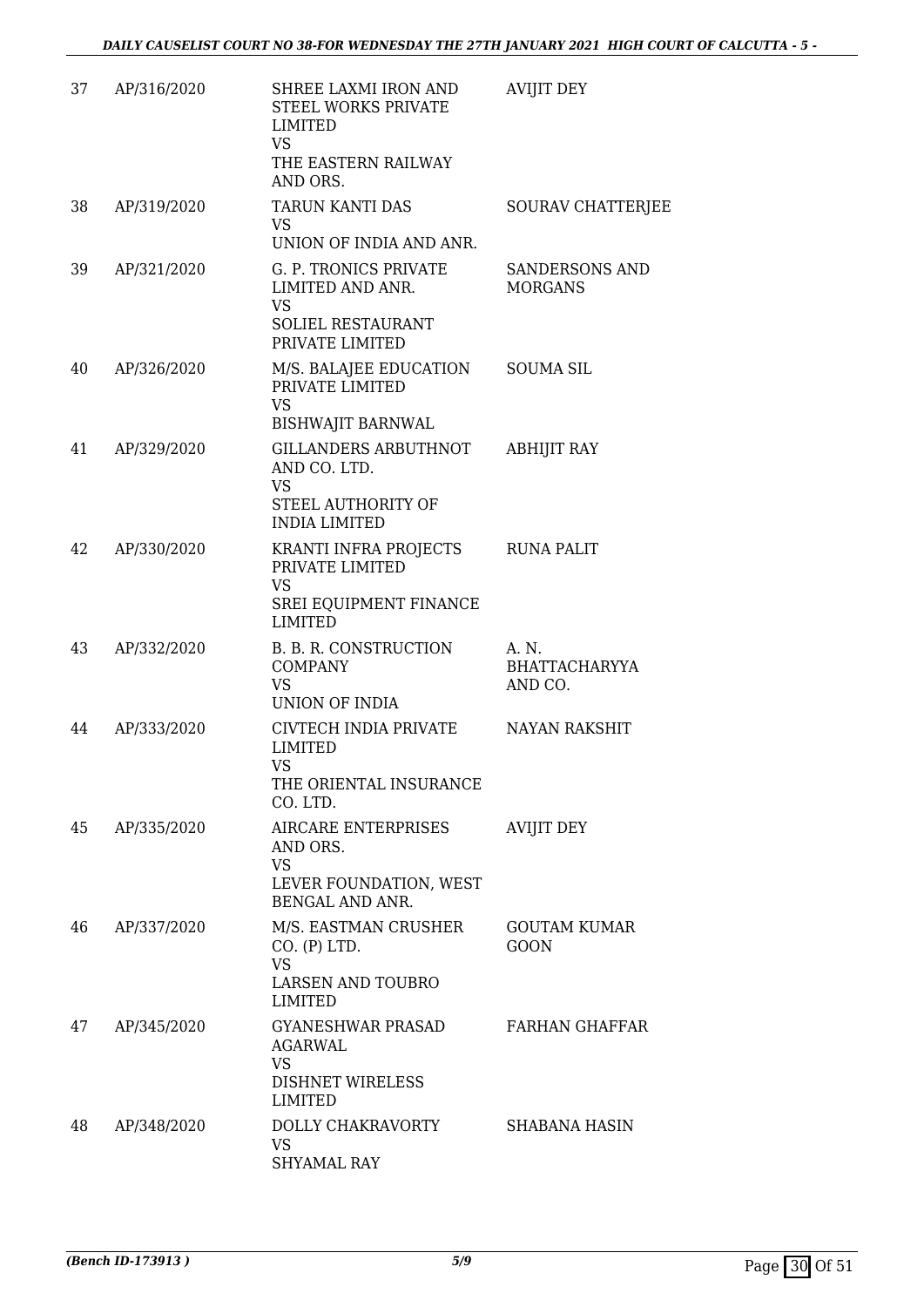| 49 | AP/349/2020 | <b>BHARAT PETROLEUM</b><br><b>CORPORATION LTD</b><br><b>VS</b><br>MAHESH SHAH                                                      | <b>SUMAN DEY</b>                     |
|----|-------------|------------------------------------------------------------------------------------------------------------------------------------|--------------------------------------|
| 50 | AP/356/2020 | <b>GOURI SARKAR</b><br><b>VS</b><br>INDIAN OIL CORPORATION<br><b>LIMITED</b>                                                       | CHIRANJIB SINHA                      |
| 51 | AP/363/2020 | MCNROE CONSUMER<br>PRODUCTS PRIVATE<br><b>LIMITED</b><br><b>VS</b><br><b>ALLURE CONSUMER</b><br>PRODUCTS PRIVATE<br><b>LIMITED</b> | <b>SOBHAN KUMAR</b><br><b>PATHAK</b> |
| 52 | AP/365/2020 | <b>NAUSHAD ALAM</b><br><b>VS</b><br>PARTHA CHAKRABORTY                                                                             | <b>MAINAK SWARNOKAR</b>              |
| 53 | AP/366/2020 | <b>NAUSHAD ALAM</b><br><b>VS</b><br>PARTHA CHAKRABORTY                                                                             | MAINAK SWARNOKAR                     |
| 54 | AP/370/2020 | <b>BRAITHWAITE AND</b><br><b>COMPANY LTD</b><br><b>VS</b><br>LUCKY EXPORTS AND ORS                                                 | AJY GAGGGAR                          |
| 55 | AP/371/2020 | RREPL-KIPL (JV)<br><b>VS</b><br>EASTERN COALFIELDS LTD                                                                             | RIJU GHOSH                           |
| 56 | AP/374/2020 | M/S HINDUSTHAN<br><b>BUILDERS</b><br><b>VS</b><br><b>IRCON INTERNATIONAL</b><br><b>LIMITED</b>                                     | <b>SOMNATH SAHA</b>                  |
| 57 | AP/375/2020 | KRISHANU SAHA<br>VS<br>SUDIP SATYAPRIYA<br><b>CHAKRABORTY</b>                                                                      | PRASANTA KUMAR<br><b>BAGCHI</b>      |
| 58 | AP/376/2020 | M/S. ELGI EQUIPMENTS<br>LTD.<br><b>VS</b><br>M/S. HIRANMAYE ENERGY<br>LTD.                                                         | DIPANJAN DATTA                       |
| 59 | AP/378/2020 | INDWELL CONSTRUCTIONS<br>PVT. LIMITED<br><b>VS</b><br><b>BHARAT HEAVY</b><br>ELECTRICALS LIMITED<br>(BHEL)                         | PAL CHOUDHURI<br>AND CO.             |
| 60 | AP/386/2020 | WELLSIDE<br><b>INFRASTRUCTURE PRIVATE</b><br><b>LIMITED</b><br><b>VS</b><br><b>INOX LEISURE LIMITED</b><br>AND ORS                 | <b>MAYANK KAKRANIA</b>               |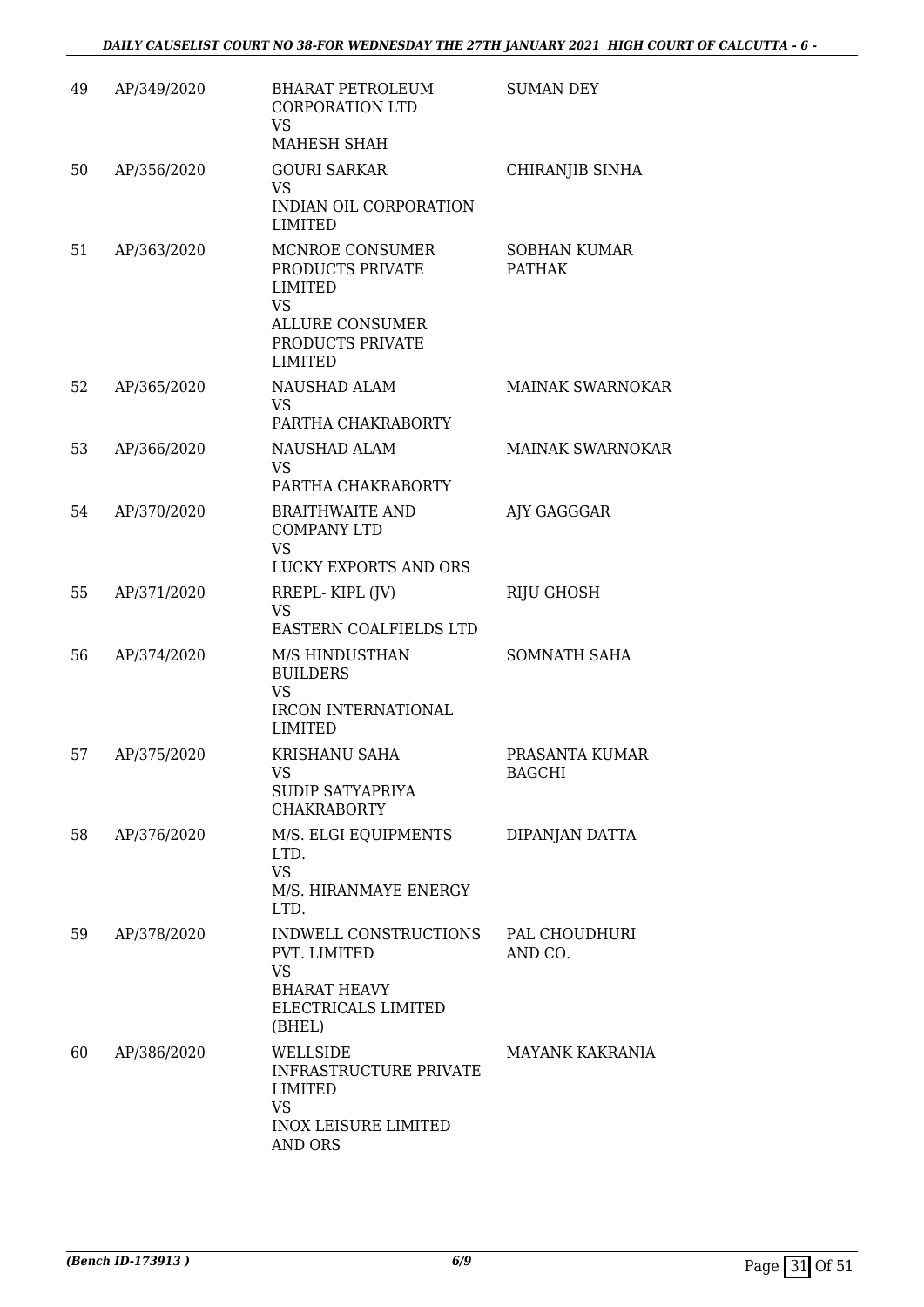| 61 | AP/392/2020 | CIVCON CONSTRUCTION<br>PVT. LTD.<br><b>VS</b><br>THE WEST BENGAL SMALL<br><b>INDUSTRIES</b><br><b>DEVELOPMENT</b><br>CORPORATION LTD. | PIYALI DUTTA                    |
|----|-------------|---------------------------------------------------------------------------------------------------------------------------------------|---------------------------------|
| 62 | AP/398/2020 | RANJIT GHOSH<br>VS<br>SOMDEEP GHOSH AND ANR                                                                                           | <b>FARHAN GHAFFAR</b>           |
| 63 | AP/403/2020 | SMPL INFRA LIMITED<br><b>VS</b><br><b>EAST INDIA UDYOG</b><br><b>LIMITED</b>                                                          | S KAKRANIA AND CO               |
| 64 | AP/404/2020 | <b>SPML INFRA LTD</b><br>VS<br>EAST INDIA UDYOG LTD                                                                                   | S KAKRANIA AND CO               |
| 65 | AP/406/2020 | <b>SPML INFRA LTD</b><br><b>VS</b><br>EAST INDIA UDYOG LTD                                                                            | S KAKRANIA AND CO               |
| 66 | AP/407/2020 | <b>SMPL INFRA LIMITED</b><br><b>VS</b><br>EAST INDIA LIMITED                                                                          | S KAKRANIA AND CO               |
| 67 | AP/408/2020 | <b>SPML INFRA LTD</b><br><b>VS</b><br>EAST INDIA UDYOG<br><b>LIMITED</b>                                                              | S KAKRANIA AND CO               |
| 68 | AP/412/2020 | SRI HIMSEKHAR DUTTA<br><b>VS</b><br><b>SMT. MOUMITA SARKAR</b>                                                                        | <b>DEBASISH</b><br>MUKHOPADHYAY |
| 69 | AP/413/2020 | CIVON CONSTRUCTION PVT<br><b>LTD</b><br><b>VS</b><br><b>IRCON INTERNATIONAL</b><br>LIMITED                                            | TAPAS SINGHA ROY                |
| 70 | AP/414/2020 | <b>JAYANTI CINEMA PRIVATE</b><br><b>LIMITED</b><br><b>VS</b><br><b>GSA RETAIL LIMITED</b><br>(FORMERLY RDB REGENT<br>RETAIL LIMITED)  | <b>VICTOR MOSES AND</b><br>CO.  |
| 71 | AP/424/2020 | SAKET INFRADEVELOPERS<br>PRIVATE LIMITED<br><b>VS</b><br>CENTARAL INSTITUTE OF<br><b>ROAD TRANSPORT</b>                               | AMRITA PANJA<br><b>MOULICK</b>  |
| 72 | AP/3/2021   | M/S.PREM CHANDRA SINGH<br>VS<br>UNION OF INDIA                                                                                        | <b>BIJON MAJUMDAR</b>           |
| 73 | AP/4/2021   | M/S. PREM CHANDRA<br><b>SINGH</b><br><b>VS</b><br>Union of India                                                                      | <b>BIJON MAJUMDAR</b>           |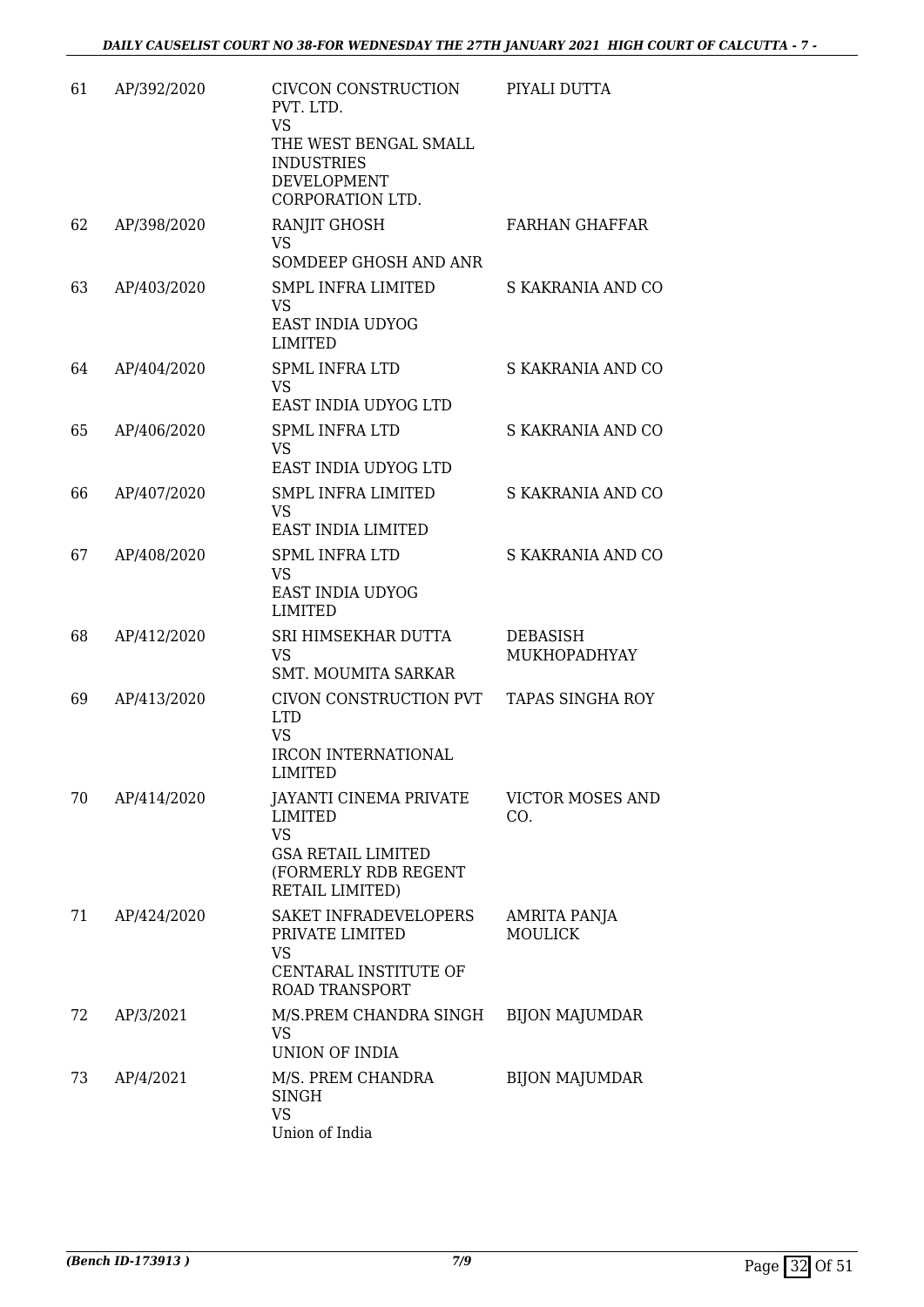| 74 | AP/5/2021                           | CKJ INVESTMENTS PVT LTD<br><b>VS</b>                                                                | PRADIP KUMAR<br><b>SARAWAGI</b>       |
|----|-------------------------------------|-----------------------------------------------------------------------------------------------------|---------------------------------------|
|    |                                     | EMKAY GLOBAL FINANCIAL<br><b>SERVICES LTD</b>                                                       |                                       |
| 75 | AP/6/2021                           | SRI KRISHNA AND CO.<br><b>VS</b>                                                                    | <b>MANDEEP KAUR</b>                   |
|    |                                     | SIMPLEX INFRASTRUCTURE<br>LTD.                                                                      |                                       |
| 76 | AP/11/2021                          | M/S. B. B. M. ENTERPRISES<br>VS<br>THE STATE OF WEST<br>BENGAL AND ORS.                             | <b>SUPRATIK BASU</b>                  |
| 77 | AP/14/2021                          | PAHARPUR COOLING<br><b>TOWERS LTD</b><br><b>VS</b><br><b>BHARAT HEAVY</b><br><b>ELECTRICALS LTD</b> | S JALAN AND CO                        |
| 78 | AP/19/2021                          | <b>NETAI MAITY</b><br><b>VS</b><br><b>NEMAI MAITY</b>                                               | PARTHA PRATIM<br>MUKHOPADHYAY         |
| 79 | AP/20/2021                          | M/S. MAP MINES AND<br>MINERALS LIMITED<br><b>VS</b>                                                 | <b>VICTOR MOSES AND</b><br>CO         |
|    |                                     | CORE MINERAL AND ANR                                                                                |                                       |
| 80 | AP/31/2021                          | <b>JOY INFRAPROJECT</b><br>PRIVATE LIMITED<br><b>VS</b><br><b>DEBAPRASAD</b><br>MUKHOPADHYAY        | <b>SANKAR KUMAR</b><br><b>SAMANTA</b> |
|    |                                     | <b>FOR ORDERS</b>                                                                                   |                                       |
| 81 | IA NO. CA/1/2020                    | IN THE MATTER OF<br>ROLLSPRING (PACKAGING)<br><b>LIMITED</b>                                        |                                       |
|    | In CP/478/1987                      | Vs                                                                                                  |                                       |
| 82 | AP/355/2020                         | SMARTWORKS COWORKING KANODIA AND CO.<br>SPACES PVT. LTD.<br><b>VS</b>                               |                                       |
|    |                                     | <b>CODENATION SOLUTIONS</b><br><b>LLP</b>                                                           |                                       |
|    |                                     | <b>SPECIALLY FIXED MATTERS</b>                                                                      |                                       |
| 83 | AP/829/2019                         | KOLKATA METRO RAIL<br>CORPORATION LTD<br><b>VS</b><br>SIMPLEX INFRASTRUCTURE<br><b>LTD</b>          | <b>FOX AND MANDAL</b>                 |
|    | IA NO: GA/1/2020(Old No:GA/18/2020) |                                                                                                     |                                       |
|    | wt84 AP/830/2019                    | KOLKATA METRO RAIL<br><b>CORPORATION LTD</b><br><b>VS</b><br>SIMPLEX INFRASTRUCTURE<br><b>LTD</b>   | <b>FOX AND MANDAL</b>                 |
|    | IA NO: GA/1/2020(Old No:GA/19/2020) |                                                                                                     |                                       |
|    |                                     |                                                                                                     |                                       |

#### **CONTEMPT MATTERS**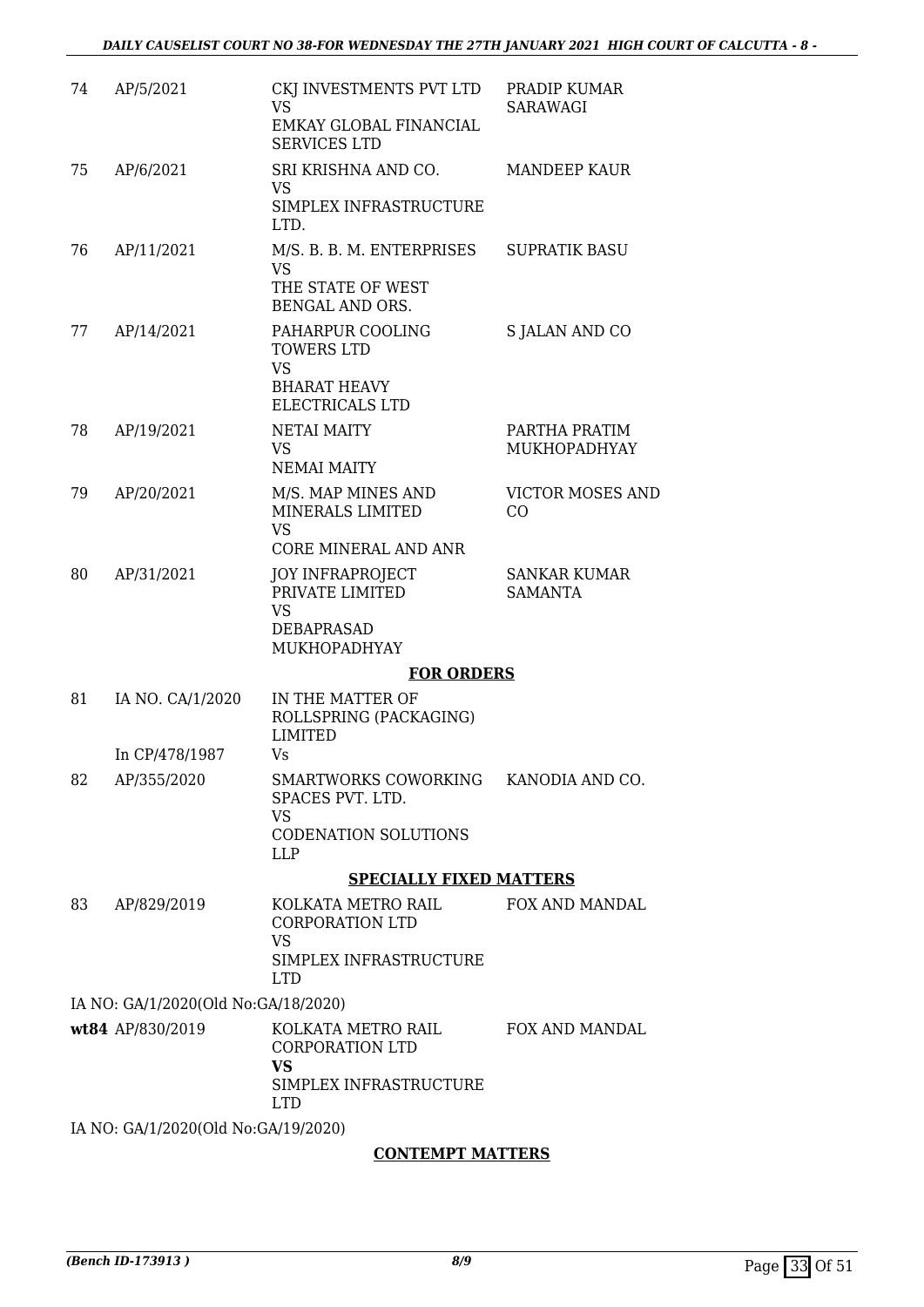| 85 | CC/22/2020                                    | PAN SEEDS PVT LTD<br>VS<br>M/S KISHAN GREEN FIELD<br>AGRITECH AND ORS          | SOURAV JANA                        |
|----|-----------------------------------------------|--------------------------------------------------------------------------------|------------------------------------|
| 86 | CC/41/2020                                    | PRADEEP KUMAR SARAFF<br>VS<br>NARAYAN PRASAD SARAFF                            | TAPAN KUMAR<br><b>MUKHOPADHYAY</b> |
| 87 | CC/42/2020                                    | VIDHISHREE FASHION PVT<br>LTD.<br>VS<br>VINLINE ENGINEERING PVT<br>LTD AND ANR | SWATI KEDIA                        |
|    |                                               | <b>RECALLING APPLICATION</b>                                                   |                                    |
| 88 | IA NO. GA/3/2018<br>(Old No:<br>GA/3100/2018) | CHANDRAKANTA JAIN &<br>ORS.<br>Vs<br>MAGMA FINCORP LIMITED                     | SINHA & CO.<br><b>JAVED MAJID</b>  |

In AP/1015/2016

89 AP/120/2020 HARMILA N. KOYA VS NARHARI PRASAD K. KOYA SINHA AND CO

IA NO: GA/1/2020(Old No:GA/1211/2020), GA/2/2020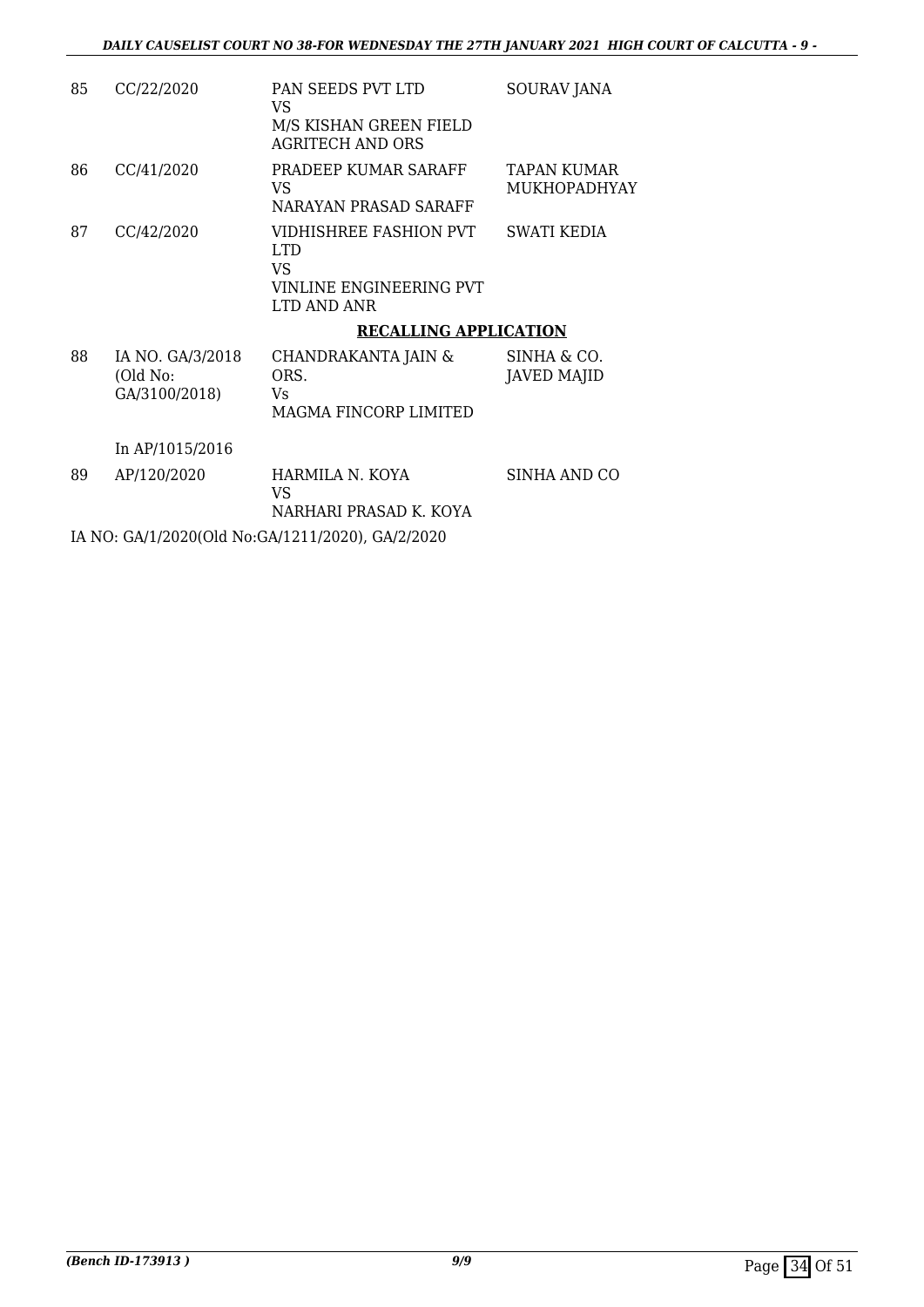

## **Original Side**

**DAILY CAUSELIST For Wednesday The 27th January 2021**

### **COURT NO. 9 SINGLE BENCH () AT 2:00 PM HON'BLE JUSTICE SHIVAKANT PRASAD (VIA VIDEO CONFERENCE)**

**NOTE:MATTERS WILL BE TAKEN UP THROUGH PHYSICAL HEARING ONLY WHEN BOTH THE PARTIES ARE AGREED.** 

**ON WEDNESDAY, 27TH JANUARY, 2021 AT 2:00 P.M. - WILL SIT SINGLY AND TAKE UP SOME PART-HEARD, CONTEMPT, ASSIGNED, REVIEW, MODIFICATION/ CLARIFICATION MATTERS.**

#### **TO BE MENTIONED**

1 CS/322/2012 P.G & W SAWOO PVT.LTD

SHARMISTHA LAHA

VS UNION OF INDIA ,MINISTRY OF FINANCE,DEPT .OF REVENUE

IA NO: GA/6/2018(Old No:GA/3474/2018)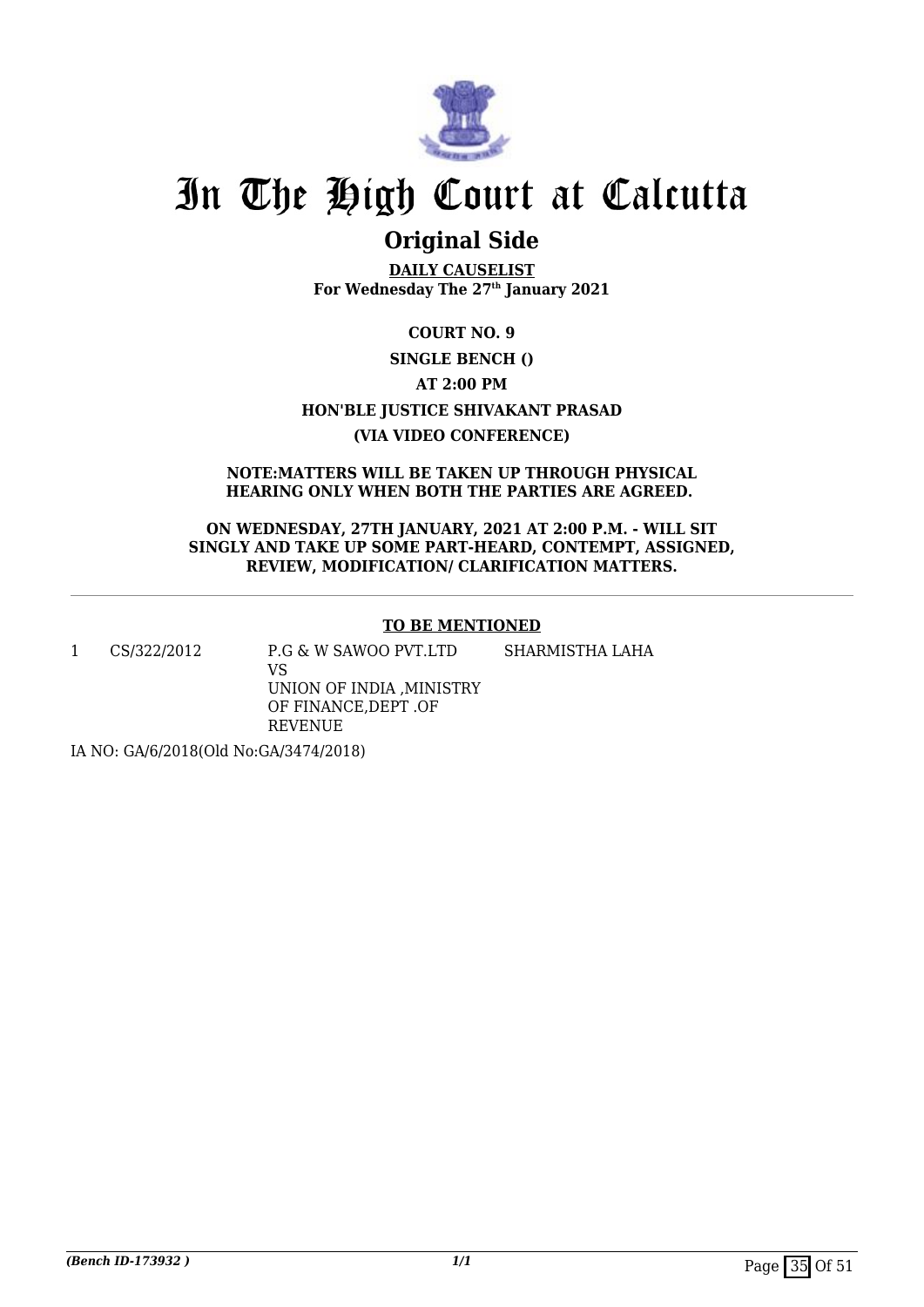

### **Original Side**

**DAILY CAUSELIST For Wednesday The 27th January 2021**

**COURT NO. 13 SINGLE BENCH (SB-IV) AT 2:00 PM HON'BLE JUSTICE RAJASEKHAR MANTHA (VIA VIDEO CONFERENCE)**

#### **NOTE:MATTERS WILL BE TAKEN UP THROUGH PHYSICAL HEARING ONLY WHEN BOTH THE PARTIES ARE AGREED.**

**ON AND FROM MONDAY, THE 11TH JANUARY, 2021 MATTERS (MOTION AND HEARING ) UNDER ARTICLE 226 OF THE CONSTITUTION RELATING TO SERVICE UNDER GROUP - VI AND APPLICATIONS CONNECTED THERETO;**

**MATTERS(MOTION AND HEARING) UNDER ARTICLE 226 OF THE CONSTITUTION RELATING TO ALL SERVICE MATTERS RELATING TO PANCHAYATS AND CO-OPERATIVE SOCIETIES UNDER GROUP - V AND APPLICATIONS CONNECTED THERETO;**

**HEARING OF WRIT PETITIONS IRRESPECTIVE OF CLASSIFICATIONS AND APPLICATIONS CONNECTED THERETO.**

**NOTE: (1) ON TUESDAY AND FRIDAY ORIGINAL SIDE MATTERS WILL BE TAKEN UP FROM 2:00 P.M.**

**(2) ORIGINAL SIDE MENTIONING WILL BE ALLOWED UPON BEING LISTED AS "TO BE MENTIONED" OF EVERY TUESDAY & FRIDAY AT 2:00 P.M. ONLY IN THE VIRTUAL MODE AS PER NOTIFICATION NO. 4286-RG, DATED 27.11.2020 FOLLOWING THE PRESCRIBED PROCEDURE.**

**(3) ALL THE LISTED MATTERS WILL BE TAKEN UP SERIALLY, UNLESS OTHERWISE FIXED.**

|              | <b>COURT APPLICATIONS UNDER ART.226</b>                                    |               |  |
|--------------|----------------------------------------------------------------------------|---------------|--|
| WPO/427/2020 | SHYAMAL ROY<br>VS<br>THE STATE OF WEST<br><b>BENGAL AND 4 OTHERS</b>       | DEBDUTTA BASU |  |
| WPO/429/2020 | CHANDESHWAR SINGH<br>VS<br>THE STATE OF WEST<br><b>BENGAL AND 4 OTHERS</b> | DEBDUTTA BASU |  |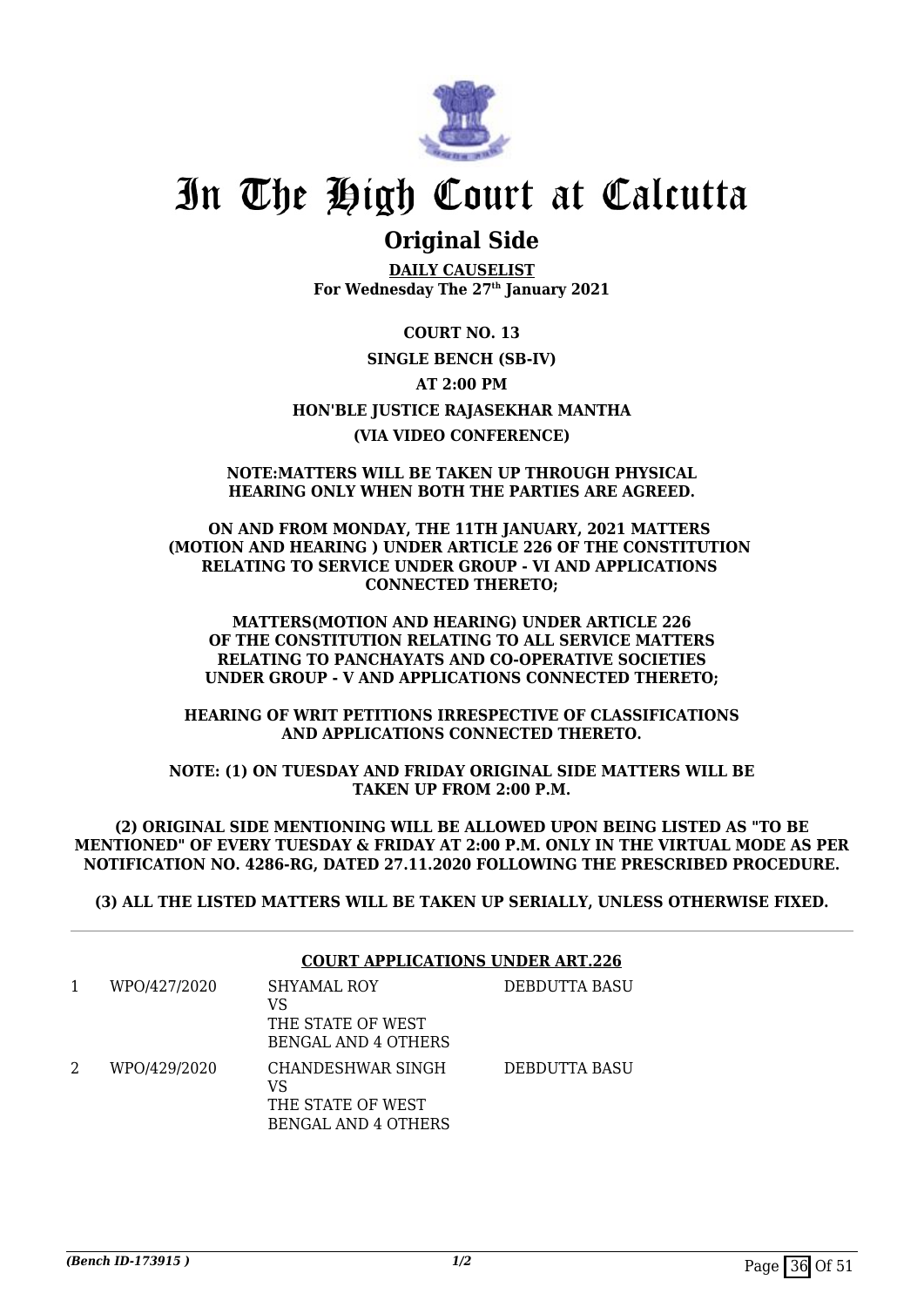|   | WPO/440/2020 | RAJIB GHOSH<br>VS<br>THE STATE OF WEST<br><b>BENGAL AND 4 OTHERS</b>         | DEBDUTTA GHOSH |
|---|--------------|------------------------------------------------------------------------------|----------------|
| 4 | WPO/441/2020 | <b>ASHOKE NANDY</b><br>VS<br>THE STATE OF WEST<br><b>BENGAL AND 4 OTHERS</b> | DEBDUTTA BASU  |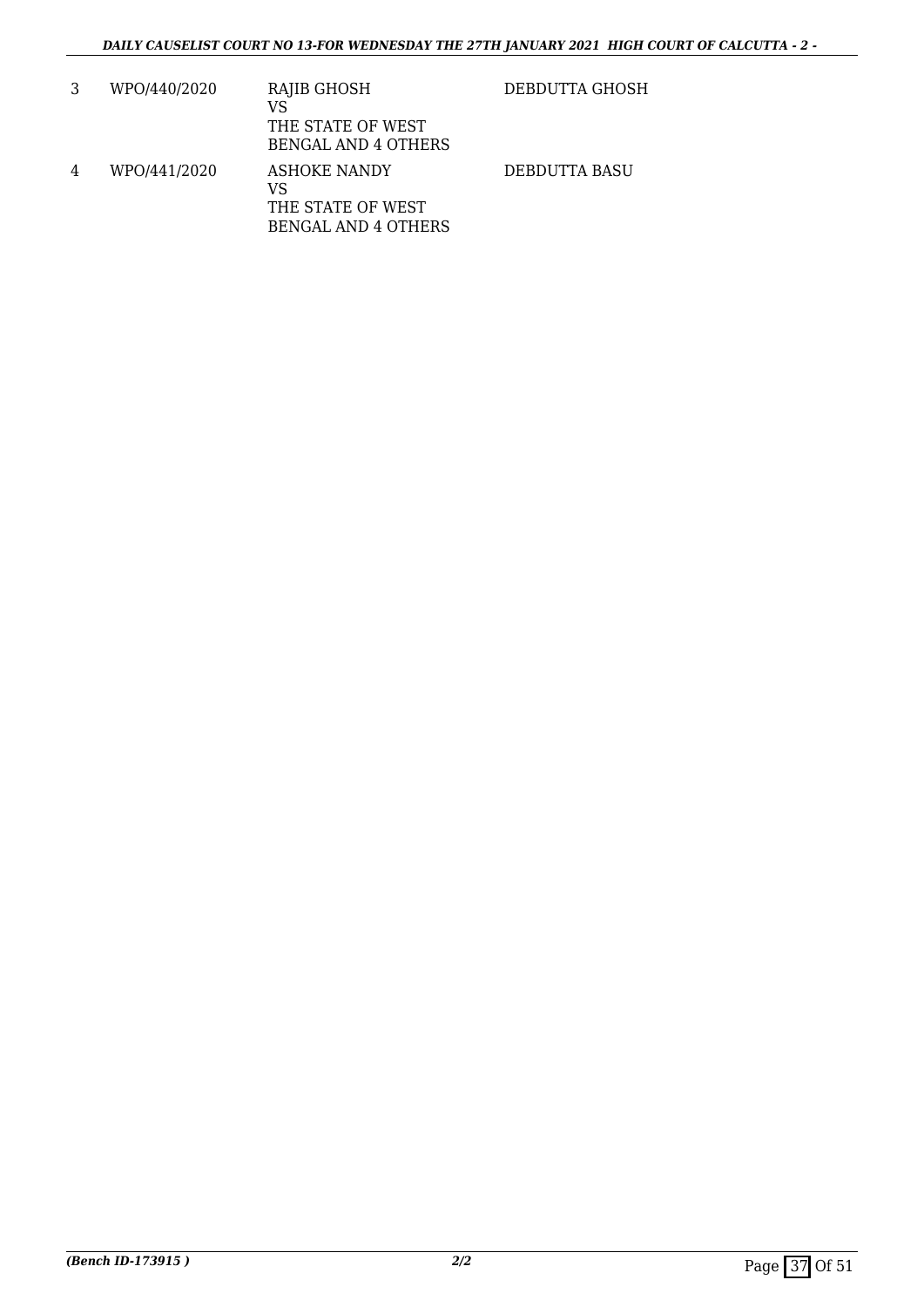

### **Original Side**

**DAILY CAUSELIST For Wednesday The 27th January 2021**

**COURT NO. 8 SINGLE BENCH (SB-V) AT 10:45 AM HON'BLE JUSTICE SABYASACHI BHATTACHARYYA (VIA VIDEO CONFERENCE)**

**NOTE:MATTERS WILL BE TAKEN UP THROUGH PHYSICAL HEARING ONLY WHEN BOTH THE PARTIES ARE AGREED;**

**NOTE: (I) ORIGINAL SIDE MATTERS WILL BE TAKEN UP FROM 10:45 A.M. UPTO RECESS ONLY ON TUESDAYS AND THURSDAYS;**

**(II) APPELLATE SIDE MATTERS WILL BE TAKEN UP FROM 2:00 P.M. ONWARD OR IMMEDIATELY AFTER COMPLETION OF ORIGINAL SIDE MATTERS, WHICHEVER IS EARLIER, ON TUESDAYS AND THURSDAYS;**

**(III) ON MONDAYS, WEDNESDAYS AND FRIDAYS, APPELLATE SIDE MATTERS WILL BE TAKEN UP THROUGHOUT THE DAY.**

**(IV) MENTIONING WILL BE ALLOWED ONLY AT THE FIRST SITTING OF COURT ON THE FIRST WORKING DAY OF EVERY WEEK.**

> **V) FROM MONDAY (18/01/2021) ---------------------------------------------**

**LEARNED ADVOCATES APPEARING IN MATTERS PERTAINING TO**

**-----------------------------------------------------------------------------------------------**

**DIN (COMPANIES ACT, 2013) ARE REQUESTED TO HAND OVER --------------------------------------------------------------------------------------------**

**THE DETAILS (NUMBER/ITEM NO. .... ETC.) TO THE COURT OFFICER**

**---------------------------------------------------------------------------------------------------**

**FOR BEING CLUBBED TOGETHER FOR HEARING. -----------------------------------------------------------------------**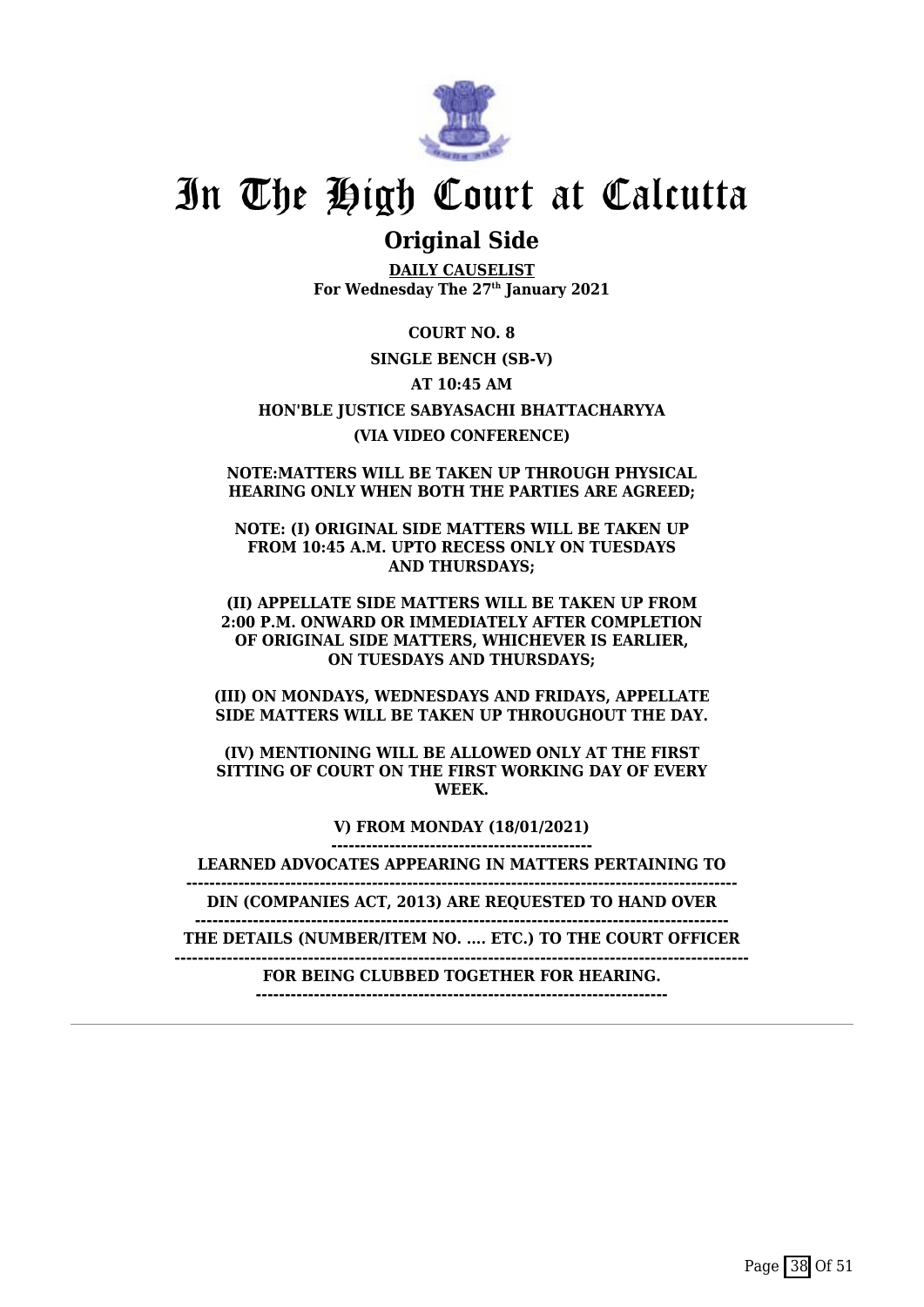

### **Original Side**

**DAILY CAUSELIST For Wednesday The 27th January 2021**

**COURT NO. 26 SINGLE BENCH (SB-VII) AT 3:00 PM HON'BLE JUSTICE SHEKHAR B. SARAF (VIA VIDEO CONFERENCE)**

#### **NOTE:MATTERS WILL BE TAKEN UP THROUGH PHYSICAL HEARING ONLY WHEN BOTH THE PARTIES ARE AGREED.**

#### **NOTE : 1) EVERYDAY ORIGINAL SIDE MATTERS WILL BE TAKEN UP IMMEDIATELY AFTER THE COMPLETION OF THE APPELLATE SIDE MATTERS OR AT 3:00 P.M. WHICHEVER IS EARLIER.**

#### **2) ORIGINAL SIDE MENTIONING WILL BE ALLOWED IMMEDIATELY BEFORE THE ORIGINAL SIDE MATTERS ARE TAKEN UP.**

**3) MENTIONING FOR INCLUSION IN THE LIST SHALL BE ENTERTAINED ONLY UPON PROPER NOTICE.**

#### **COURT APPLICATIONS UNDER ART.226**

| 1              | WPO/420/2019 | <b>SHIV KUMAR MISHRA</b><br>VS<br>THE STATE OF WEST<br><b>BENGAL AND ORS</b>               | ANJAN<br><b>BHATTACHARYA</b> |                                                     |
|----------------|--------------|--------------------------------------------------------------------------------------------|------------------------------|-----------------------------------------------------|
| $\overline{2}$ | WPO/428/2019 | MINAKSHI<br><b>BANDYOPADHYAY PANDE</b><br>VS<br>THE STATE OF WEST<br><b>BENGAL AND ORS</b> | ANJAN<br><b>BHATTACHARYA</b> | <b>SOUNAK</b><br><b>BHATTACHARYA</b><br>(FOR RES.9) |
| 3              | WPO/71/2020  | SANKARI MANDAL<br>VS<br>THE STATE OF WEST<br><b>BENGAL AND ORS</b>                         | SAKTI PADA JANA              |                                                     |
| 4              | WPO/119/2020 | <b>SUSMITA GAYEN</b><br>VS<br>THE STATE OF WEST<br><b>BENGAL AND ORS</b>                   | ANJAN<br><b>BHATTACHARYA</b> |                                                     |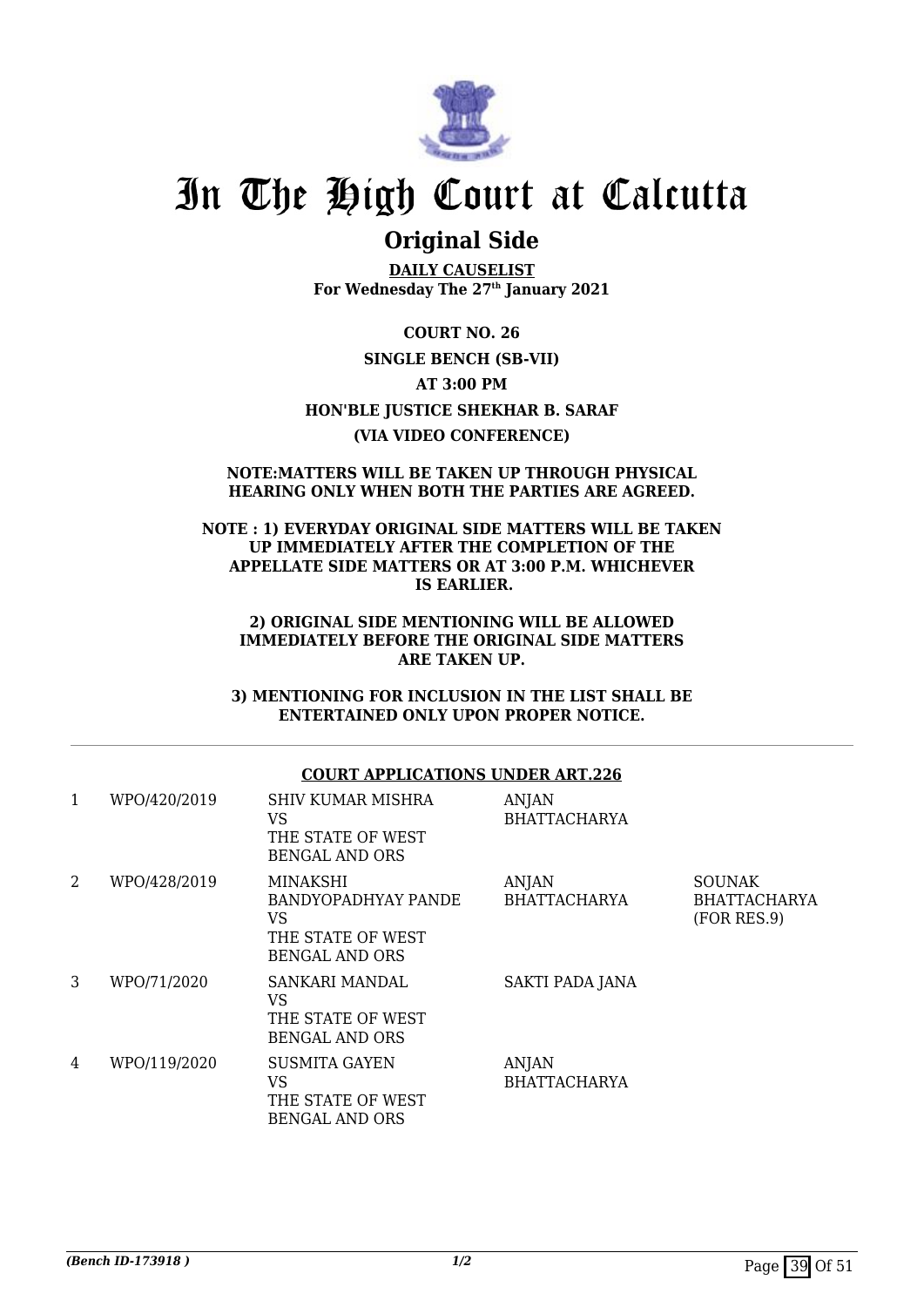| 5 | WPO/410/2020 | RITA SURESH TIWARI<br>VS<br>THE STATE OF WEST<br><b>BENGAL AND ORS</b> | <b>ANJAN</b><br><b>BHATTACHARYA</b> |
|---|--------------|------------------------------------------------------------------------|-------------------------------------|
| 6 | WPO/412/2020 | <b>DEBI SAHA</b><br>VS<br>THE STATE OF WEST<br><b>BENGAL AND ORS</b>   | <b>ANJAN</b><br><b>BHATTACHARYA</b> |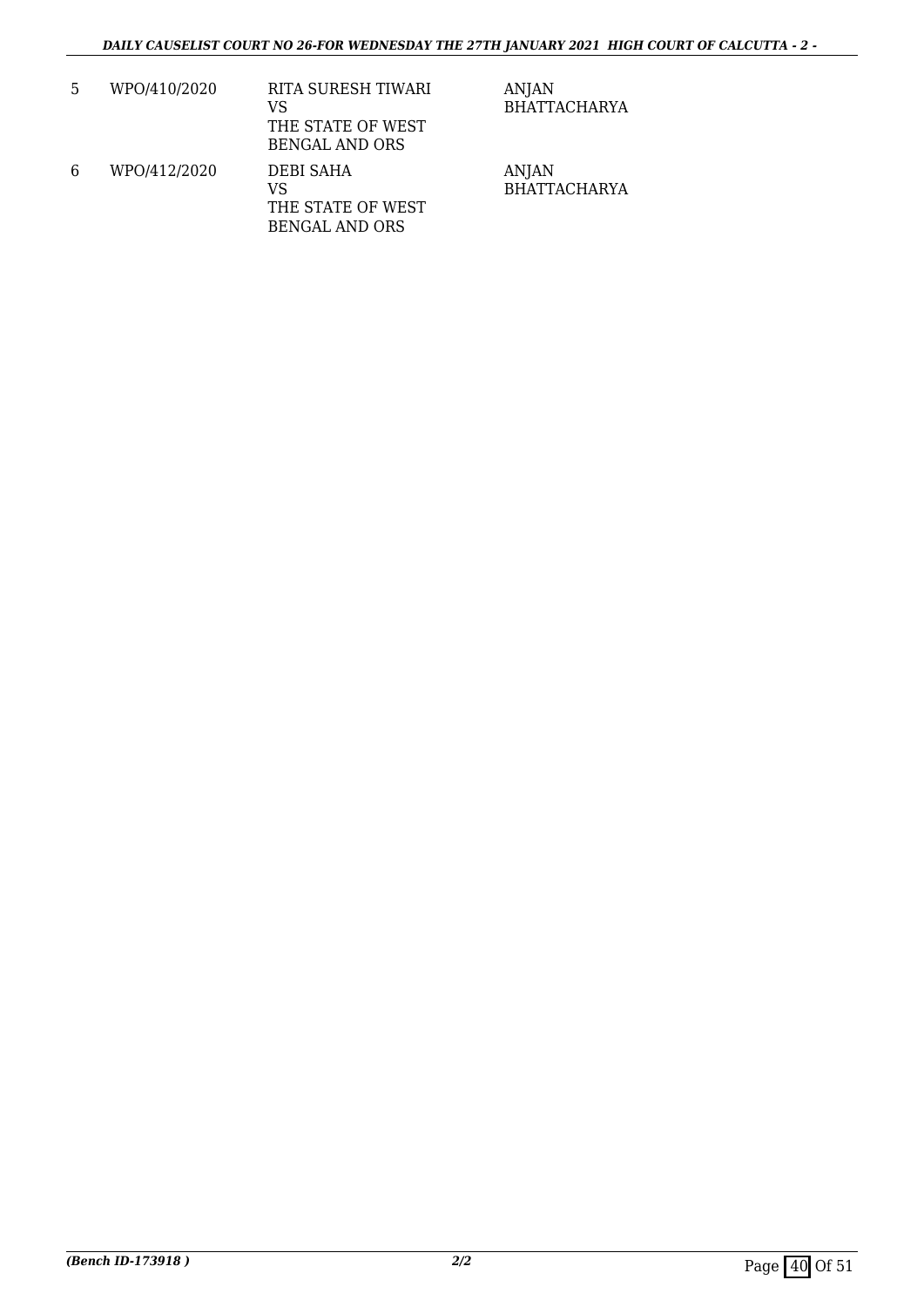

### **Original Side**

**DAILY CAUSELIST For Wednesday The 27th January 2021**

**COURT NO. 15 SINGLE BENCH (SB-VIII) AT 10:45 AM HON'BLE JUSTICE RAJARSHI BHARADWAJ (VIA VIDEO CONFERENCE)**

**NOTE:MATTERS WILL BE TAKEN UP THROUGH PHYSICAL HEARING ONLY WHEN BOTH THE PARTIES ARE AGREED.**

**NOTE: ON FRIDAY (29/01/2021) ORIGINAL SIDE MATTERS WILL BE TAKEN UP AT 10:45 A.M.**

**AFTER COMPLETION OF ORIGINAL SIDE MATTERS, APPELLATE SIDE MATTERS WILL BE TAKEN UP.**

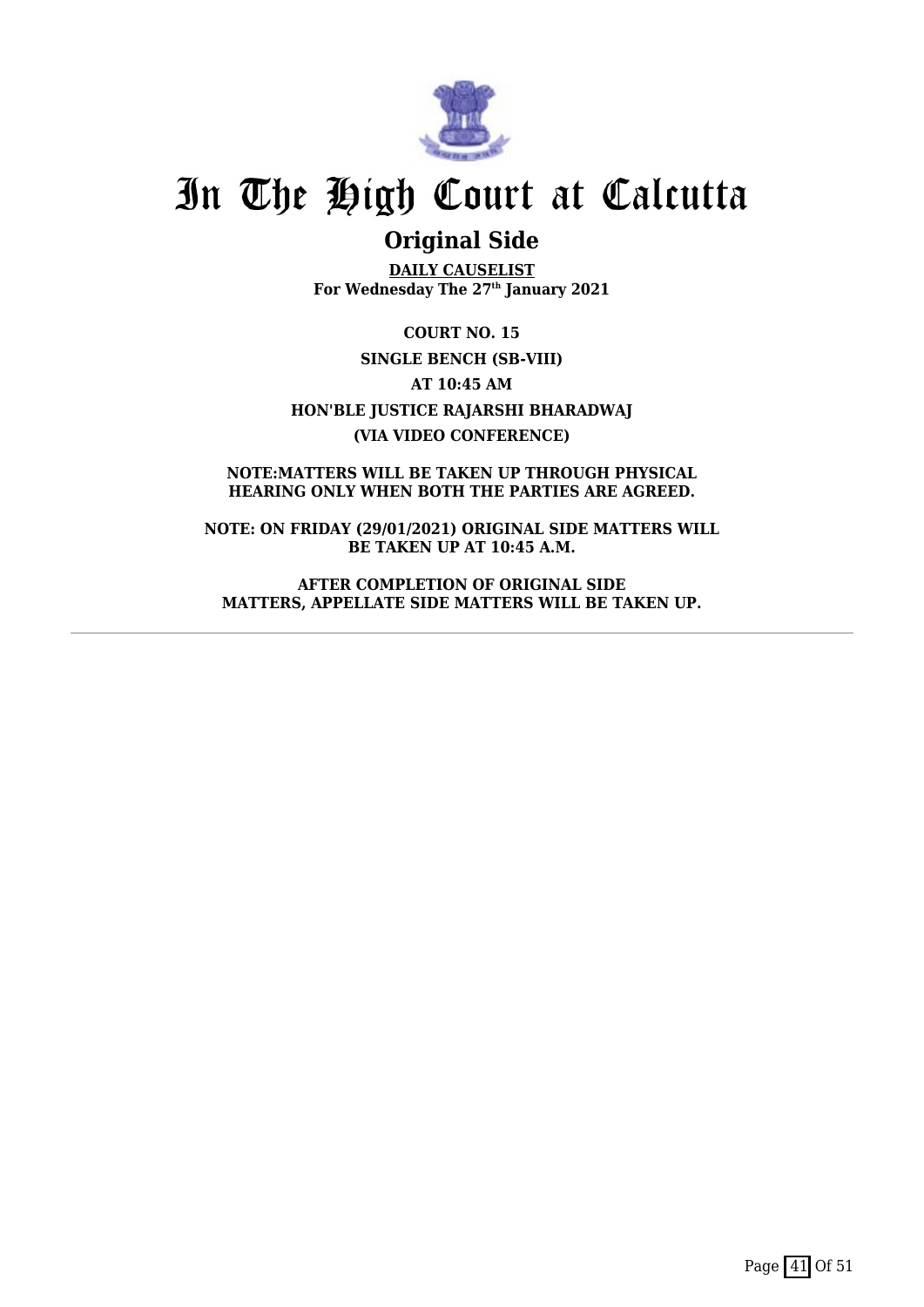

### **Original Side**

**DAILY CAUSELIST For Wednesday The 27th January 2021**

#### **COURT NO. 10**

#### **SINGLE BENCH (SB-X)**

**AT 10:45 AM**

#### **HON'BLE JUSTICE RAVI KRISHAN KAPUR**

#### **(VIA VIDEO CONFERENCE)**

#### **NOTE:MATTERS WILL BE TAKEN UP THROUGH PHYSICAL HEARING ONLY WHEN BOTH THE PARTIES ARE AGREED.**

#### **NOTE: (I) ORIGINAL SIDE MENTIONING EVERY WEDNESDAY AND THURSDAY AT 10:45 A.M.**

#### **(II) ORIGINAL SIDE MATTERS WILL BE TAKEN UP EVERY WEDNESDAY AND THURSDAY AT 10:45 A.M. BEFORE APPELLATE SIDE MATTERS.**

#### **AFTER COMPLETION OF ORIGINAL SIDE MATTERS, APPELLATE SIDE MATTERS WILL BE TAKEN UP**

#### **TO BE MENTIONED**

| $\mathbf{1}$ | WPO/245/2019                   | PRADIP AGARWAL AND ORS.<br>VS<br>KOLKATA MUNICIPAL<br>CORPORATION AND ORS.                              | AJAY GAGGAR               | CHOUDHURY'S LAW<br>OFFICES (FOR RES.4) |  |  |  |
|--------------|--------------------------------|---------------------------------------------------------------------------------------------------------|---------------------------|----------------------------------------|--|--|--|
| 2            | WPO/353/2019                   | ASHOK AGARWAL<br>VS<br>KOLKATA MUNICIPAL<br>CORPORATION AND ORS.                                        | POULOMI BANERJEE          | CHOUDHURI S LAW<br>OFFICES (FOR RES.4) |  |  |  |
| 3            | WPO/22/2020                    | DEVRON EXPORTS PRIVATE<br><b>LIMITED</b><br>VS<br>THE LIFE INSURANCE<br>CORPORATION OF INDIA<br>AND ANR | SANDIP AGARWAL<br>AND CO. |                                        |  |  |  |
|              | <b>SPECIALLY FIXED MATTERS</b> |                                                                                                         |                           |                                        |  |  |  |
| 4            | WPO/194/2018                   | JAYANTA KUMAR NEOGI<br>VS<br>KOLKATA MUNICIPAL<br>CORPORATION & ORS.                                    | T.C. RAY & CO.            |                                        |  |  |  |
|              | EAD HEADIMA (ALD MATEED)       |                                                                                                         |                           |                                        |  |  |  |

#### **FOR HEARING (OLD MATTER)**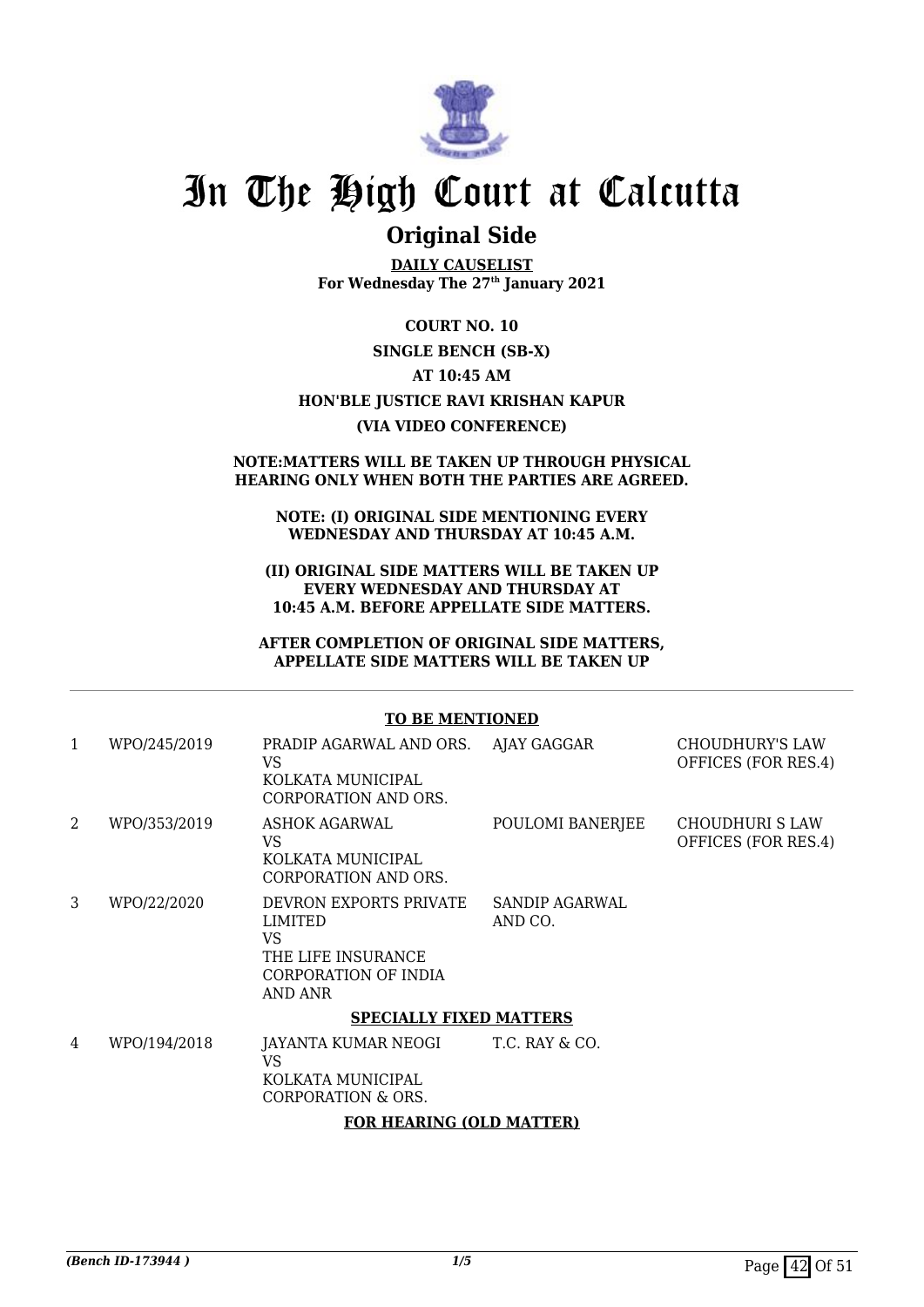| 5  | IA NO. GA/1/2008<br>(Old No:<br>GA/2098/2008)                    | SHRI RANJIT HARIJAN<br>Vs<br>UNION OF INDIA & ORS.                                                              | <b>B.GHOSH (DUTTA)</b>               |
|----|------------------------------------------------------------------|-----------------------------------------------------------------------------------------------------------------|--------------------------------------|
|    | In WPO/1773/1991                                                 |                                                                                                                 |                                      |
| 6  | IA NO. GA/4/2008<br>(Old No:<br>GA/1431/2008)                    | PARSHOTAM DAS BANSAL<br>& ORS.<br>Vs<br>FOOD CORPORATION OF                                                     | NILAY SENGUPTA                       |
|    | In WPO/1022/2001                                                 | <b>INDIA</b>                                                                                                    |                                      |
| 7  | IA NO. GA/1/2008<br>(Old No:<br>GA/1608/2008)                    | IFB AGRO INDUSTRIES LTD.<br>& ANR.<br>Vs<br>THE STATE OF W.B.                                                   | S.K.BANERJEE                         |
|    | In WPO/1993/2003                                                 |                                                                                                                 |                                      |
| 8  | IA NO. GA/3/2008<br>(Old No:<br>GA/1277/2008)                    | <b>SHYAM SUNDAR BISWAS</b><br>Vs.<br>HINDUSTHAN PAPER CORP.<br>LTD. & ORS.                                      | SUJAYA ROY                           |
|    |                                                                  |                                                                                                                 |                                      |
| 9  | In WPO/806/2004<br>IA NO. GA/3/2008<br>(Old No:<br>GA/1078/2008) | HALL & ANDERSON LTD. &<br>ANR<br>Vs<br>UNION OF INDIA                                                           | DUBE & CO.                           |
|    | In WPO/1829/2004                                                 |                                                                                                                 |                                      |
| 10 | IA NO. GA/1/2008<br>(Old No:<br>GA/1303/2008)                    | <b>RAIL WELDERS - JV</b><br>Vs<br>ASST. COMMISSIONER<br>COMMERCIAL TAXES, PARK<br><b>STREET CHARGE &amp; OR</b> | <b>DEBANUJ BASU</b><br><b>THAKUR</b> |
|    | In WPO/86/2007                                                   |                                                                                                                 |                                      |
| 11 | IA NO. GA/1/2008<br>(Old No:<br>GA/2022/2008)                    | SRI JAYANTA CHOWDHURY<br>& ORS.<br>Vs<br>THE KOLKATA MUNCIPAL<br>CORPORATION & ORS.                             | ASHIM GHOSHAL                        |
|    | In WPO/89/2007                                                   |                                                                                                                 |                                      |
| 12 | IA NO. GA/1/2008<br>(Old No:<br>GA/1008/2008)                    | SHRI BALKRISHNA<br>VITHALNATH VIDYALAHA<br>(HIGHER SECONDARY) &<br>AN<br><b>Vs</b>                              | SUDESHNA BASU<br>THAKUR              |
|    | In WPO/123/2007                                                  | THE STATE OF W.B. & ORS.                                                                                        |                                      |
| 13 | IA NO. GA/1/2008<br>(Old No:<br>GA/1831/2008)                    | THE BENGAL FREEMASONS<br>TRUST ASSOCIATION &<br>ANR.<br>Vs                                                      | DEBJYOTI BASU                        |
|    | In WPO/324/2007                                                  | THE KOLKATA MUNICIPAL<br>CORPORATION & ORS.                                                                     |                                      |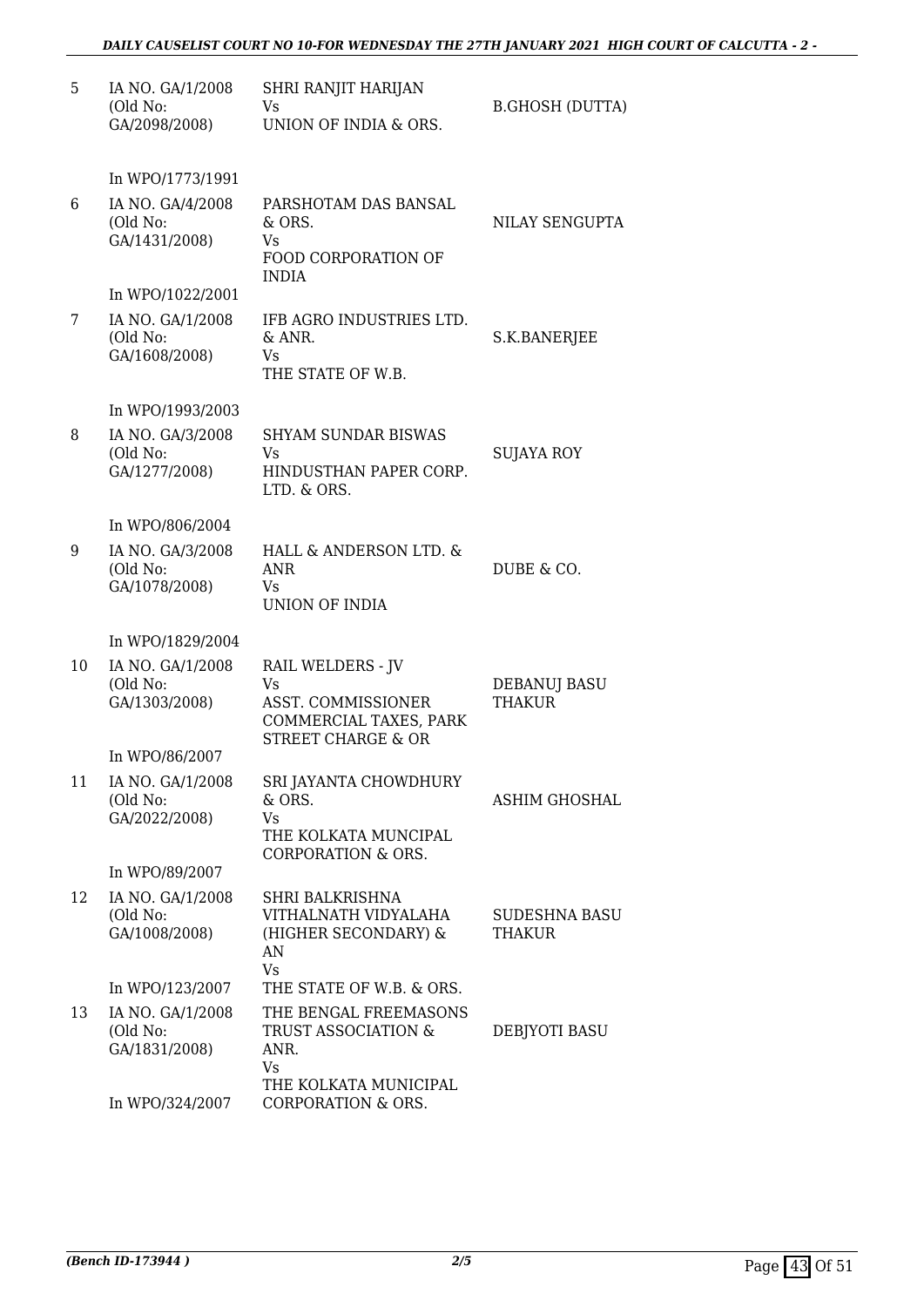| 14 | IA NO. GA/2/2008<br>(Old No:<br>GA/1737/2008) | NARENDRA KUMAR JAIN<br>Vs<br>THE UNION OF INDIA &<br>ANR.                                               | M/S. L. P. TIWARI &<br>CO.      |
|----|-----------------------------------------------|---------------------------------------------------------------------------------------------------------|---------------------------------|
|    | In WPO/950/2007                               |                                                                                                         |                                 |
| 15 | IA NO. GA/1/2008<br>(Old No:<br>GA/1598/2008) | <b>MONORANJAN</b><br><b>BHATTACHARJEE &amp; ORS.</b><br>Vs<br>THE STATE OF WEST<br>BENGAL & ORS.        | <b>ABHIJIT PAL</b>              |
|    | In WPO/1037/2007                              |                                                                                                         |                                 |
| 16 | IA NO. GA/1/2008<br>(Old No:<br>GA/1177/2008) | <b>JOY CHARAN SIRCIR</b><br>Vs<br>THE MAYOR, K.M.C. & ORS.                                              | <b>SUBHRA DAS</b>               |
|    | In WPO/1099/2007                              |                                                                                                         |                                 |
| 17 | IA NO. GA/2/2008<br>(Old No:<br>GA/1466/2008) | <b>ANNAPURNA DAS</b><br>Vs<br>STATE OF WEST BENGAL &<br>ORS.                                            | A. V. ASSOCIATES                |
|    | In WPO/94/2008                                |                                                                                                         |                                 |
| 18 | IA NO. GA/1/2008<br>(Old No:<br>GA/1633/2008) | THE HOOGHLY MILLS<br>COMPANY LIMITED & ANR.<br>Vs<br>THE REGIONAL PROVIDENT<br><b>FUND COMMISSIONER</b> | M/S. DUBE &<br><b>COMPANY</b>   |
|    | In WPO/121/2008                               |                                                                                                         |                                 |
| 19 | IA NO. GA/1/2008<br>(Old No:<br>GA/1032/2008) | M/S. MADAN LAL GOURI<br><b>SHANKAR (HUF)</b><br>Vs<br>THE STATE OF WEST<br>BENGAL & ORS.                | <b>RANABIR ROY</b><br>CHOWDHURY |
|    | In WPO/188/2008                               |                                                                                                         |                                 |
| 20 | IA NO. GA/1/2008<br>(Old No:<br>GA/1754/2008) | <b>IDEAL UNIQUE REALTORS</b><br>PVT. LTD. & ANR.<br>Vs<br>THE FIRST LAND                                | PUSHAN KAR                      |
|    | In WPO/298/2008                               | <b>ACQUISITION COLLECTOR</b><br>& ANR.                                                                  |                                 |
| 21 | IA NO. GA/1/2008<br>(Old No:<br>GA/1389/2008) | DEBAPRASAD SEAL & ORS.<br>Vs<br>KOLKATA MUNICIPAL<br><b>CORPORATION &amp; ORS.</b>                      | SABYASACHI SEN                  |
|    | In WPO/519/2008                               |                                                                                                         |                                 |
| 22 | IA NO. GA/1/2008<br>(Old No:<br>GA/1387/2008) | SUPRIYA DUTTA<br>Vs<br>THE STATE OF WEST<br>BENGAL & ORS.                                               | <b>BISWJYOTI MITRA</b>          |

In WPO/624/2008

#### **FOR HEARING**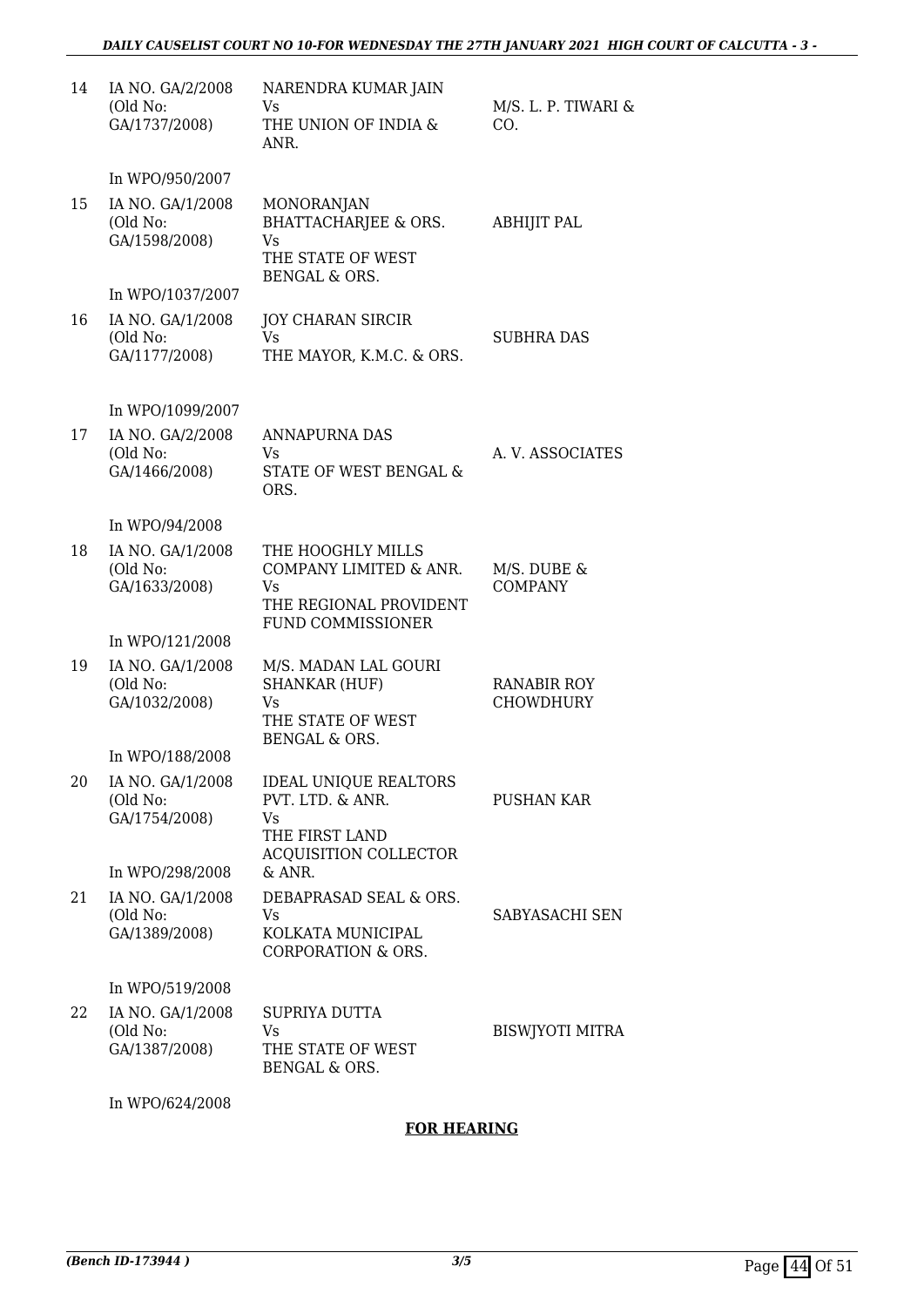| 23 | WPO/53/2016<br>[PT.HD]                                             | SONALI DUTTAGUPTA &<br>ORS.<br><b>VS</b><br>THE MUNICIPAL<br>COMMISSIONER, KMC &<br>ORS.                            | <b>SUVAM SINHA</b>                   |                              |
|----|--------------------------------------------------------------------|---------------------------------------------------------------------------------------------------------------------|--------------------------------------|------------------------------|
| 24 | WPO/1502/1995                                                      | <b>ORIENT PAPER &amp;</b><br><b>INDUSTRIES LTD</b><br><b>VS</b><br>STATE OF WEST BENGAL &<br>ORS.                   | P.D.HIMATSINGKA                      |                              |
| 25 | WPO/1259/1998                                                      | M/S.PAHARPUR COOLING<br>TOWERS LTD.& ANR.<br>VS<br>ASST.COMMISSIONER OF<br>CENTRAL EXCISE CAL.                      | A.N.SEN                              | NRS.S.BHATTACHARYA           |
| 26 | WPO/2177/2004                                                      | EXIDE INDUSTRIES LTD.<br><b>VS</b><br><b>COMMISSIONER OF</b><br>INCOME TAX - I, KOLKATA                             | NILANJANA PAL                        |                              |
| 27 | WPO/126/2016                                                       | SEKENDAR SK.<br>VS.<br>THE STATE OF WEST<br><b>BENGAL &amp; ORS.</b>                                                | <b>SYED SHAMSUL</b><br><b>AREFIN</b> |                              |
| 28 | WPO/394/2016                                                       | HARPREET SINGH & ANR                                                                                                | <b>SUVAM SINHA</b>                   |                              |
|    | <b>WITH</b><br>WPA/10071W/2012<br>WPA/691W/2012<br>WPA/12904W/2012 | <b>VS</b><br>KOLKATA MUNICIPAL<br><b>CORPORATION &amp; ORS</b>                                                      |                                      |                              |
| 29 | WPO/245/2017                                                       | MINERAL GRINDING<br><b>INDUSTRIES &amp; ANR</b><br>VS<br>THE BOARD OF TRUSTEES<br>FOR THE PORT OF KOLKATA<br>& ORS. | NILADRI KHANRA                       |                              |
|    | IA NO: GA/1/2019(Old No:GA/878/2019)                               |                                                                                                                     |                                      |                              |
| 30 | WPO/2/2018                                                         | BARUN DEB GHOSH & ORS.<br>VS<br>THE STATE OF WEST<br>BENGAL & ORS.                                                  | <b>SUSANTA PAL</b>                   |                              |
| 31 | WPO/165/2018                                                       | SRI BISWAJIT SANTRA<br><b>VS</b><br>THE KOLKATA MUNICIPAL<br><b>CORPORATION &amp; ORS</b>                           | MAHABOOB AHMED                       | MRINAL DAS (RES. 7,8)        |
| 32 | WPO/170/2018                                                       | PAPIA DAW<br>VS<br>KOLKATA MUNICIPAL<br>CORPORATION & ORS.                                                          | TARUNJYOTI TEWARI                    | ASIT KR.<br>CHOUDHURY(RES.6) |
| 33 | WPO/304/2018                                                       | MADHABI DATTA (RAJAK)<br><b>VS</b><br>THE STATE OF WEST<br><b>BENGAL &amp; ORS</b>                                  | ANJAN<br><b>BHATTACHARYA</b>         |                              |
| 34 | WPO/416/2018                                                       | <b>KARUNA DAS</b><br>VS<br>THE STATE OF WEST<br><b>BENGAL &amp; ORS</b>                                             | ANJAN<br><b>BHATTACHARYA</b>         |                              |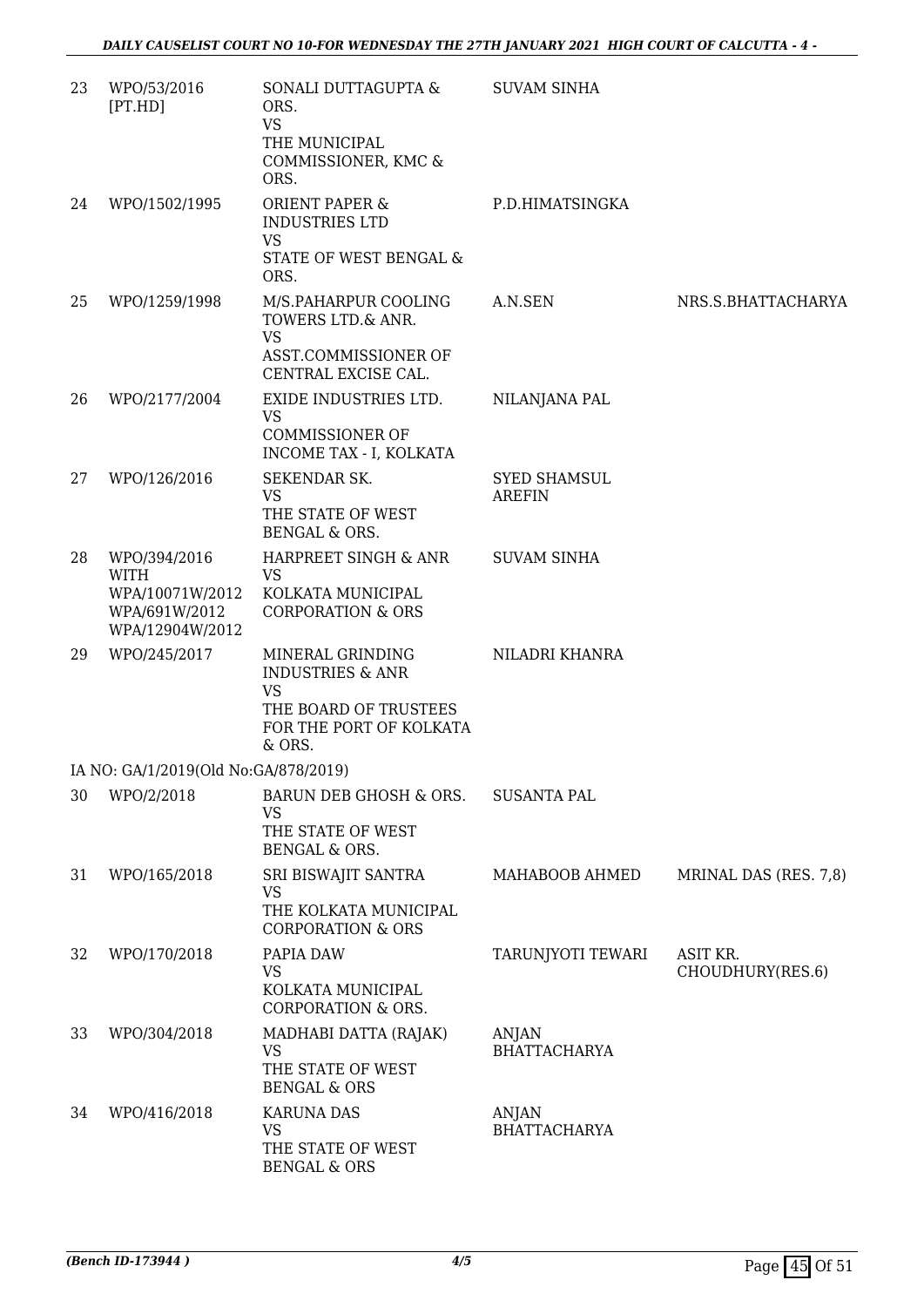| 35 | WPO/471/2018                         | KALYAN BISWAS & ORS<br>VS                                                                                                                           | MAHABOOB AHMED                          |                                                         |
|----|--------------------------------------|-----------------------------------------------------------------------------------------------------------------------------------------------------|-----------------------------------------|---------------------------------------------------------|
|    |                                      | KOLKATA MUNICIPAL<br><b>CORPORATION &amp; ORS</b>                                                                                                   |                                         |                                                         |
| 36 | WPO/515/2018                         | ANANYA CHATTERJEE<br><b>VS</b><br>THE STATE OF WEST<br><b>BENGAL &amp; ORS.</b>                                                                     | ANJAN<br><b>BHATTACHARYA</b>            |                                                         |
| 37 | WPO/549/2018                         | RADHABALLAB DEBNATH &<br>ANR<br><b>VS</b><br>THE KOLKATA MUNICIPAL<br><b>CORPORATION &amp; ORS</b>                                                  | MAHABOOB AHMED                          | PARIKSHIT BASU<br>(RES.7), RATUL<br>BHATTACHARJEE(RES8) |
| 38 | WPO/577/2018                         | M/S. OGARHMALL<br><b>CHOUDHARY SALES AND</b><br><b>AGENCIES PVT LTD &amp; ANR</b><br><b>VS</b><br>KOLKATA MUNICIPAL<br><b>CORPORATION &amp; ORS</b> | NILAY SENGUPTA                          |                                                         |
| 39 | WPO/580/2018                         | PRIYABRATA ROY<br><b>MAHAPATRA &amp; ORS</b><br><b>VS</b><br>THE BOARD OF TRUSTEES<br>FOR THE PORT OF KOLKATA<br>& ORS                              | <b>KOUSHIK</b><br><b>BHATTACHARYYA</b>  |                                                         |
| 40 | WPO/593/2018                         | TAPATI BOSE & ANR.<br><b>VS</b><br>KOLKATA MUNICIPAL<br><b>CORPORATION &amp; ORS.</b>                                                               | <b>DEVAJYOTI</b><br><b>BHATTACHARYA</b> |                                                         |
|    | IA NO: GA/1/2019(Old No:GA/908/2019) |                                                                                                                                                     |                                         |                                                         |
| 41 | WPO/9/2019                           | <b>AMIT SHAW</b><br><b>VS</b><br>THE STATE OF WEST<br><b>BENGAL &amp; ORS</b>                                                                       | SAKTI PADA JANA                         |                                                         |
| 42 | WPO/48/2019                          | ABHIK KUSARI<br>VS<br>THE UNIVERSITY OF<br>CALCUTTA AND ORS.                                                                                        | <b>SOUVIK SEN</b>                       | FOX AND MANDAL<br>(RES. NO. 1 AND 4)                    |
| 43 | WPO/325/2019                         | INDIAN PULP AND PAPER<br>PVT LTD AND ANR<br><b>VS</b><br>THE STATE OF WEST<br><b>BENGAL AND ORS</b>                                                 | L.P.MANOT AND CO                        |                                                         |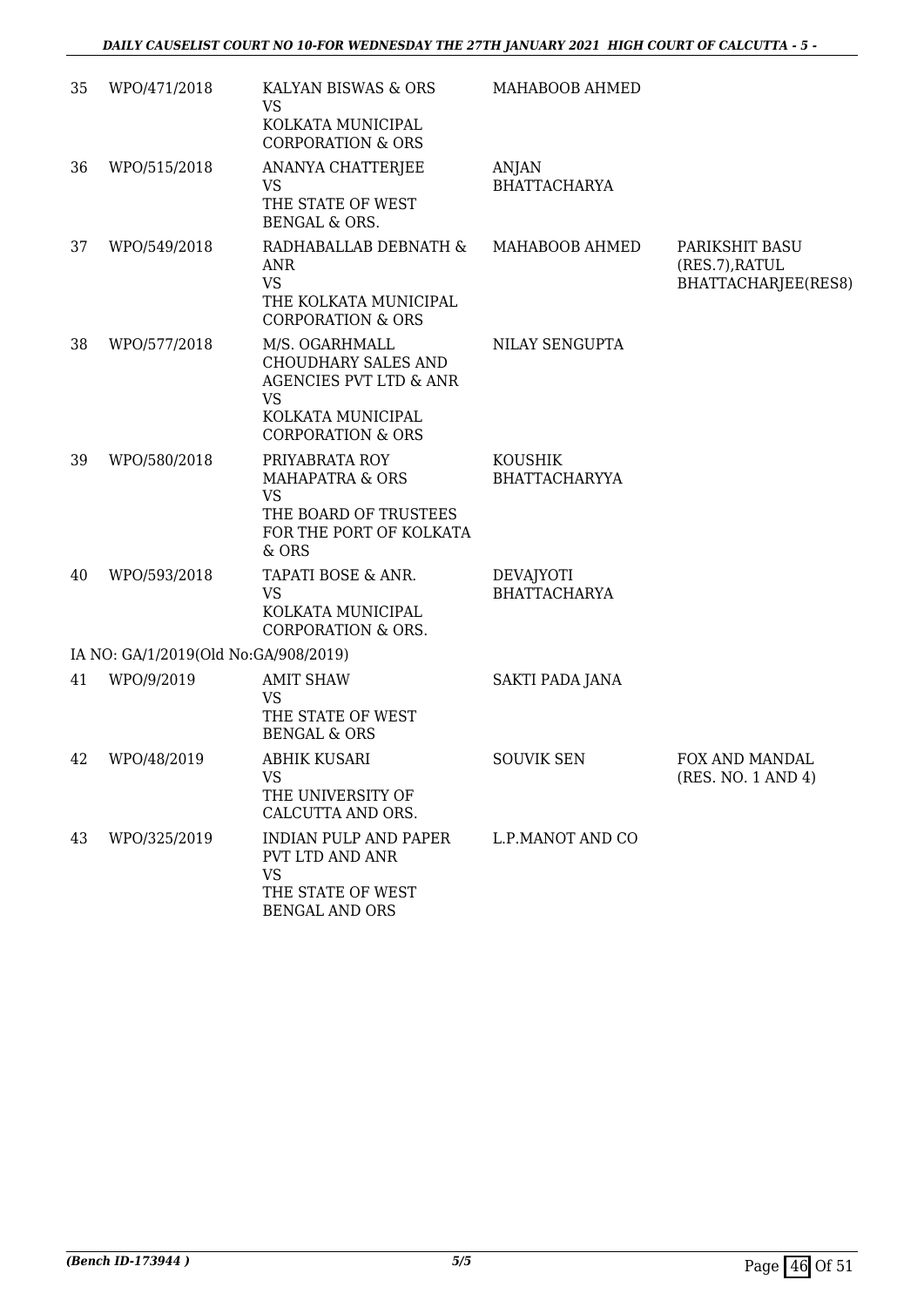

### **Original Side**

**DAILY CAUSELIST For Wednesday The 27th January 2021**

**COURT NO. 23 SINGLE BENCH (SB-XI) AT 2:00 PM HON'BLE JUSTICE ARINDAM MUKHERJEE (VIA VIDEO CONFERENCE)**

#### **NOTE:MATTERS WILL BE TAKEN UP THROUGH PHYSICAL HEARING ONLY WHEN BOTH THE PARTIES ARE AGREED.**

**NOTE: 1) ORIGINAL SIDE MATTERS SHALL BE TAKEN UP EVERYDAY AT 2:00 P.M.**

**2) ORDINARILY, SPECIALLY ASSIGNED MATTERS SHALL BE TAKEN UP ON FRIDAY AT 2:00 P.M.**

**3) AFTER COMPLETION OF ORIGINAL SIDE MATTERS, IF TIME PERMITS, APPELLATE SIDE MATTERS SHALL BE AGAIN TAKEN UP.**

#### **COURT APPLICATIONS UNDER ART.226**

| 1 | WPO/583/2019 | LORDS DISTILLERY LTD<br>VS<br>ASST. COMMISSIONER OF<br>INCOME TAX CIRCLE 15(1)<br>KOL AND ORS                              | <b>NILANJANA</b><br><b>BANERJEE PAL</b> |
|---|--------------|----------------------------------------------------------------------------------------------------------------------------|-----------------------------------------|
| 2 | WPO/184/2020 | <b>INDIA POWER</b><br>CORPORATION LTD AND<br>ANR<br><b>VS</b><br>PR. COMMISSIONER OF<br>INCOME TAX 1 KOL AND<br><b>ORS</b> | KHAITAN AND CO                          |
| 3 | WPO/40/2021  | SUPRATIK GHOSH<br>VS<br><b>STATE OF WEST BENGAL</b><br>AND 5 ORS                                                           | TAPAS DUTTA                             |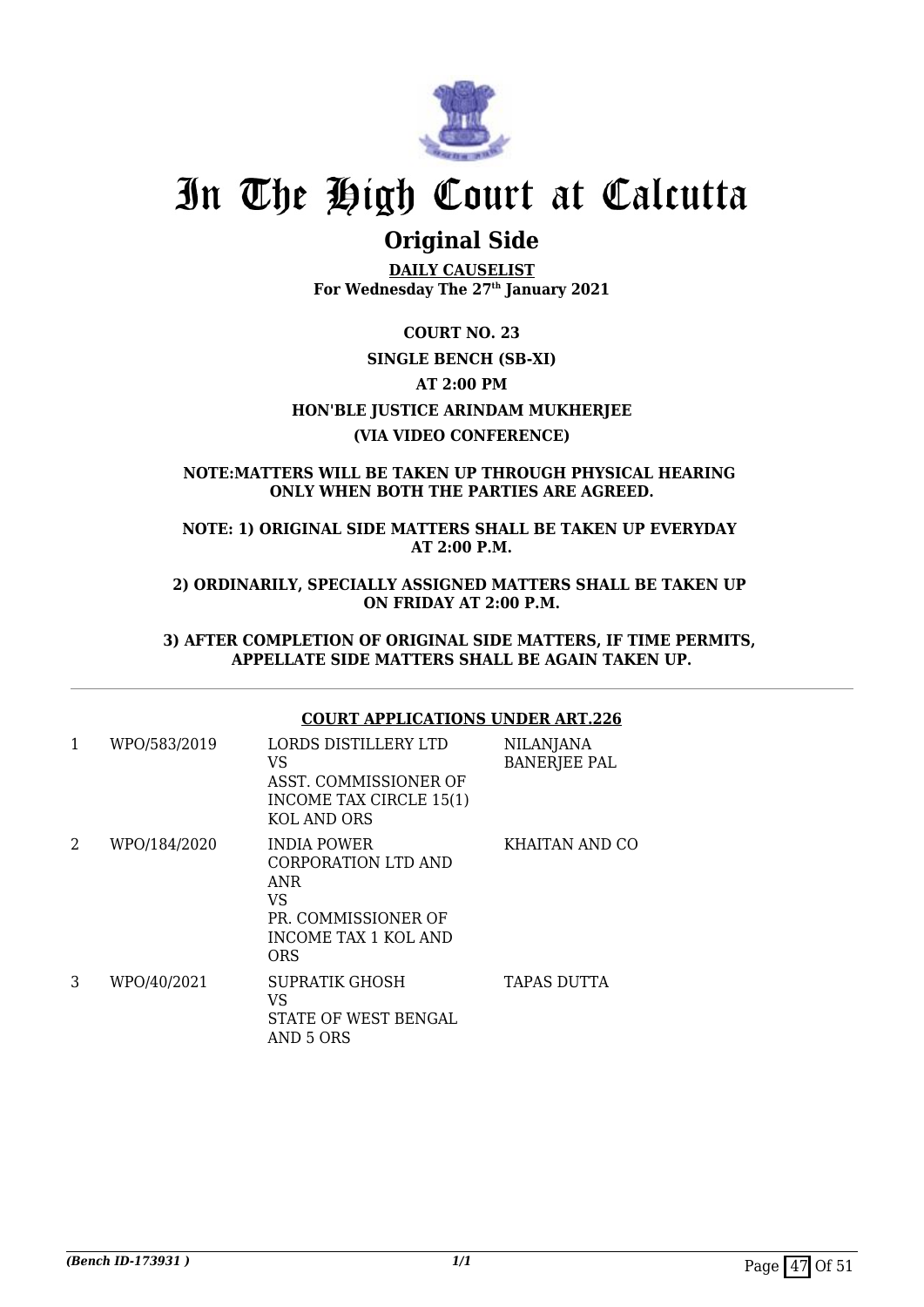

## **Original Side**

**DAILY CAUSELIST For Wednesday The 27th January 2021**

**COURT NO. 18 SINGLE BENCH (SB-XII) AT 10:45 AM HON'BLE JUSTICE BISWAJIT BASU (VIA VIDEO CONFERENCE)**

#### **NOTE:MATTERS WILL BE TAKEN UP THROUGH PHYSICAL HEARING ONLY WHEN BOTH THE PARTIES ARE AGREED.**

**NOTE: ORIGINAL SIDE MENTIONING WILL BE TAKEN UP AT 10:45 A.M**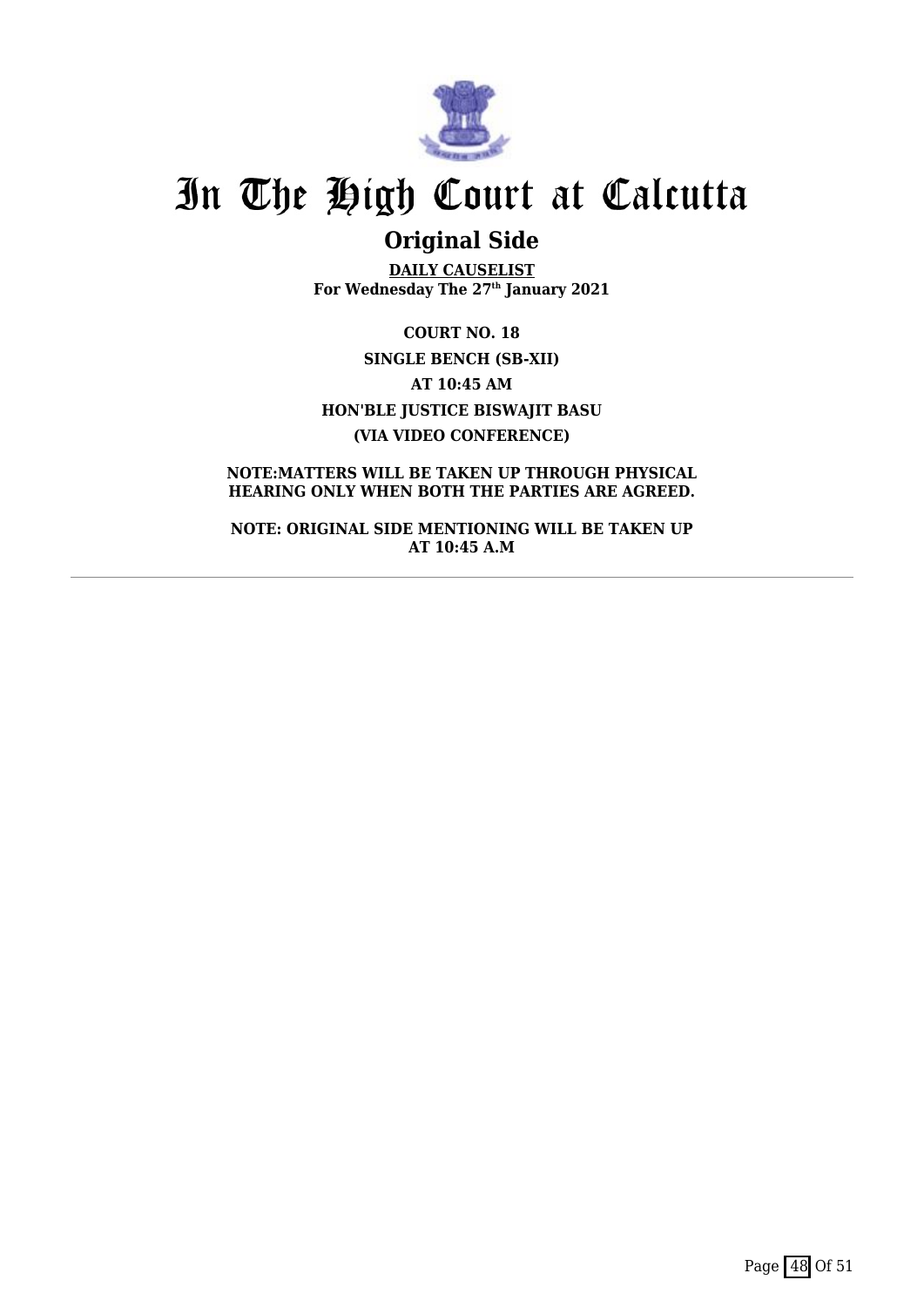

### **Original Side**

**DAILY CAUSELIST For Wednesday The 27th January 2021**

**COURT NO. 24 SINGLE BENCH (SB- XIII) AT 10:45 AM HON'BLE JUSTICE AMRITA SINHA (VIA VIDEO CONFERENCE)**

#### **NOTE:MATTERS WILL BE TAKEN UP THROUGH PHYSICAL HEARING ONLY WHEN BOTH THE PARTIES ARE AGREED.**

#### **NOTE: ORIGINAL SIDE MATTERS WILL BE TAKEN UP AT THE FIRST SITTING OF THE COURT.**

#### **AFTER COMPLETION OF ORIGINAL SIDE MATTERS, APPELLATE SIDE MATTERS WILL BE TAKEN UP.**

#### **NO PHYSICAL MENTIONING IN COURT.**

#### **COURT APPLICATIONS UNDER ART.226**

| 1 | WPO/469/2019 | BIPIN MEHTA AND ORS<br>VS<br>KOLKATA MUNICIPAL<br><b>CORPORATION AND ORS</b>                               | PRADEEP PANDEY   |
|---|--------------|------------------------------------------------------------------------------------------------------------|------------------|
| 2 | WPO/354/2020 | MESSRS POPAT AND<br>KOTECHA PROPERTY AND<br><b>ANR</b><br>VS<br>THE KOLKATAMUNICIPAL<br><b>CORPORATION</b> | DAS AND COMPANY  |
| 3 | WPO/413/2020 | SATYA NARAYAN KARAN<br>AND ANR<br>VS<br>THE KOLKATA MUNICIPAL<br>CORPORATION AND ORS                       | <b>NEIL BASU</b> |
| 4 | WPO/457/2020 | SOUMITRA BANERJI AND<br><b>ANR</b><br>VS<br>THE KOLKATA MUNICIPAL<br>CORPORATION AND ORS                   | SONALI SENGUPTA  |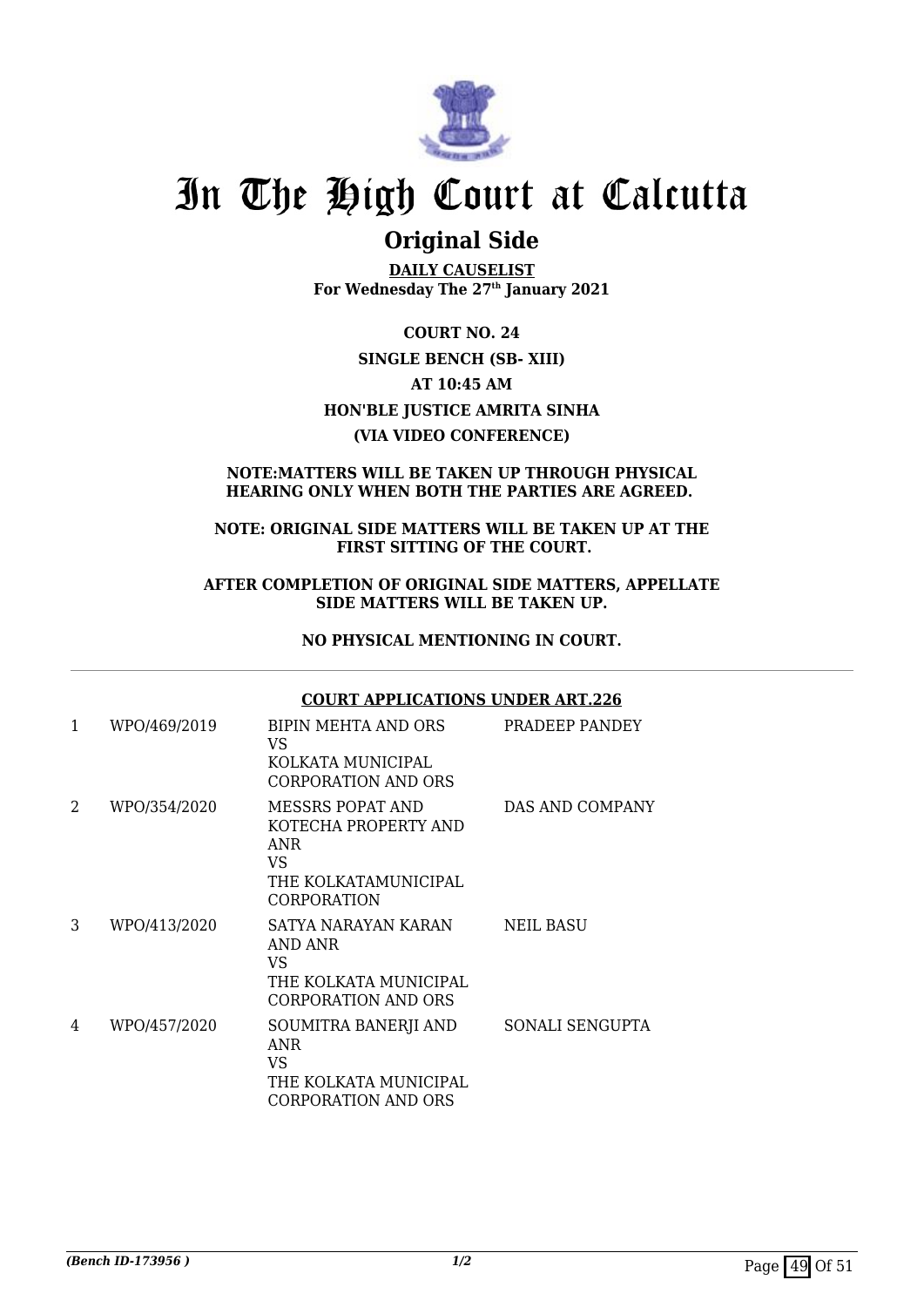5 WPO/462/2020 SOUMITRA BANERJI AND ANR VS THE KOLKATA MUNICIPAL CORPORATION AND **OTHERS** SONALI SENGUPTA 6 WPO/35/2021 J S CHANDHOK (DEVELOPERS) PVT LTD AND ANR VS THE KOLKATA MUNICIPAL CORPORATION AND ORS SOMALI MUKHOPADHYAY